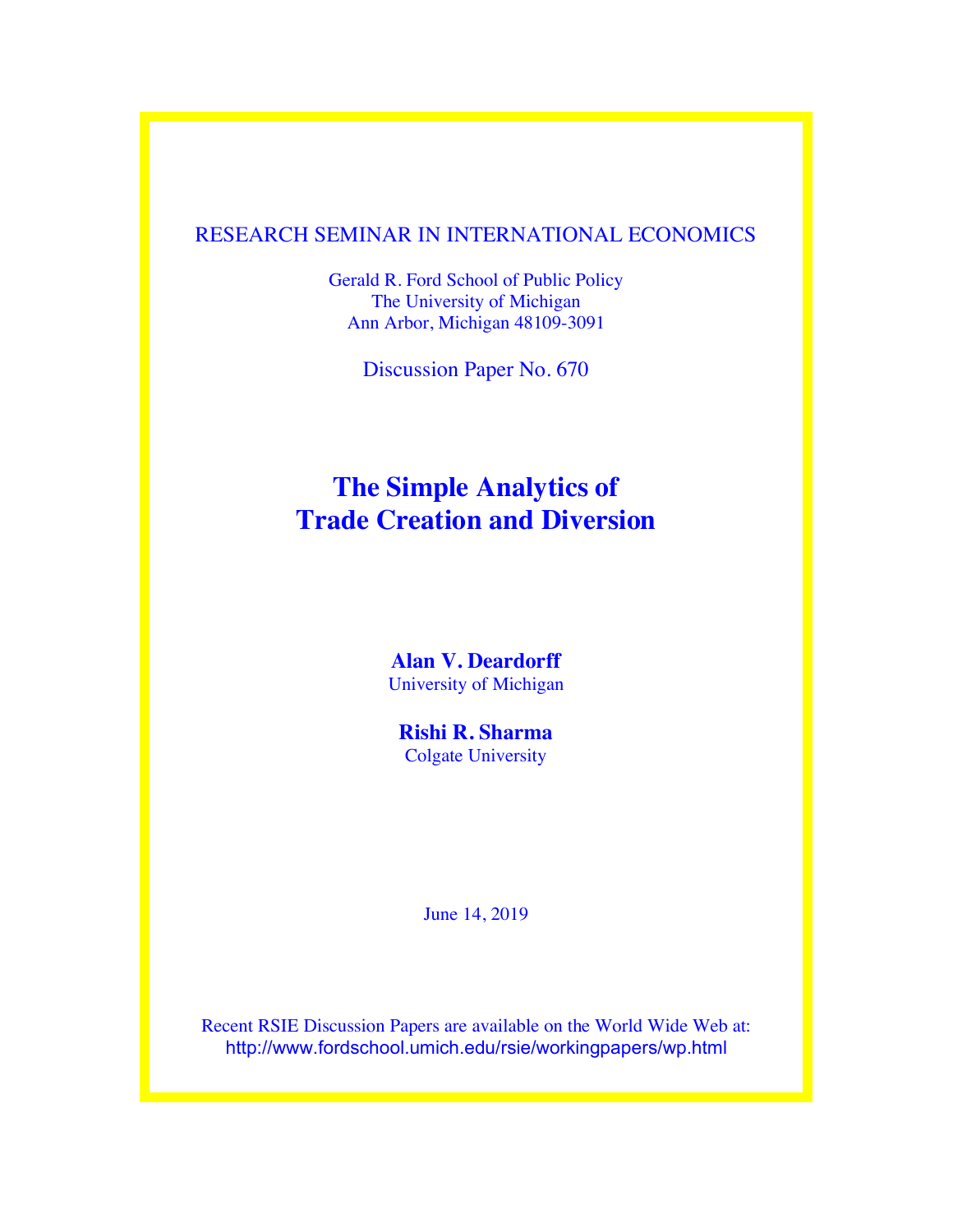### **The Simple Analytics of Trade Creation and Diversion**

**Alan V. Deardorff The University of Michigan**

and

**Rishi R. Sharma Colgate University** 

June 14, 2019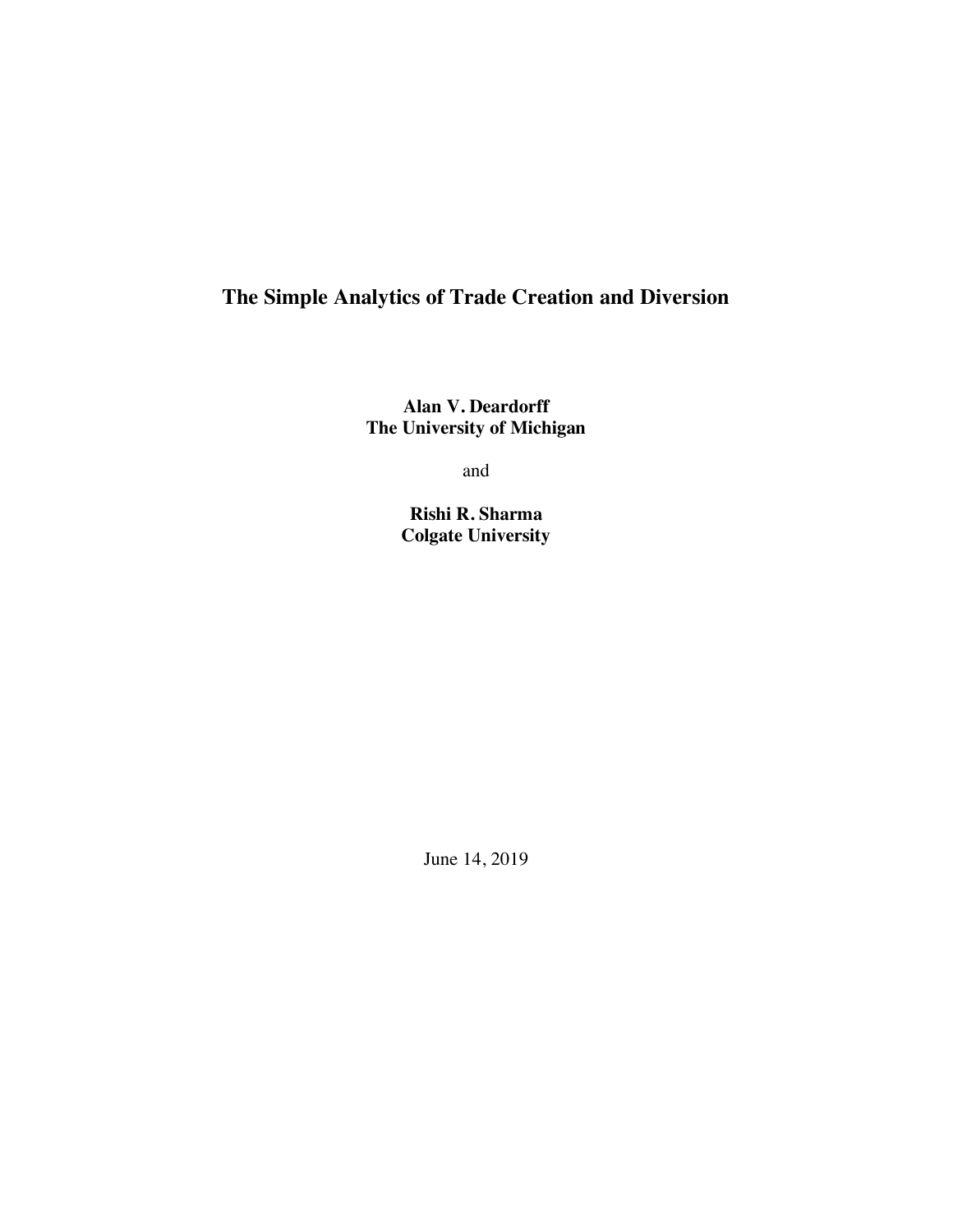#### **ABSTRACT**

#### **The Simple Analytics of Trade Creation and Diversion**

**Alan V. Deardorff The University of Michigan** and **Rishi R. Sharma Colgate University** 

This paper conducts analysis of a free trade agreement within a simple model of partial equilibrium, linear supply and demand, and circumstances such that trade flows are positive in all equilibria considered. The results illustrate the close connection, on the one hand, between trade creation and the benefit to the FTA-forming countries and to the world, and, on the other hand, the equally close connection between trade diversion and the harm to outside countries and potentially both the participating countries and the world. In addition, by considering a second case in which a country that already has one FTA adds another, we show that the new FTA causes trade to be diverted from its prior partner, an effect that we call trade reversion. It turns out that trade reversion causes neither harm nor benefit to the importing country, and when we look at world welfare, if trade reversion is equal to trade diversion their two effects cancel out, leading the effect on world welfare to be a simple function of the amount of trade creation and the size of the tariff.

**Keywords:** FTAs **Correspondence:**

**JEL Subject Code:** F13 Commercial Pol. University of Michigan

Trade creation Alan V. Deardorff Trade diversion Ford School of Public Policy

Ann Arbor, MI 48109-3091

Tel. 734-764-6817 Fax. 734-763-9181 E-mail: alandear@umich.edu http://www-personal.umich.edu/~alandear/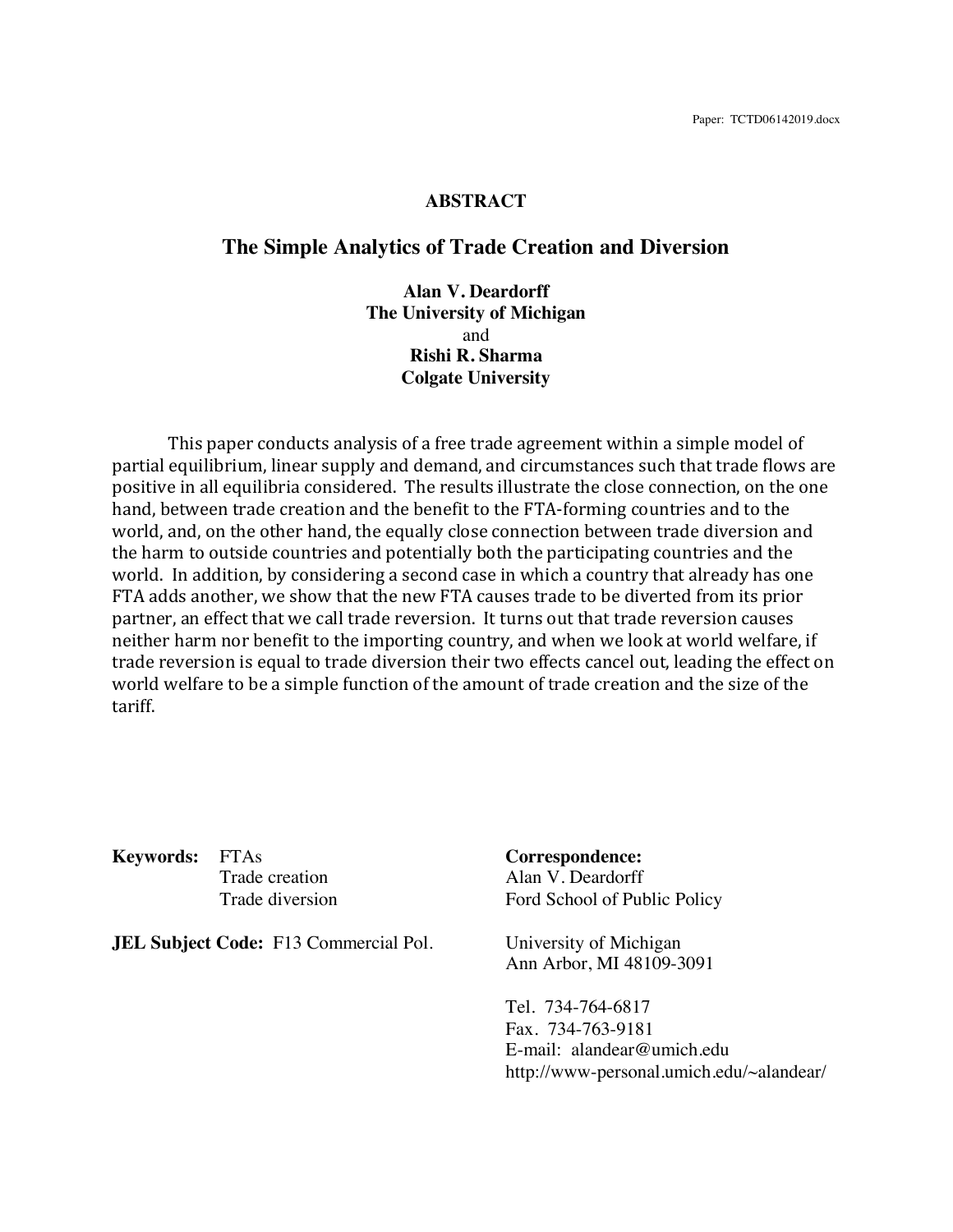### **The Simple Analytics of Trade Creation and Diversion\***

**Alan V. Deardorff The University of Michigan** and **Rishi R. Sharma Colgate University** 

#### **I. Introduction**

 $\overline{a}$ 

In this paper we lay out a simple model of trade creation and trade diversion caused by a Free Trade Agreement (FTA). These concepts, introduced by Viner (1950) for a customs union, are most simply explained in terms of the cost of producing a good in a potential partner country compared either to the cost of producing it at home or producing it abroad, in a country from which imports continue to be subject to a tariff. However, market responses to FTAs will often, especially in the short run, cause costs to change and even become equal at the margin, as suppliers move up and down their supply curves. The analysis here allows for that, so that the welfare effects of trade creation and trade diversion cannot be easily inferred from marginal costs as they appear in equilibrium. These welfare effects are nonetheless quite easy to derive using the standard

<sup>\*</sup> This paper began as the theoretical basis for Deardorff and Sharma (2018), in which we ask how the sectors that countries exempt from their FTAs are related to whether they would be subject to trade creation or trade diversion. Our development of the model was prompted in part by comments from Peter Neary on an early version of that paper. The current extension of the analysis to include a fourth country, and what we are calling trade reversion, was prompted by comments from a referee on that other paper.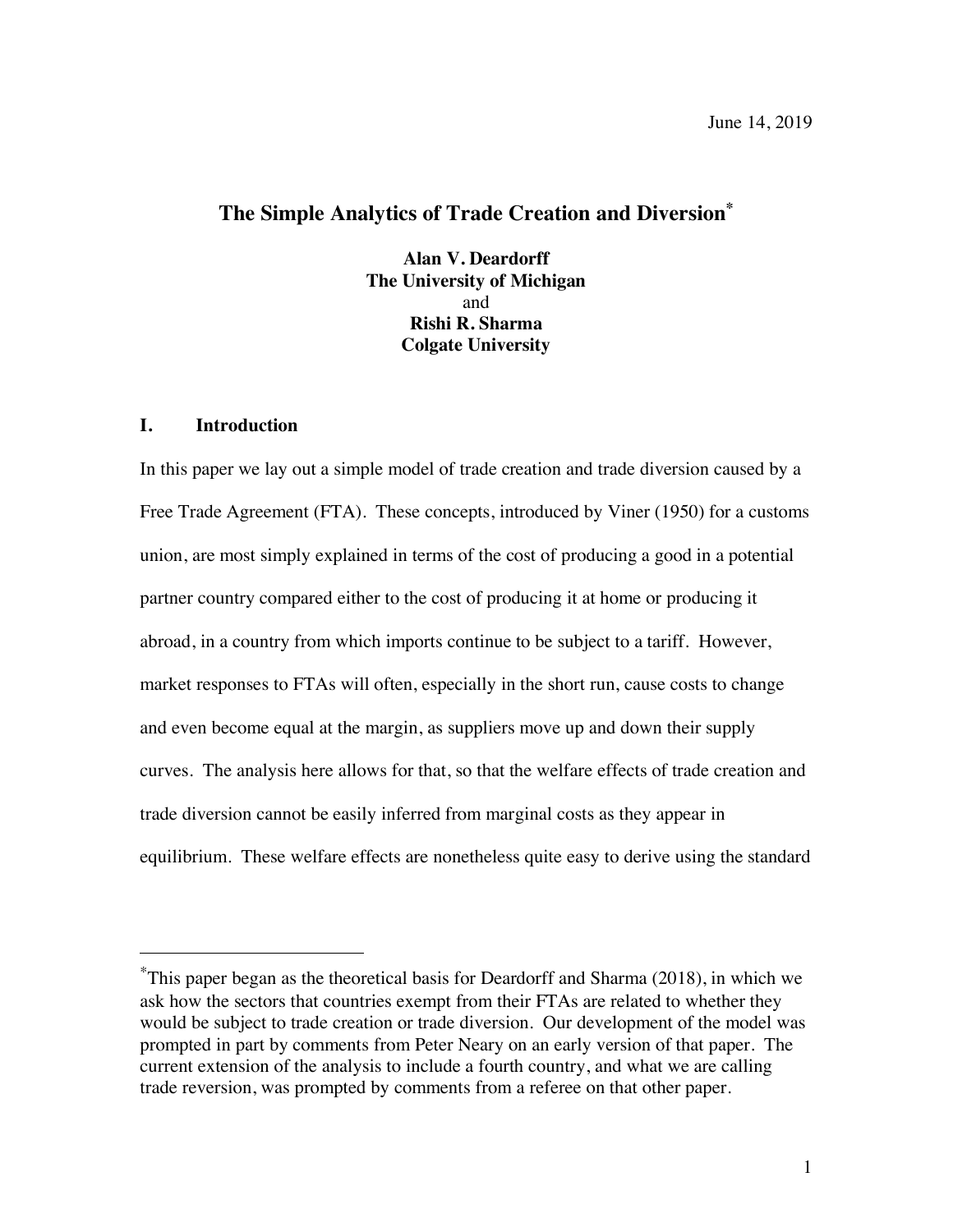tools of consumer and producer surplus, and they conform well with the expectations of Viner.

Viner's analysis was conceived at a time when FTAs and customs unions were not common. Today, there are hundreds of FTAs reported to the World Trade Organization, so that when two countries form a new FTA, it is likely that each has other trading partners with which it already trades freely under a separate FTA. Viner's concepts can be applied to such situations as well, but now a new FTA diverts trade not just from outside countries but also from inside countries – those with which the importing country trades freely under the separate FTA. While such trade may be viewed as literally being diverted, the welfare effects are not the same as trade diversion from an outside country, and we will give it the different name of "trade reversion."  $1$  Our thinking is that this is trade that had previously been diverted in the conventional sense when the prior FTA was formed, and the diversion due to the new FTA is really just reversing that earlier trade diversion.

In section II we lay out our market assumptions and the notation that we use throughout the paper. In section III we provide a graphical analysis of a simple 3-country case, in which one country forms an FTA with a second country, while keeping its tariff on the entire rest of the world unchanged. The essence of this graphical analysis is not new, adapting and building on WTO (2011). It shows clearly how the welfare effects of the FTA are related to trade creation and trade diversion, and how these concepts make sense even though costs in each country change with the formation of the FTA.

 $\overline{a}$ 

 $<sup>1</sup>A$  search for this term in prior literature also found it, with the same meaning, in Silva</sup> (1986) and Deardorff (2014).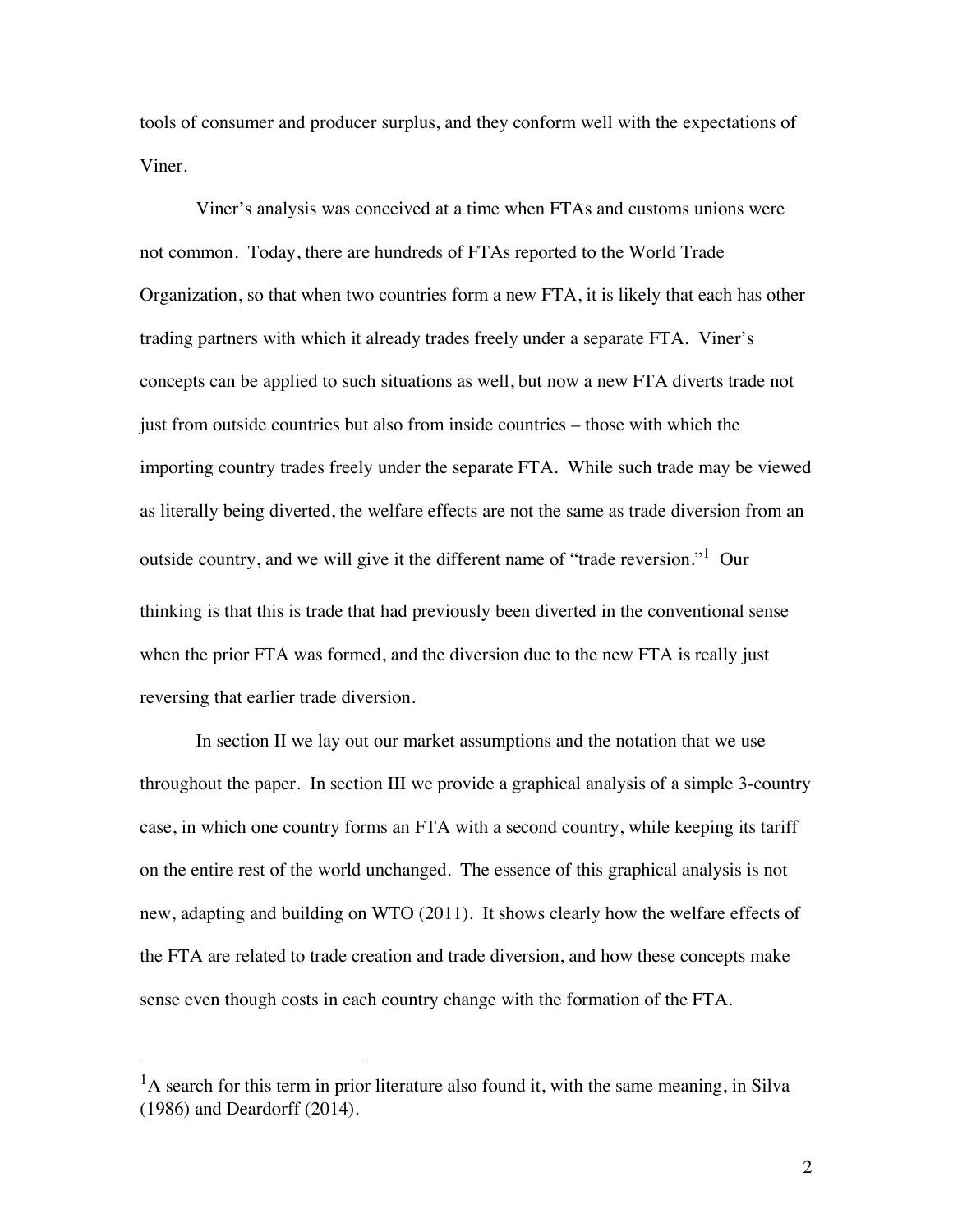Section IV provides the algebraic analysis of both the model of section III and of a 4-country model that includes a pre-existing FTA. The latter model is then examined graphically in section V. Each of sections III-V present steps in analysis that may be less than obvious without breaking them into smaller steps. These smaller steps are laid out in appendices.

#### **II. Model Assumptions and Notation**

 $\overline{a}$ 

Ours is a partial equilibrium, perfectly competitive analysis of a single product that is imported by a focus country, *A*, and that is exported to it by two or more other countries, *B*, *C*, and, in section V, *D*. Demands and supplies are linear, as are their differences, exports of countries *B-D*, and imports of country *A*:

Express: 
$$
X^i = b^i (p^i - a^i)
$$
,  $i = B, C, D$ , for  $p^i \ge a^i$  (1)

$$
Imports: \t MA = bA(aA - pA), \t for pA \le aA
$$
 (2)

Here,  $b^i > 0$ ,  $i = A, B, C, D$ , are the constant slopes of the excess supply and demand functions, and  $a^i > 0$ ,  $i = A, B, C, D$ , are the autarky prices at which trade in this product would be zero. We will confine our attention to only cases in which all of the quantities traded are nonnegative, and thus<sup>2</sup>

$$
p^i = a^i + X^i / b^i, \quad i = B, C, D \tag{3}
$$

$$
p^A = a^A - M^A/b^A \tag{4}
$$

 $2$  We discuss the importance of this assumption, and how it might be dropped in section VI.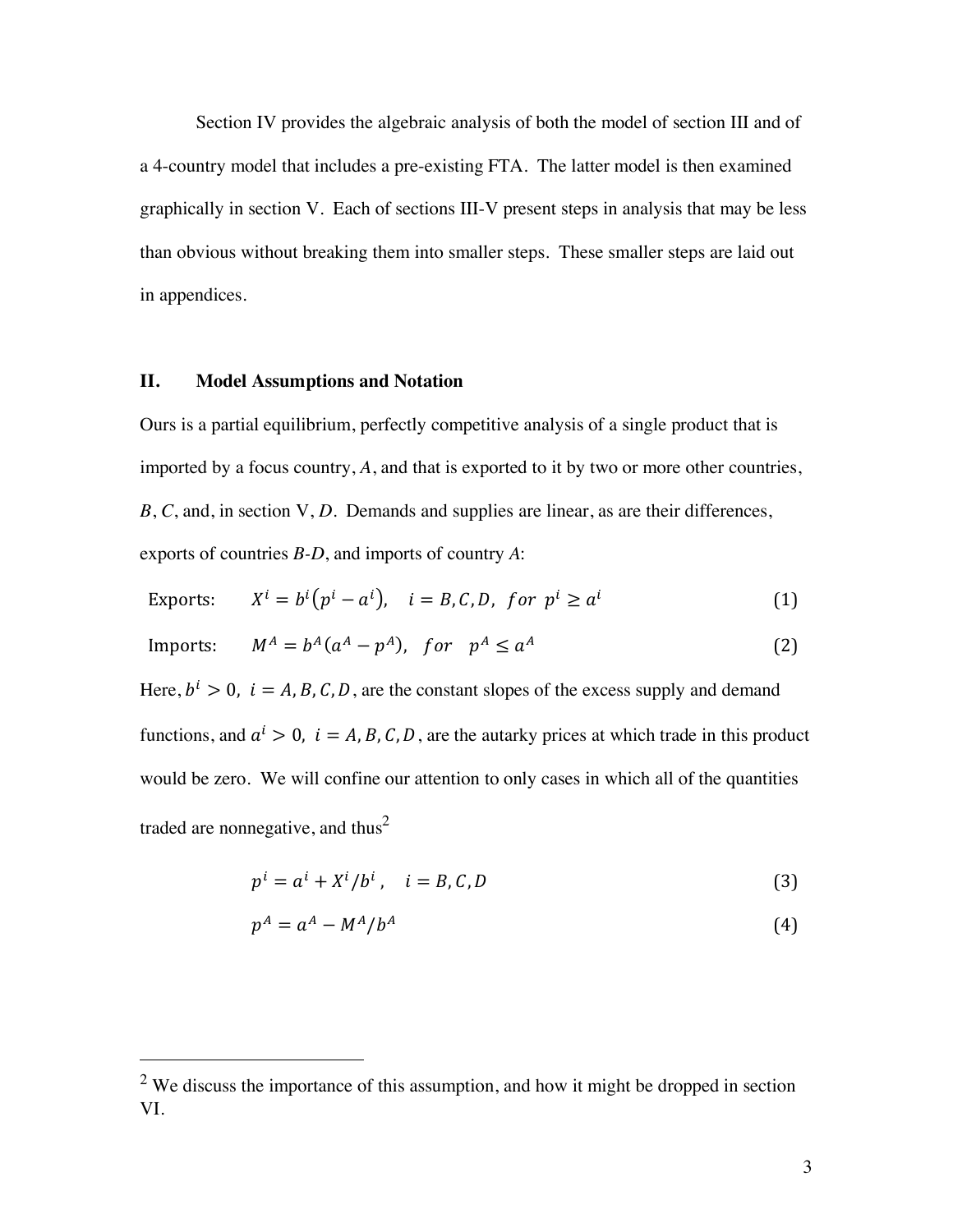As the only country importing this good, country  $A$  levies specific tariffs,  $t^i$ ,

 $i = B, C, D$ , on its imports from the other three, any of which may be zero. In equilibrium 

$$
M^A = X^B + X^C + X^D \tag{5}
$$

For any trade flow (since they are assumed positive), prices differ by the size of the tariff:

$$
p^i = p^A - t^i, \quad i = B, C, D \tag{6}
$$

The revenue of country *A* (the only country levying a tariff in this market) is

$$
R^A = t^B X^B + t^C X^C + t^D X^D \tag{7}
$$

Solution of the Model:

Substituting  $(1)$ ,  $(2)$ , and  $(6)$  into  $(5)$ :

$$
b^{A}(a^{A}-p^{A}) = \sum_{i=B}^{D} [b^{i}(p^{A}-t^{i}-a^{i})]
$$
\n(8)

which rearranges to

$$
\gamma + \sum_{i=B}^{D} b^i t^i = \beta p^A \tag{9}
$$

where

$$
\beta = b^A + b^B + b^C + b^D \tag{10}
$$

$$
\gamma = b^A a^A + b^B a^B + b^C a^C + b^D a^D \tag{11}
$$

As will be seen below, under additional assumptions the  $b<sup>i</sup>$  reflect country size, and therefore we define

$$
\theta^i = b^i / \beta \tag{12}
$$

which can then be interpreted as country *i's* size as a share of the world economy. From (9), the equilibrium price in country *A* is then

$$
p^A = \frac{\gamma}{\beta} + \sum_{i=B}^D \theta^i t^i \tag{13}
$$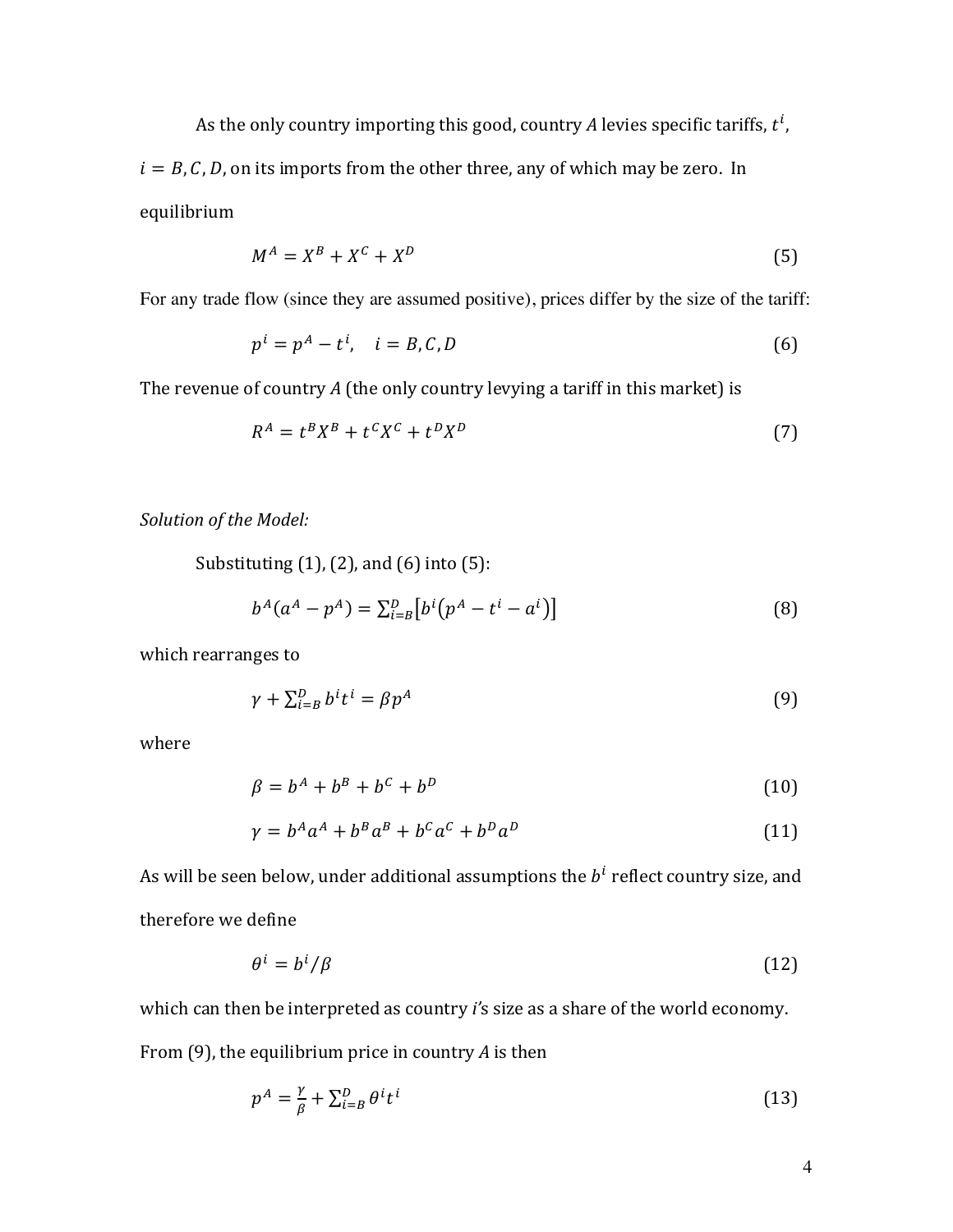#### *Welfare*

When price in a country changes, we will identify the welfare effect of the price change by the trade analogue of producer/consumer surplus. For the importing country, A, the change in welfare will also include any change in tariff revenue, plus the change in net surplus of the private sector (domestic suppliers and domestic demanders):

$$
\Delta NS^A = -M_0^A \Delta p^A + \frac{1}{2} b^A (\Delta p^A)^2 \tag{14}
$$

For the exporters

$$
\Delta NS^i = X_0^i \Delta p^i + \frac{1}{2} b^i (\Delta p^i)^2, \quad i = B, C, D \tag{15}
$$

#### *Country Size*

To deal with country size, we add the following assumption about the composition of industries in each country: Let the industry in each country  $i =$ A, B, C, D be composed of a large number  $n^i$  of competitive suppliers, each with the same supply curve  $\sigma(p^i - c^i)$ . Thus the slope parameter of all firms in all countries is assumed to be the same,  $\sigma$ , and the firms differ across countries only in their cost intercept,  $c^i.$  The industry domestic supply curve in country  $i$  is therefore

$$
S^i = n^i \sigma (p^i - c^i), \qquad p^i \ge c^i \tag{16}
$$

Assume too that demanders in all countries *i* also share a single slope parameter,  $\delta$ , and that they too differ across countries only in their intercepts,  $m^i$ . Assume finally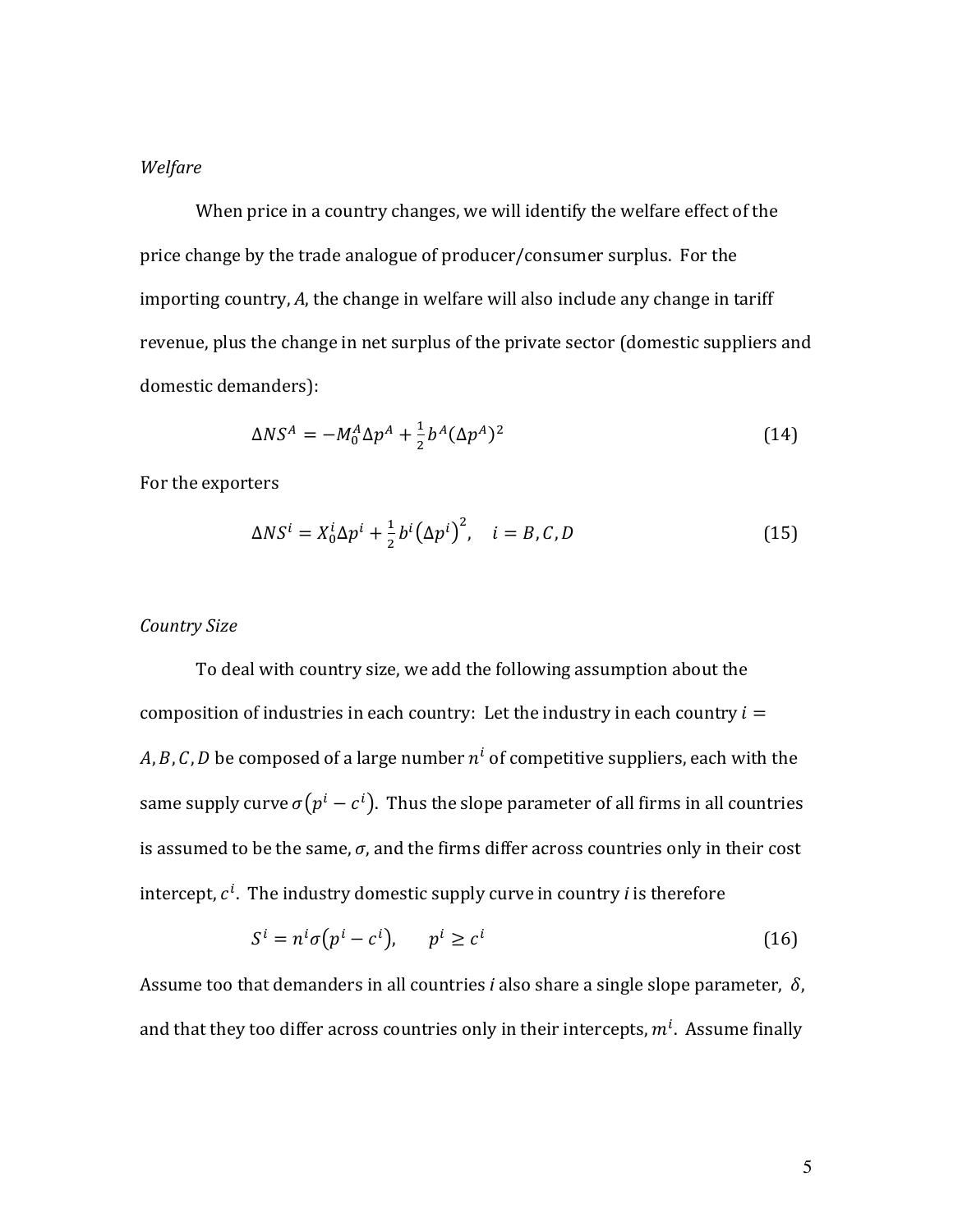that the number of demanders in each country is a common multiple,  $\Gamma$ , of the number of firms,  $n^i$ . Then the industry domestic demand curve is

$$
D^i = \Gamma n^i \delta \left( m^i - p^i \right), \qquad p^i \le m^i \tag{17}
$$

With these assumptions, the autarky price in country *i* can be derived as

$$
a^i = \frac{\sigma c^i + \Gamma \delta m^i}{\sigma + \Gamma \delta} \tag{18}
$$

which is independent of the numbers of firms and demanders, and thus of industry/country size. The slope parameter of the export and import functions, however, does depend on country size. These functions can be derived as

$$
X^{i} = n^{i}(\sigma + \Gamma \delta)(p^{i} - a^{i}), \quad i = B, C, D, \ p^{i} \ge a^{i}
$$
 (19)

$$
M^A = n^A(\sigma + \Gamma \delta)(a^A - p^A), \quad p^A \le a^A \tag{20}
$$

Thus the slope parameters are,

 $\overline{a}$ 

$$
b^{i} = n^{i}(\sigma + \Gamma \delta), \quad i = A, B, C, D \tag{21}
$$

and the  $b^i$  differ across countries only by country size. Let the units of measurement of goods, money, firms, and demanders be chosen so that  $\sigma + \Gamma \delta = 1$ . Then we can interpret  $b^i = n^i$  as measuring the size of country *i*, and  $\theta^i = b^i/\beta$  as the relative size of country *i* compared to all together.<sup>3</sup>

 $3$  The assumption above that numbers of demanders are proportional to numbers of firms may strain credulity even more than the other assumptions here, since one expects exporters to have more firms on average, relative to population, than importers. This error might be minimized if trade itself is small compared to domestic supply and demand, but even that is a stretch. This association of the *b*'s with country size is therefore only intended as a very rough heuristic, and even then is better for comparing exporters than comparing an exporter to the importer.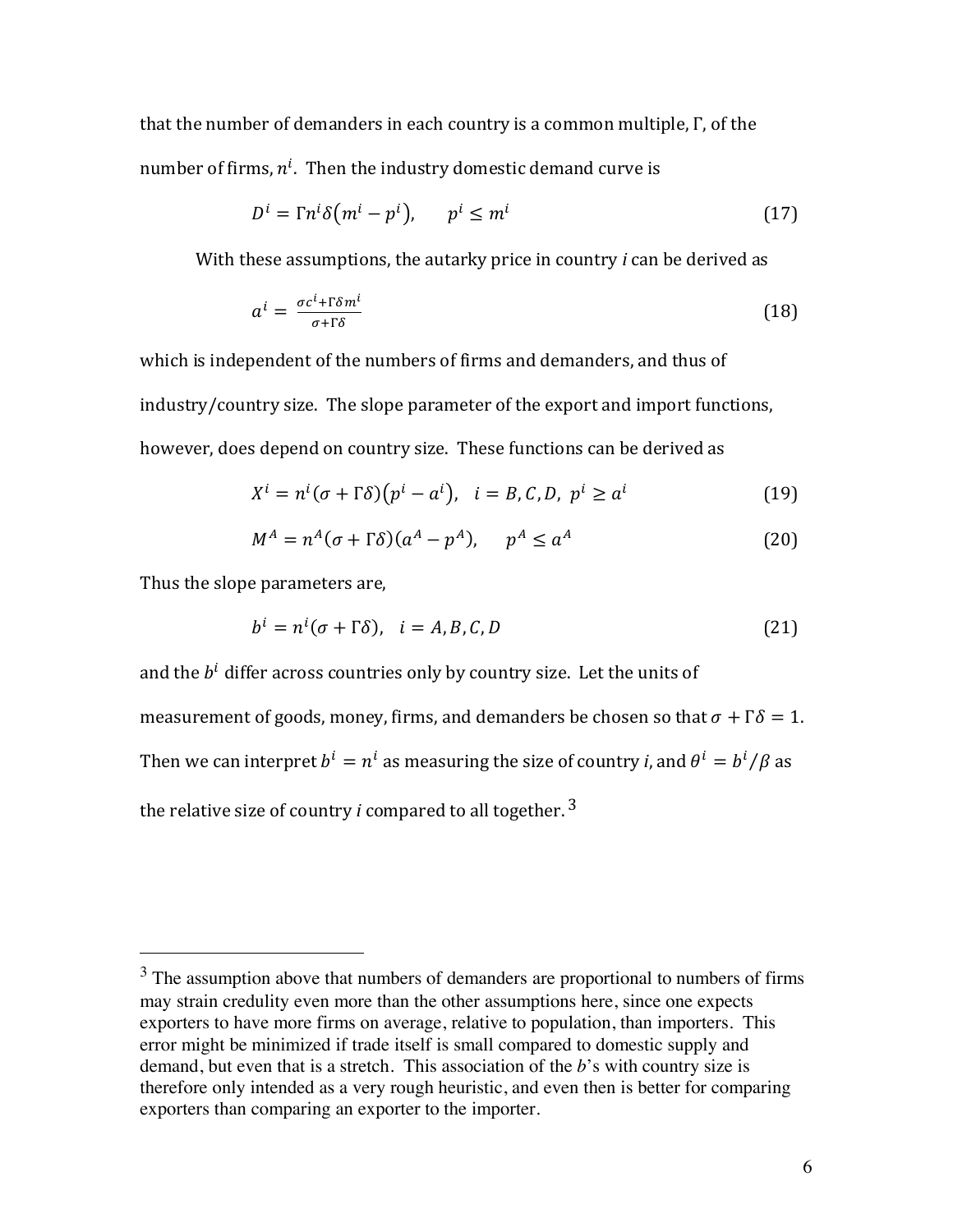#### **III. Analysis of a First FTA**

In this section we apply the model of section II to the formation of a single FTA between country *A* and country *B*, with country *C* representing the entire rest of the world with which country A continues to have a common MFN tariff, *t*. We ignore country *D*, for which we assume  $b^D$ ,  $\theta^D = 0$ . The analysis in this section is graphical, using the same assumptions of section II, with one additional assumption: that the two exporting countries,  $B$  and  $C$ , are identical. This assumption allows us to represent them with a common export supply curve. Its importance is minimal in the 3-country case, but it will be more important when we add a fourth country, as we will see later.

Figure 1 shows the equilibria before and after the formation of the FTA. On the left are the common export supply curves for countries  $B$  and  $C$  as functions of the price in country A,  $p^A$ , with the superscript f when they are not subject to a tariff by country A and the superscript t when they are subject to the common specific tariff t. The panel on the right shows the import demand curve of country A,  $M^A$ . Equilibrium is found by intersecting this with the horizontal sum of the two export supply curves.

Prior to the FTA, both exporters are subject to the same tariff, so this horizontal sum has the same intercept as the two with-tariff export supply curves, and half their slope. The equilibrium has price  $p_0^A$  in country  $A$  and quantity of imports  $M^A_0$ , which is split evenly between the two exporters.

With the FTA, country *B*'s export supply curve is now the lower one,  $X^{Bf}$ , and it is able to export at prices below the autarky price of country  $C$ . The import supply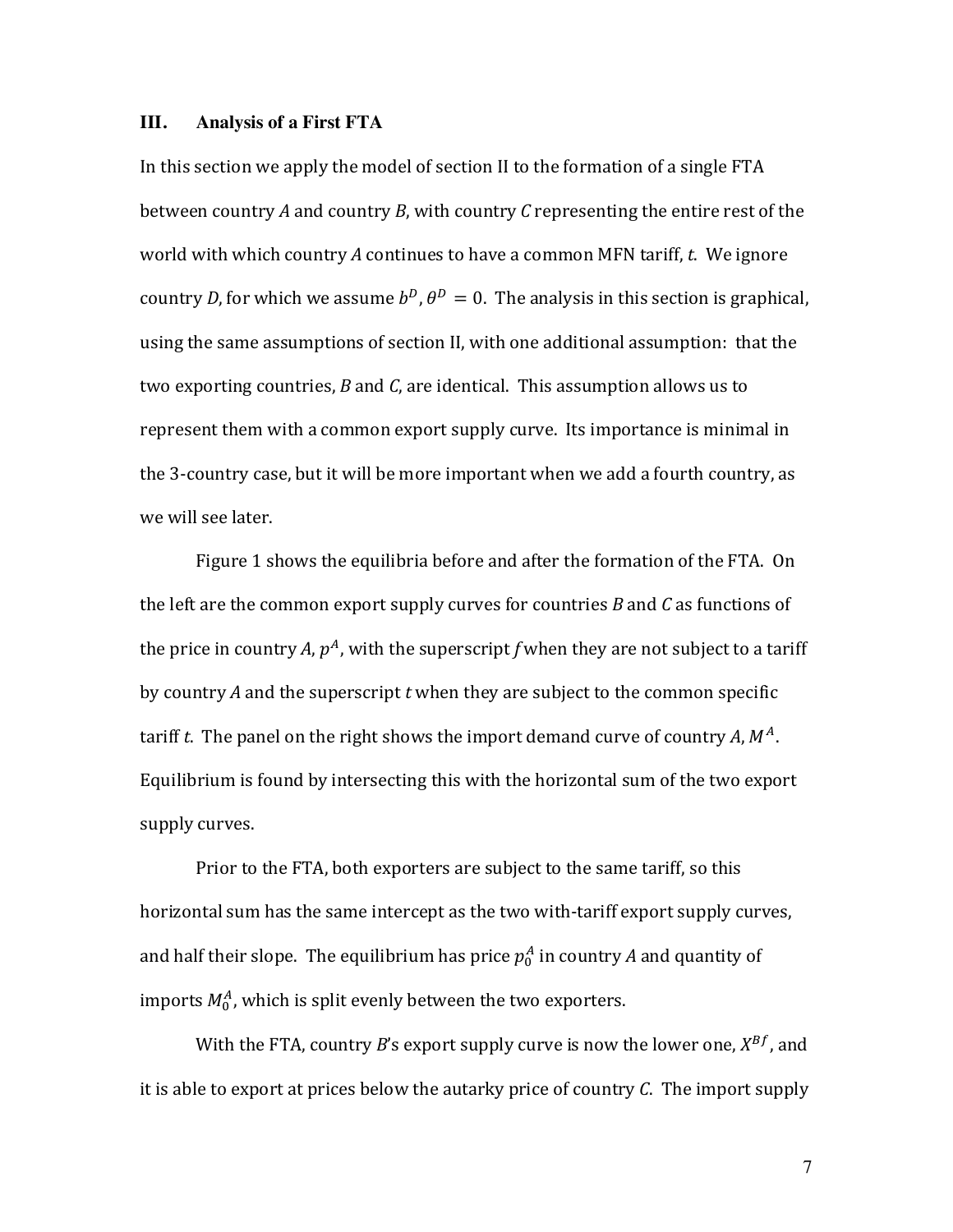curve on the right therefore is identical to country *B*'s export supply curve for prices below  $a^C + t$ . Only above that level are the two export supply curves added together, resulting in the kink shown at that price. Because we assume throughout this paper that all trade flows remain positive, we show the new equilibrium as above that kink, although it wouldn't have to be if the tariff were large enough.

Comparing the two equilibria, we see that country A's total imports rise from  $M_0^A$  to  $M_1^A$ , while partner country  $B$ 's exports rise even more, from  $X_0^B$  to  $X_1^B$ . This happens because the exports of the outside country, *C*, fall, from  $X^{\mathcal{C}}_0$  to  $X^{\mathcal{C}}_1$  . This, of course, is the trade diversion that Viner taught us, though in this case it does not arise because of any *ex ante* difference between countries *B* and *C*, since we assumed them to be identical. We'll see shortly why this trade diversion is costly in spite of that.

Figure 1 labels the rise in imports of country A as trade creation, *TC*, and the fall in exports of country *C* as trade diversion, *TD*. The increase in exports of partner country  $B$  must of course be the sum of these two (as required by equation  $(5)$  since country *D* is absent), and it will be convenient therefore to show *TD* and *TC* also as making up the gap between  $X^B_0$  and  $X^B_1$  .

Now consider the welfare effects of this FTA. These are shown in Figure 2 for the importing country A, in Figure 3 for the both exporting countries,  $B$  and  $C$ , and in Figure 4 for the world. In Figure 2, Country *A* loses all of its previous tariff revenue from country  $B$ , and it also loses the tariff revenue on those imports from country  $C$ that no longer occur. On the other hand, country A's domestic demanders of the good gain from its fall in price, and their gain exceeds the loss to domestic suppliers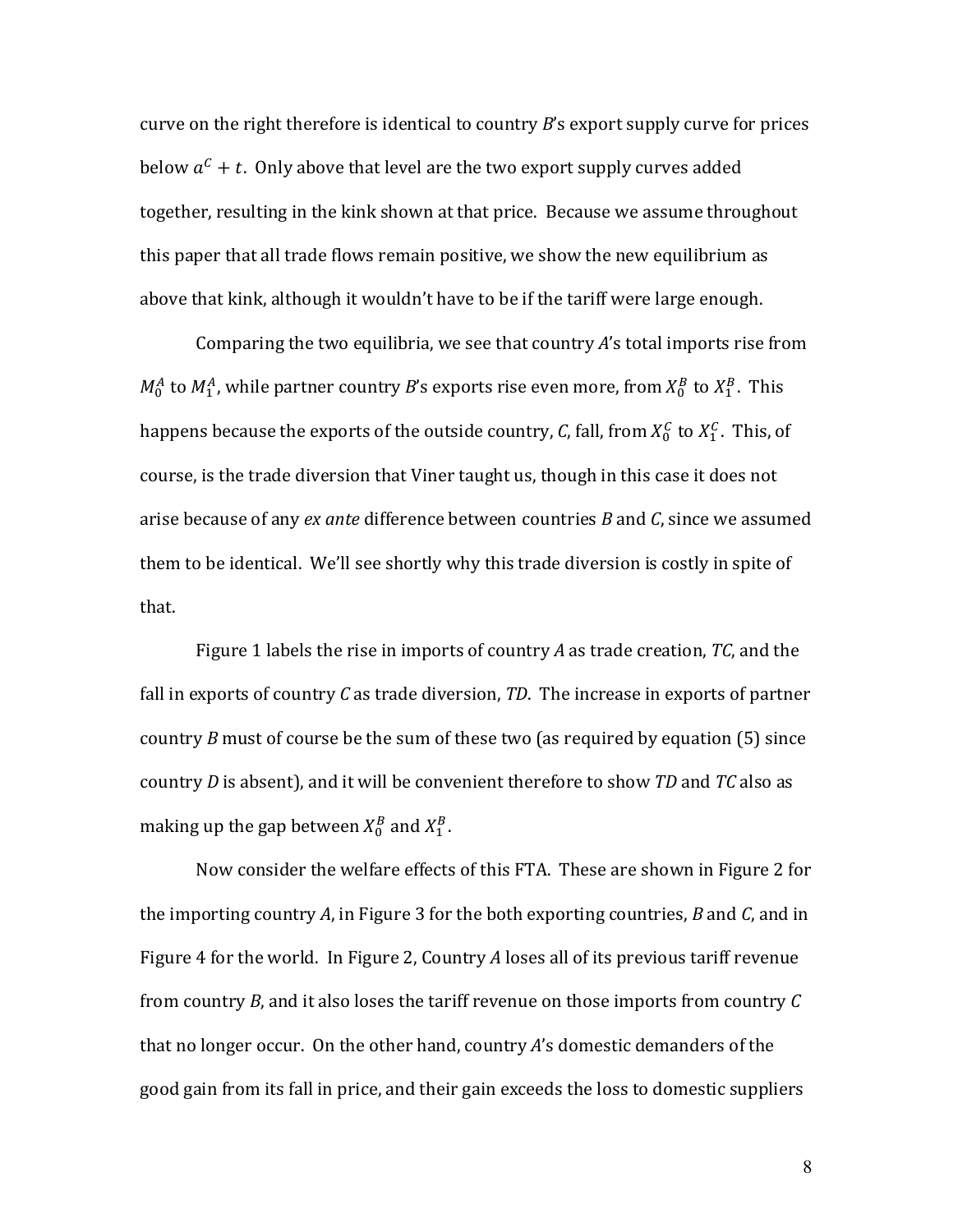by the amount shown on the right of Figure 2. For expositional convenience, we will refer to this as the gain to country  $A$ 's net demanders, and speak similarly of the welfare of the exporting countries' net suppliers.

Country A may therefore lose from the FTA if the loss of tariff revenue is greater than the gain to the domestic private sector. As indicated in Figure 2, the loss is associated with the amount of trade diversion and the gain with the amount of trade creation. The latter is true because not only the small triangle but also the much larger rectangle of gain depend in size on the amount of trade creation, since the price change and quantity change are related by the slope parameter,  $b^A$ . However, it is not the case that one can simply compare the two quantities of trade creation and trade diversion in order to infer whether the FTA is overall beneficial to country A. That depends also on the height of the areas in Figure 2 plus the amount of initial trade with country  $B$ , on which all tariff revenue is lost.

The welfare effects on the two exporting countries are shown in Figure 3 as very simply the areas to the left of the two export supply curves between their two prices, country  $B$  gaining and country  $C$  losing. As drawn, the former exceeds the latter, but that would no need to be the case if  $B$  and  $C$  were not identical. What matters for both is the size and direction of its change in exports, and the price changes that cause them. However, it is clear from the figure that the loss to country *C* depends directly, and almost solely, on the amount of trade diversion. The partner country *B*, on the other hand, gains from both trade creation and trade diversion.

Figure 4 includes all of the effects shown from Figures 2 and 3, with the loss of tariff revenue for country A superimposed on the gain of country *B*. It may not be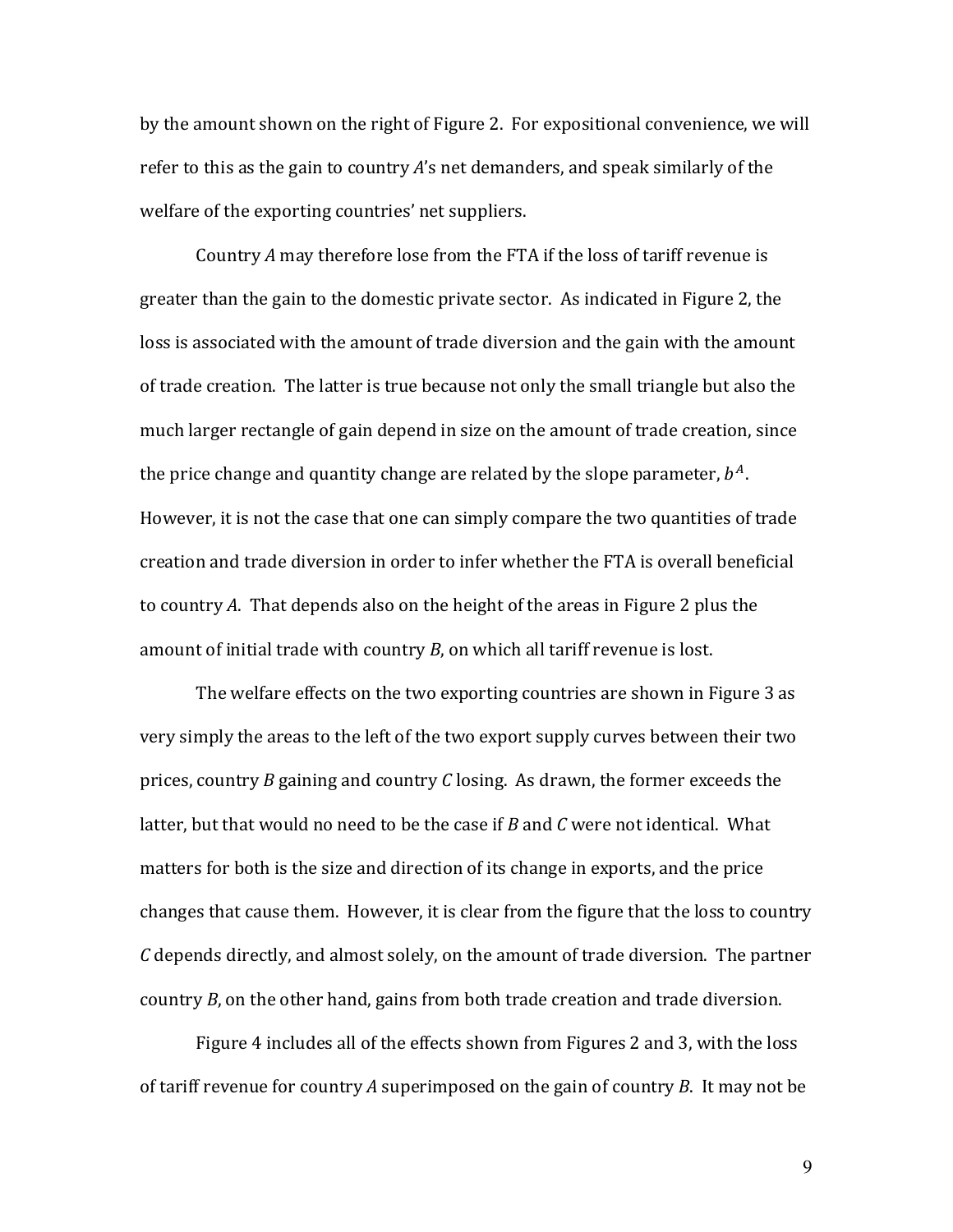obvious how these positive and negative effects net out, but the result (shown in several steps in Appendix A) is in Figure 5. This shows clearly that all of the gain for the world is due to trade creation (the green triangle), and all of the loss is due to trade diversion (the red rectangle). Again, however, one cannot simply compare the quantities of these two changes in trade to determine whether world welfare rises or falls, since the areas depend on their vertical dimensions as well as the horizontal. The vertical dimensions depend on the size of the tariff, but that matters for both the gain and the loss similarly. More important are the slopes of the curves, which we saw in the equations of section II to be related to the sizes of the countries. We will need the algebra to sort that out more fully, which we will do in section IV.

What the graphical analysis does allow us to do, however, is to see more clearly why trade creation and especially trade diversion have the welfare effects that they do. For trade creation, the green triangle in Figure 5 tells the familiar story: as trade expands, net demanders purchase units of the good that are worth more to them (the height of the demand curve) than their marginal cost of production abroad (the height of the supply curve).<sup>4</sup> The green triangle captures the integral of this difference, as the marginal benefit and marginal cost are moved together by new trade.

For trade diversion, we look more carefully at costs in the two exporting countries in Figure 6. Initially, because they face the same price, suppliers in the

 $\overline{a}$ 

<sup>&</sup>lt;sup>4</sup>More fully, by "net demanders purchase" we mean domestic demanders increase their purchases of goods worth more to them than their cost from abroad at the same time that domestic suppliers reduce their sales of goods that cost them more to produce than they can be obtained from abroad.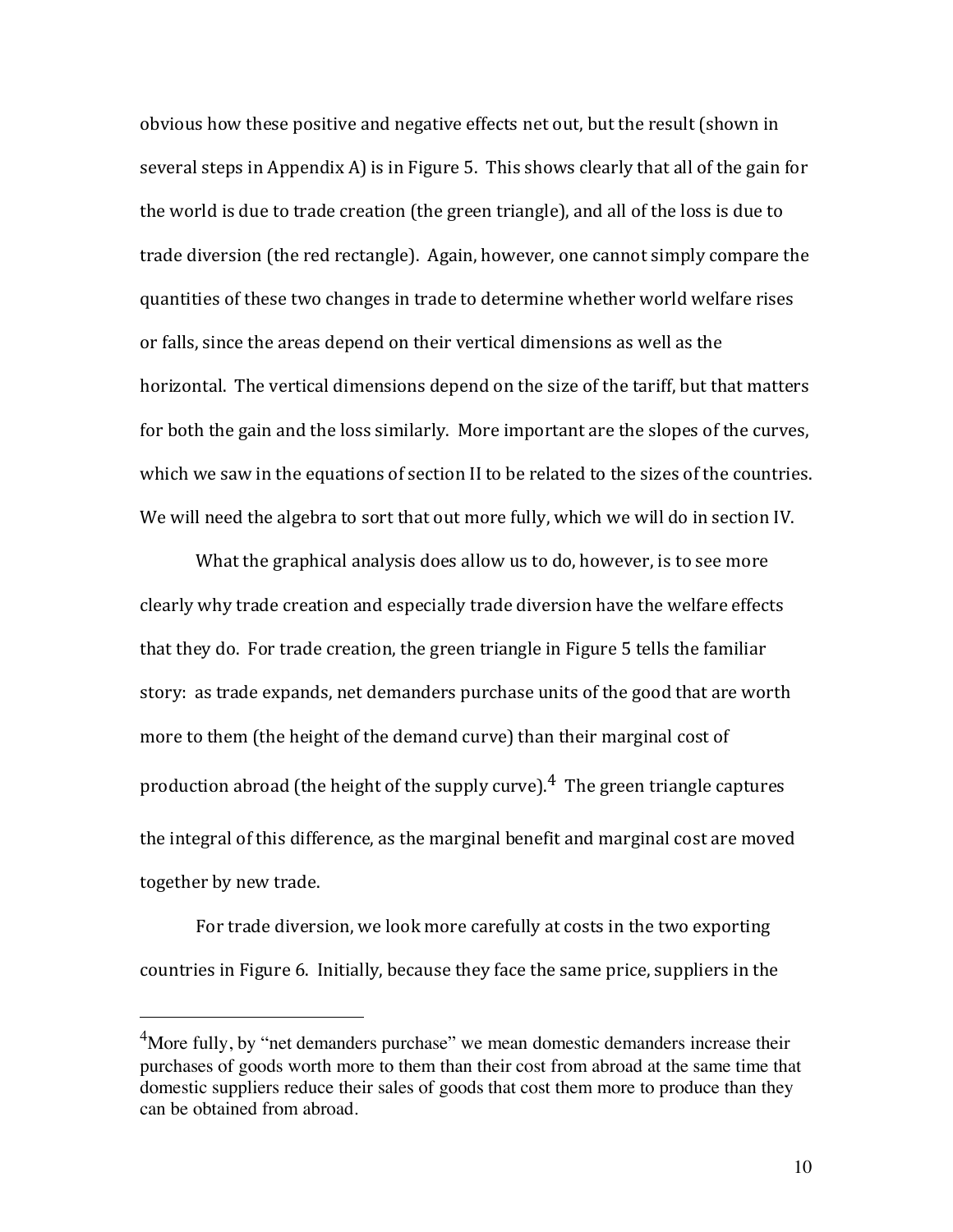two countries have the same marginal cost. But as trade diversion causes output to rise in the country *B*, its marginal cost goes up along *B*'s supply curve, and at the same time output falls in country  $C$ , causing its marginal cost to fall. Thus after the first unit of trade diversion, which replaces one export with another at the same cost, all additional units of diverted trade replace units of exports with others at higher marginal cost. The two added trapezoids in Figure 6 integrate these cost changes, and their difference in area is equal to the small rectangle of world efficiency loss shown above them as the loss from trade diversion.

As this suggests, the efficiency cost per unit of trade diversion in this model with upward sloping supplies increases with its quantity. Indeed, like the deadweight loss in simple models of tariffs, it rises with the square of the quantity of trade diversion, since the more trade is diverted, the greater will be the marginal cost difference between the two suppliers.

#### **IV. Model Solutions**

We now apply the model of Section II to a situation in which country A initially has an FTA with only country *D*, then forms an FTA with country *B* as well. Thus we have an initial equilibrium with a common tariff, *t*, on both *B* and *C* but a zero tariff on *D*. The second equilibrium has the tariff set to zero on *B* as well as *D*, keeping the MFN tariff  $t$  on country  $C$  only. The solution is also valid for the case of a first FTA as well, by just setting  $\theta^D$ , reflecting the size of country *D*, to zero.

From (13) we have the initial and final price in country *A*:

$$
p_0^A = \frac{\gamma}{\beta} + \theta^B t^B + \theta^C t^C \tag{22}
$$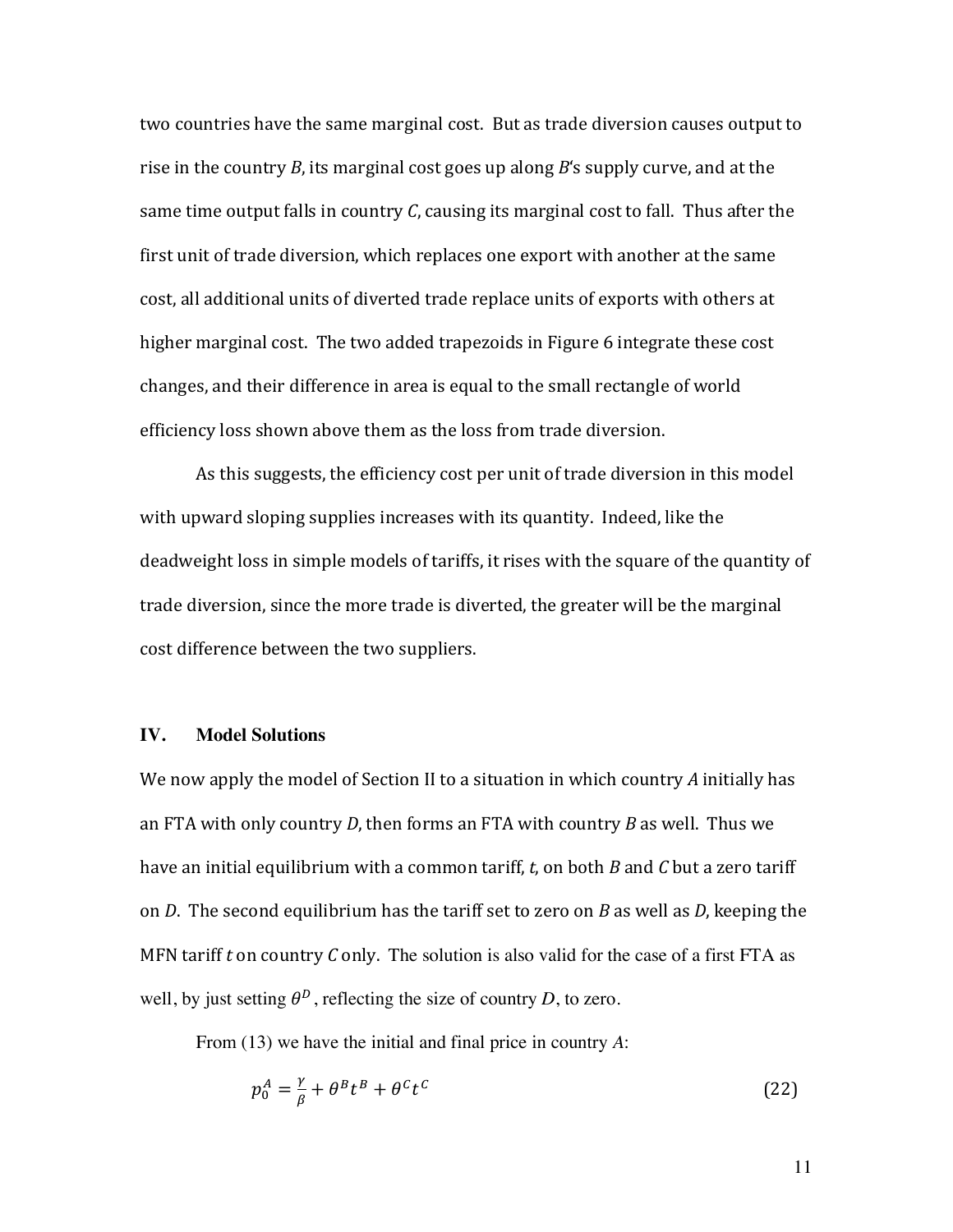$$
p_1^A = \frac{\gamma}{\beta} + \theta^C t^C \tag{23}
$$

Therefore the price change in the importing country A, which is also the price change in countries *C* and *D* since their prices continue to equal  $p^A - t$ , is

$$
\Delta p^A = \Delta p^C = \Delta p^D = -\theta^B t^B < 0\tag{24}
$$

Note from this that the drop in price in the importing country is larger the larger is the new partner country, both relative to the rest of world and relative to its existing partner, since  $\theta^B$  reflects country *B*'s share of the markets of all four countries combined.

Using (1), (2), and (24) it is straightforward to derive the changes in trade:

$$
\Delta M^A = \theta^B b^A t > 0 \tag{25}
$$

$$
\Delta X^B = \theta^B (b^A + b^C + a^D) t > 0 \tag{26}
$$

$$
\Delta X^c = -\theta^B b^c t < 0 \tag{27}
$$

$$
\Delta X^D = -\theta^B b^D t < 0 \tag{28}
$$

Thus the formation of an FTA between countries *A* and *B* causes trade between them to increase in (25-26), while reducing the exports in (27-28) from both the outside country *C* and the country *D* with which country *A* already had an FTA. These two declines in exports, since they are matched by an increase in exports by country *B*, might both be called trade diversion. However, because their welfare implications turn out to be different, we will call only the first trade diversion *TD* (from country *C*) and refer to the second as trade reversion *TR* (from country *D*). The reason for that name is that this can be viewed as a partial reversal of the trade diversion that had previously occurred when country *A* formed its FTA with country *D*, although we have not looked at that explicitly here.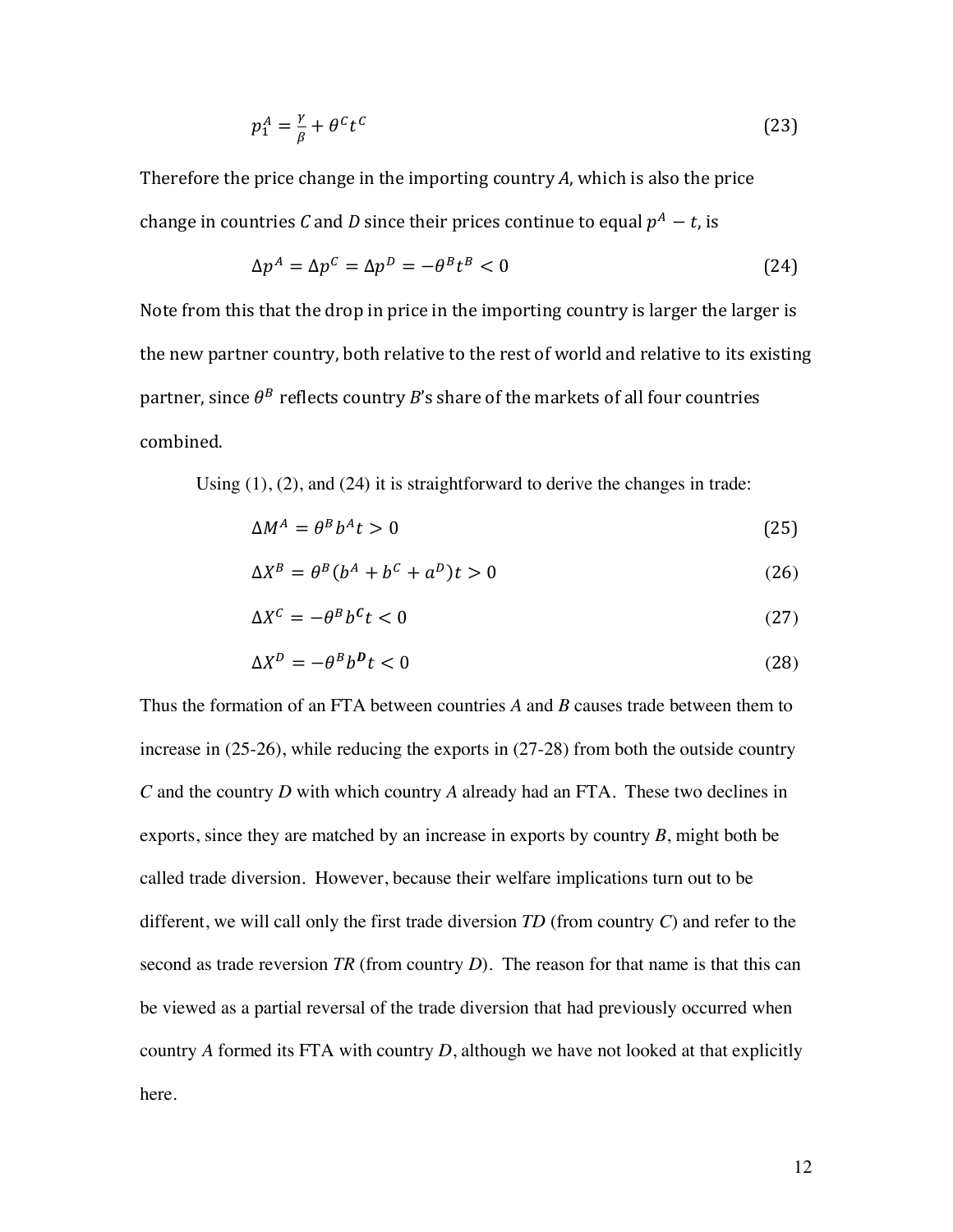Thus these changes in trade give us formulas for trade creation, trade diversion, and trade reversion:

$$
TC = \theta^B b^A t > 0 \tag{29}
$$

$$
TD = \theta^B b^C t > 0 \tag{30}
$$

$$
TR = \theta^B b^D t > 0 \tag{31}
$$

Note that, while the increase in exports from country *B* does not have a name, it is equal to the sum of the other three:

$$
\Delta X^B = TC + TD + TR > 0\tag{32}
$$

#### *Welfare Effects*

In country *A*, the government loses the entire tariff revenue on its prior imports from the new partner country *B*, and it also loses the tariff revenue on the trade that is diverted from country *C* to country *B* (*TD*). It does not lose anything from the decline in imports from the existing partner country *D*, since the tariff on it was already zero. Thus

$$
\Delta R^A = -tX_0^B - tTD \tag{33}
$$

On the other hand, country *A* gains from the fall in price, since it is a net importer, and its domestic demanders therefore gain more than its domestic suppliers. This gain in net surplus ( $\Delta NS^A$ ), can be calculated from the import demand curve as the following trapezoid:

$$
\Delta NS^A = -\frac{M_1^A + M_0^A}{2} \Delta p^A \tag{34}
$$

With some manipulation, shown in Appendix B, this can be transformed to the following,

$$
\Delta NS^A = (M_0^A / b^A + \theta^B t / 2) T C \tag{35}
$$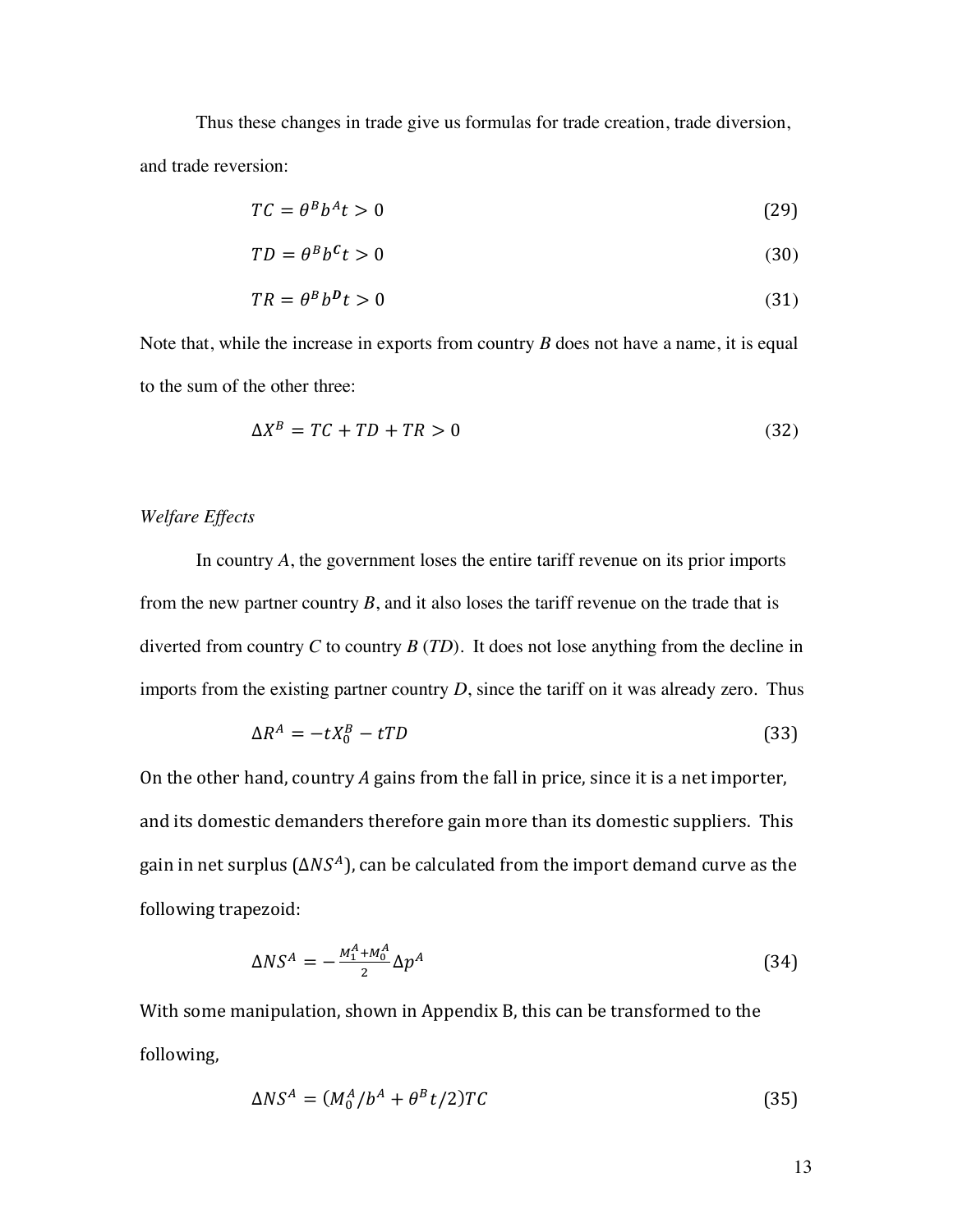which we combine with  $(33)$  to get the net effect on the welfare of country A:

$$
\Delta W^A = (M_0^A / b^A + \theta^B t / 2) T C - t T D - t X_0^B \tag{36}
$$

Welfare of countries *B*, *C*, and *D* can be found similarly from their price changes and their export supply functions:

$$
\Delta NS^{i} = \frac{x_1^{i} + x_0^{i}}{2} \Delta p^{i} = X_0^{i} \Delta p^{i} + \frac{b^{i}}{2} (\Delta p^{i})^{2}, \quad i = B, C, D
$$
 (37)

To apply this to country *B* we need its price change, which is a rise from  $p_0^A - t$ to  $p_1^A$ :

$$
\Delta p^B = p_1^A - (p_0^A - t) = \Delta p^A + t = (1 - \theta^B)t
$$
\n(38)

from which  $(37)$  give us

$$
\Delta NS^B = X_0^B (1 - \theta^B) t + \frac{b^B}{2} (1 - \theta^B)^2 t^2
$$
 (39)

In Appendix B this is manipulated to get

$$
\Delta W^B = \Delta NS^B = \left[ X_0^B + \frac{1}{2} (TC + TD + TR) \right] (1 - \theta^B) t \tag{40}
$$

Countries C and D, with constant and zero tariffs respectively, experience the same price change as country *A*:  $\Delta p^C = \Delta p^D = \Delta p^A$ . Therefore a similar analysis, also detailed in Appendix B, leads to

$$
\Delta W^C = \left[ -X_0^C + \frac{TD}{2} \right] \theta^B t \tag{41}
$$

$$
\Delta W^D = \left[ -X_0^D + \frac{TR}{2} \right] \theta^B t \tag{42}
$$

Interestingly, while the facts of trade diversion and trade reversion are harmful to these countries, these reductions in their exports reduce their loss below what would have occurred from their price change alone had their exports not declined. This is analogous to the familiar result that the loss of producer surplus from a fall in price is smaller than the loss in revenue that would have occurred if suppliers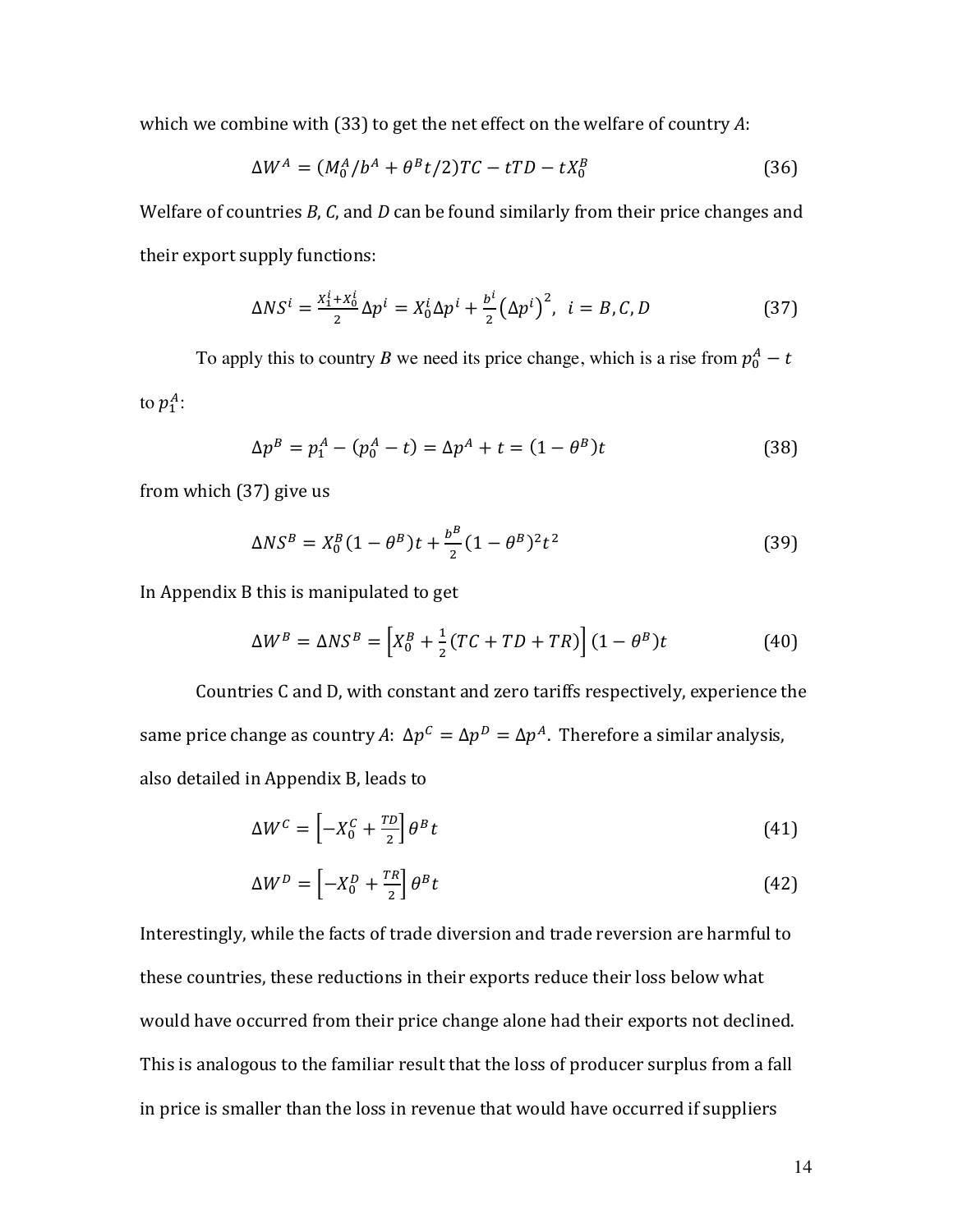were unable to reduce output. With a sloping supply curve, they limit that loss somewhat by ceasing to produce units of the good that would cost them more than the new lower price.

Finally, we ask how the FTA affects the welfare of all four countries combined. Adding  $(36)$ ,  $(40)$ ,  $(41)$ , and  $(42)$  we get

$$
\Delta W^{W} = \left(\frac{M_{0}^{A}}{b^{A}} + \frac{\theta^{B}t}{2}\right)TC - tTD - tX_{0}^{B}
$$
  
+ 
$$
\left[X_{0}^{B} + \frac{1}{2}(TC + TD + TR)\right](1 - \theta^{B})t
$$
  
+ 
$$
\left[-X_{0}^{C} + \frac{TD}{2}\right]\theta^{B}t + \left[-X_{0}^{D} + \frac{TR}{2}\right]\theta^{B}t
$$
 (43)

With more manipulation shown in Appendix B, this reduces to the following:

$$
\Delta W^{W} = \frac{1}{2} T C t + \frac{1}{2} (T R - T D) t
$$
\n(44)

Thus, the world as a whole gains from trade creation and trade reversion, but loses from trade diversion.

#### **V. Analysis of a Second FTA**

We now turn to a graphical analysis of the 4-country model that includes trade reversion. The approach is exactly the same as in section III, but with three identical exporting countries instead of two. Figure 7 shows three equilibria in the righthand panel,  $E_0$ ,  $E_1$ , and  $E_2$ , for country *A* having FTAs with no country, with one country  $(D)$ , and with two countries  $(B \text{ and } D)$  respectively. Each is the intersection of import demand with export supplies, where the latter are the sums of the appropriate individual export supplies shown on the left. As in section II, countries *B*, *C*, and *D* are assumed to share the same export supply curve (as was not assumed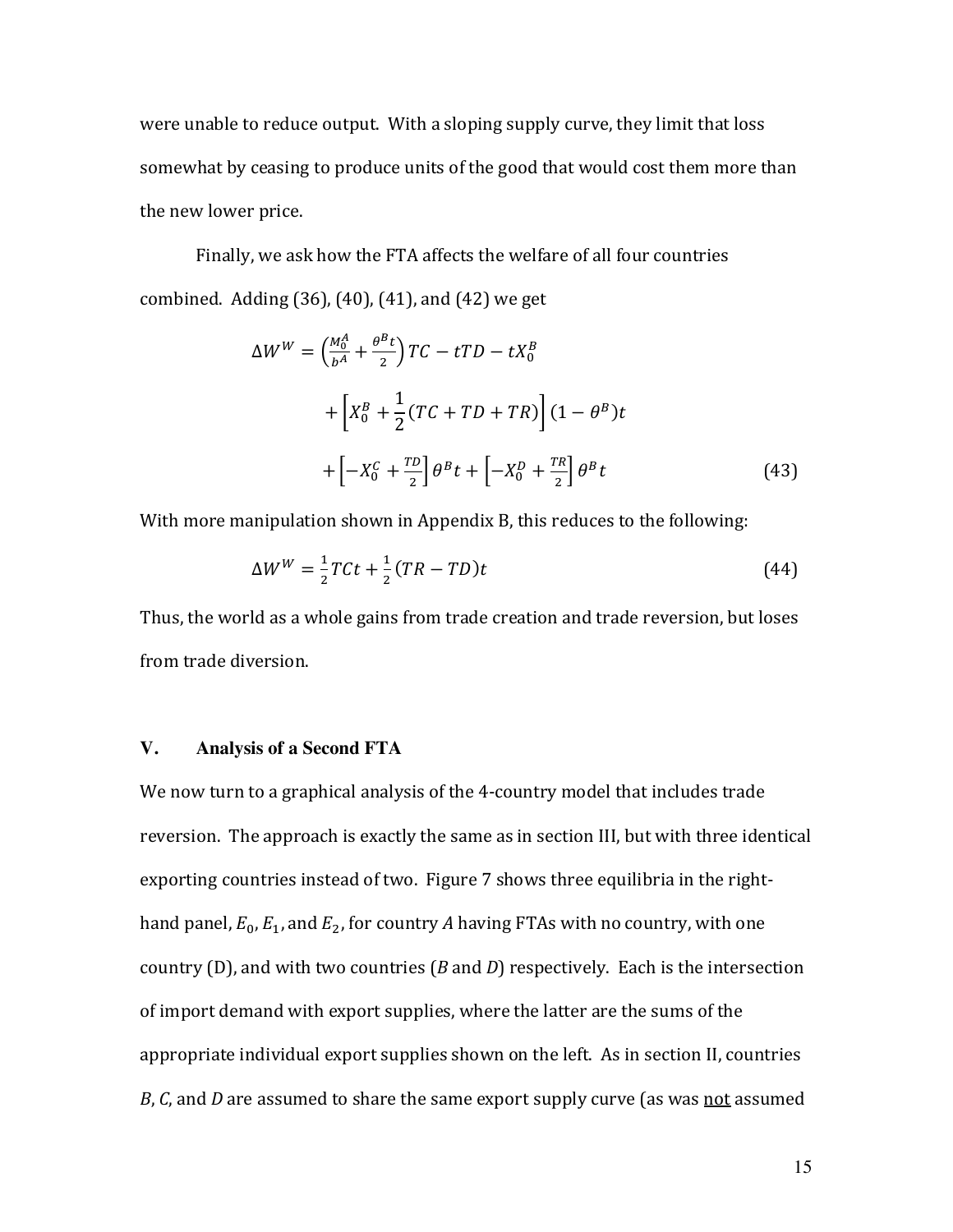in the math of section IV). The export supply as a function of the country-A price,  $P$ , is shown with the superscript  $f$  (for free trade) if there is no tariff on those exports, and with the superscript *t* if the exports face the tariff *t* for sales into country *A*.

Import supply curve  $\sum X_0$  is the horizontal sum of those identical upper three supply curves. Curve  $\sum X_1$  is what we take as our initial supply curve, with tariff on *B* and  $C$ , but not on  $D$ . It duplicates just country  $D'$ s export supply curve up to the price at which the other two countries begin to export, beyond which it is flatter, parallel to  $\sum X_0$ . Curve  $\sum X_2$  shows import supply when both countries *B* and *D* face a zero tariff, and it therefore has half the slope of  $\sum X_1$  up to its kink. As before we have drawn the figure under the assumption that all three countries export in both equilibria.

The formation of an FTA between countries A and B in the presence of a prior FTA between *A* and *D* causes movement from equilibrium  $E_1$  to  $E_2$ . Thus it causes imports of country *A* to expand by  $\Delta M^A$ , exports of country *B* to expand by  $\Delta X^B$ , and exports of countries *C* and *D* to fall by  $\Delta X^C$  and  $\Delta X^D$  respectively. Since these last two changes are movements along parallel supply curves responding to the same fall in price, they must be the same:  $\Delta X^C = \Delta X^D$ .

As before we identify  $\Delta M^A$  as trade creation, *TC*. There are now two countries whose exports decline and are replaced by additional added exports from country *B*, so both might reasonably be named trade diversion. However, because we know (but have not shown) that country  $D$  must have been the beneficiary of earlier trade diversion when its own FTA with country *A* was formed, we name  $\Delta X^D$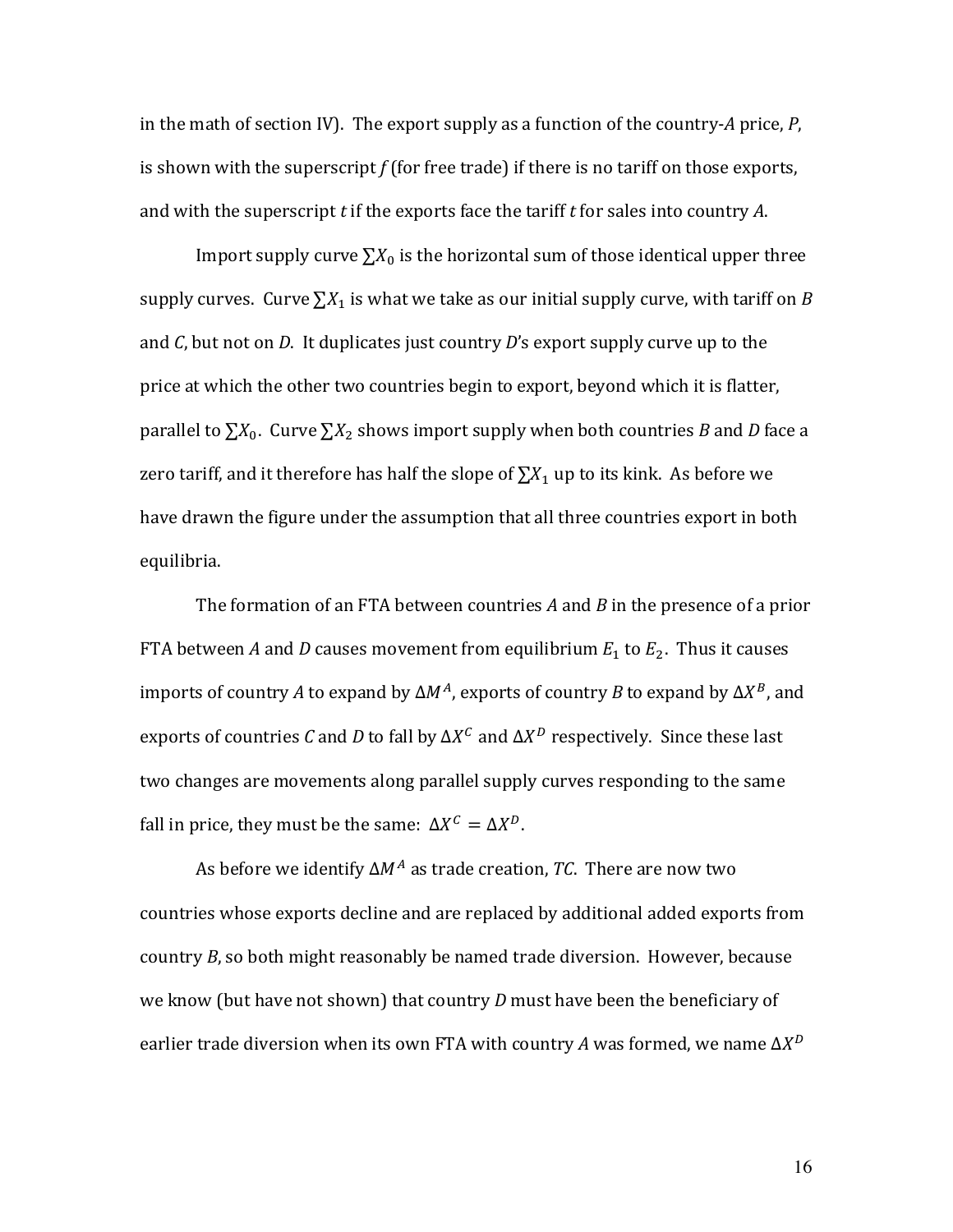trade reversion,  $TR$ , instead. Only the drop in exports of the still excluded country  $C$ gets the name trade diversion, *TD*. These labels are also shown in the figure.

In section III it was useful to note also that the change in exports of the partner country *B* could also be labeled with *TC* and *TD*. The same is true here for the new partner *B*, whose  $\Delta X^B$  equals the sum of *TC*, *TD*, and *TR*. We show this as well in the figure, as it will be useful in our subsequent interpretation.

Figures 8-11 show the welfare effects of country A's new FTA with country B. Their construction parallels what was seen in Figures 2-4 sufficiently that no additional explanation should be needed. The main new feature is the loss of net surplus in country *D* due to trade reversion. Figure 12 then shows all four sets of effects together, to get the effect on the world.

The gains and losses shown in Figure 12 are not trivial to manipulate so as to find the net effect on the world, but it can be done in a number of steps shown in Appendix C. The result is the perhaps surprisingly simple Figure 13. The net of all the gains and losses shown in Figure 12 turns out to be an unambiguous gain, equal to a simple triangle the base of which is the tariff and the height of which (measured horizontally) is the amount of trade creation.

This surprising result – that the trade diversion and reversion of a second FTA do not hurt the world  $-$  is an artifact of an assumption that we made in order to simplify the diagrams: that countries  $C$  and  $D$  are identical. This assumption led to the quantities of trade diversion and trade reversion being the same. Looking back at equation (44), with  $TD = TR$  it becomes

$$
\Delta W^W = \frac{1}{2} T C t \tag{45}
$$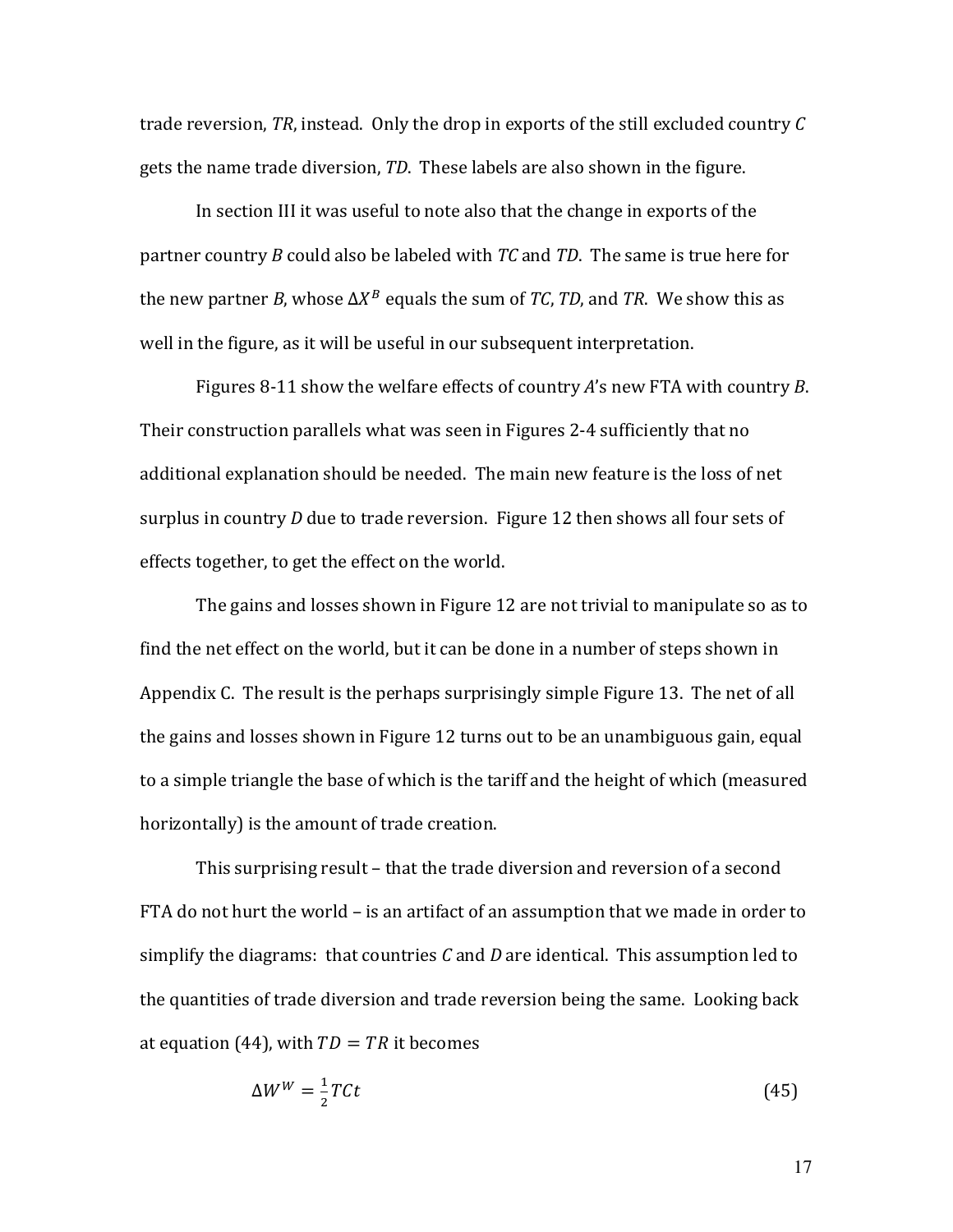which is precisely what is shown in Figure 13. Without that assumption, the second FTA would raise world welfare even more than in (45) and in Figure 13 if  $TR > TD$ . Alternatively, if  $TR < TD$  – as of course it must be if there is no prior  $FTA$  – then world welfare will rise by less and may fall.

#### **VI. Other Cases**

#### *Zero trade*

We've assumed throughout that every country's exports are positive both before and after the FTA. With our linear export supplies, that may not be the case, as a price may start or end below the intercept of the export supply curve. The new partner country, *B*, may initially not export, but the FTA may allow it to. And countries *C* and *D*, from whom trade is diverted, may reduce their exports to zero.

We will not address any of these cases explicitly, except to note that when an FTA causes a price to cross a country's autarky price, the case can be broken into two parts, one part with that country supplying zero and therefore not included in the analysis, and a second part where it behaves as we have modeled the countries here. Since our analysis includes cases in which a country is absent (as was the case of country *D* in section III), the model easily accommodates such cases. Most of what we have found here will hold in such hybrid cases, with the obvious exception that once a country's exports are driven to zero, no further trade diversion or reversion is possible for it.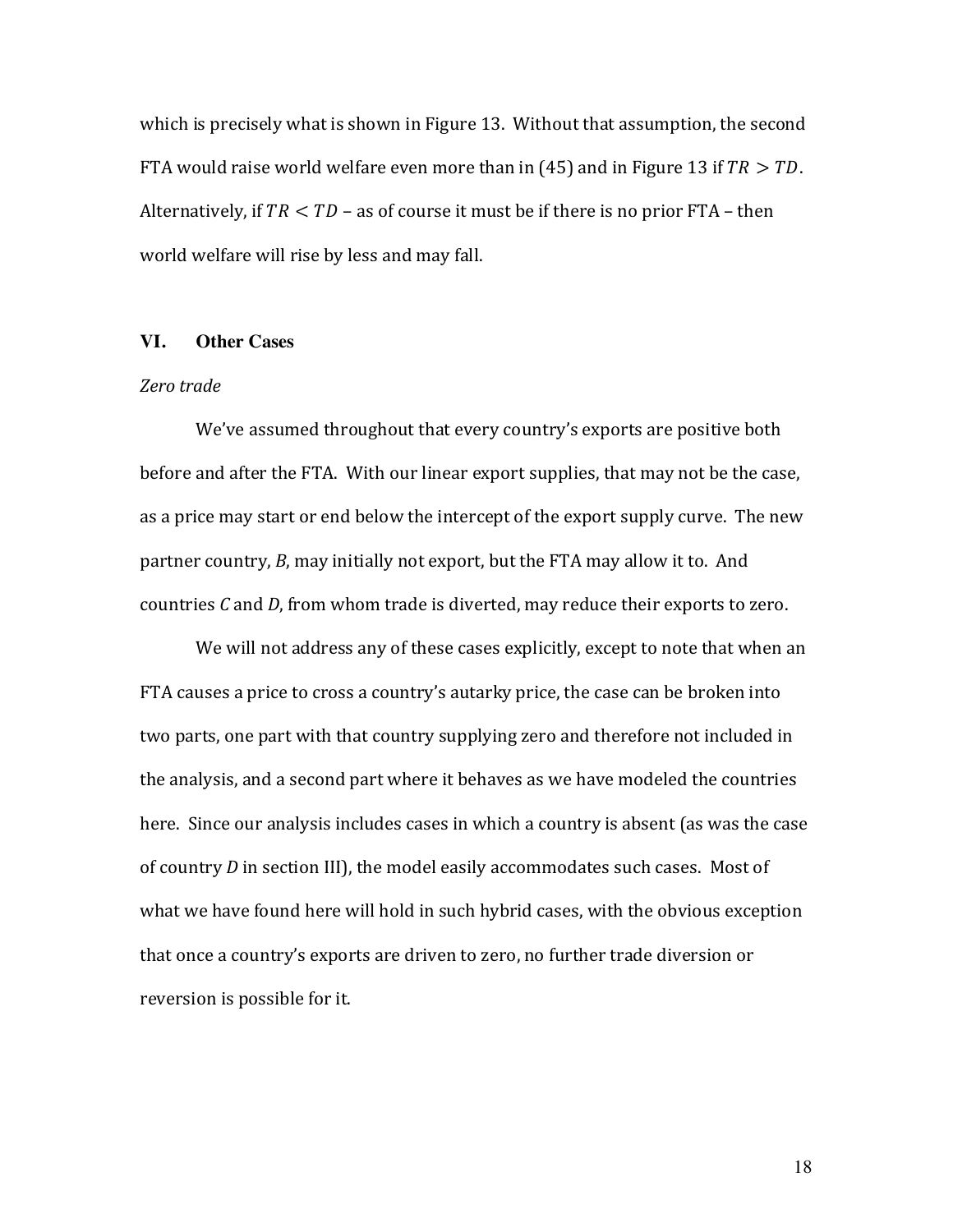#### *Non-identical exporters*

We assumed identical supply functions for all exporters only in the graphical analysis of sections III and V, so the algebra of section IV allows arbitrary differences among them. However, our argument that the slope parameters  $b^i$  would reflect country size also required that the countries be identical. It remains true that, other things equal, a larger country will have a larger value of  $b^i$ , but many other things may matter for the  $b^i$  as well as country size.

Also, it is notable that the parameters  $a^i$  have played no role in our analysis, even though these would normally be thought to reflect comparative advantage and the cost differences that drive our normal understanding of the costs of trade diversion. The reason is again our assumption that all exports are positive both before and after the FTA. It follows that all effects are movements along the supply curves, so that only their slopes matter.

However, if it is the case that the exporting countries differ in their autarky prices  $a^i$ , then countries with lower values for this parameter will be exporting more at given prices even with the same  $b^i$ , so that again our association of  $b^i$  with country size will not be valid.

#### **Other** importers

We've also assumed only a single importer for the good. The rest of the world outside any FTA of country A can of course include other countries that import the good, since they will just be part of the domestic demand of country C. What will complicate things for us, however, is if country A is already in an FTA with another country that also imports the good. When country A lowers its tariff on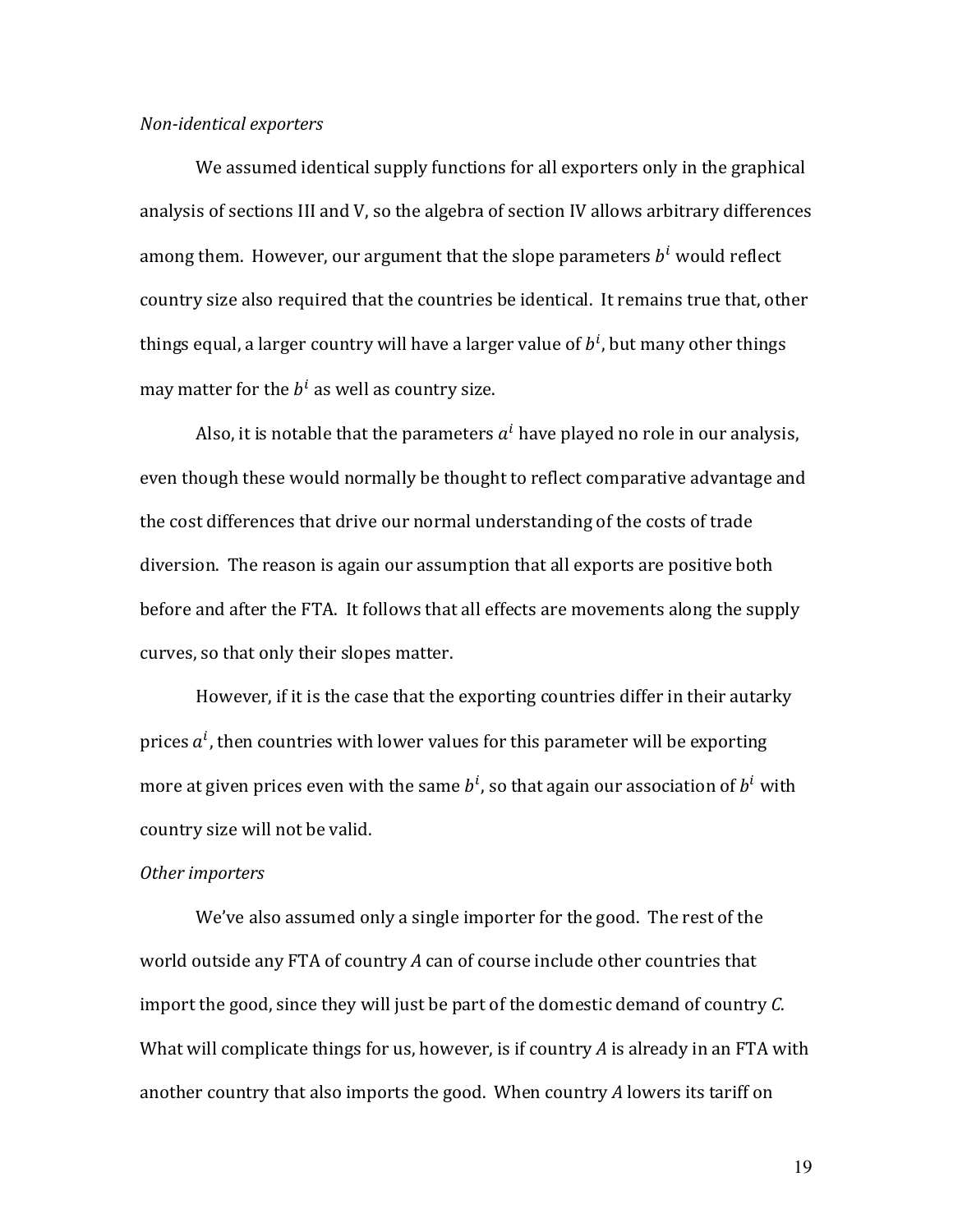country *C* and this reduces the price of the good in country *A*, that other importer will also benefit from the lower price even though it does not reduce its own tariff. That is a complication that is not covered by the analysis here.

#### **Conclusion**

This paper has conducted analysis of a free trade agreement within a simple model of partial equilibrium, linear supplies and demands, and circumstances such that trade flows are positive in all equilibria considered. The results illustrate the close connection between trade creation and the benefit to the FTA-forming countries and to the world, and the equally close connection between trade diversion and the harm to outside countries and potentially both the participating countries and the world. In addition, by considering a second case in which a country that already has one FTA adds another, we saw that the new FTA causes trade to be diverted from its prior partner, an effect that we called trade reversion. It turns out that trade reversion causes neither harm nor benefit to the importing country, and when we look at world welfare, in the special case where trade reversion is equal to trade diversion, their two effects cancel out, leading the effect on world welfare to be a simple function of the amount of trade creation and the size of the tariff. More generally, trade reversion will increase the world benefits from the new FTA if it is greater than trade diversion.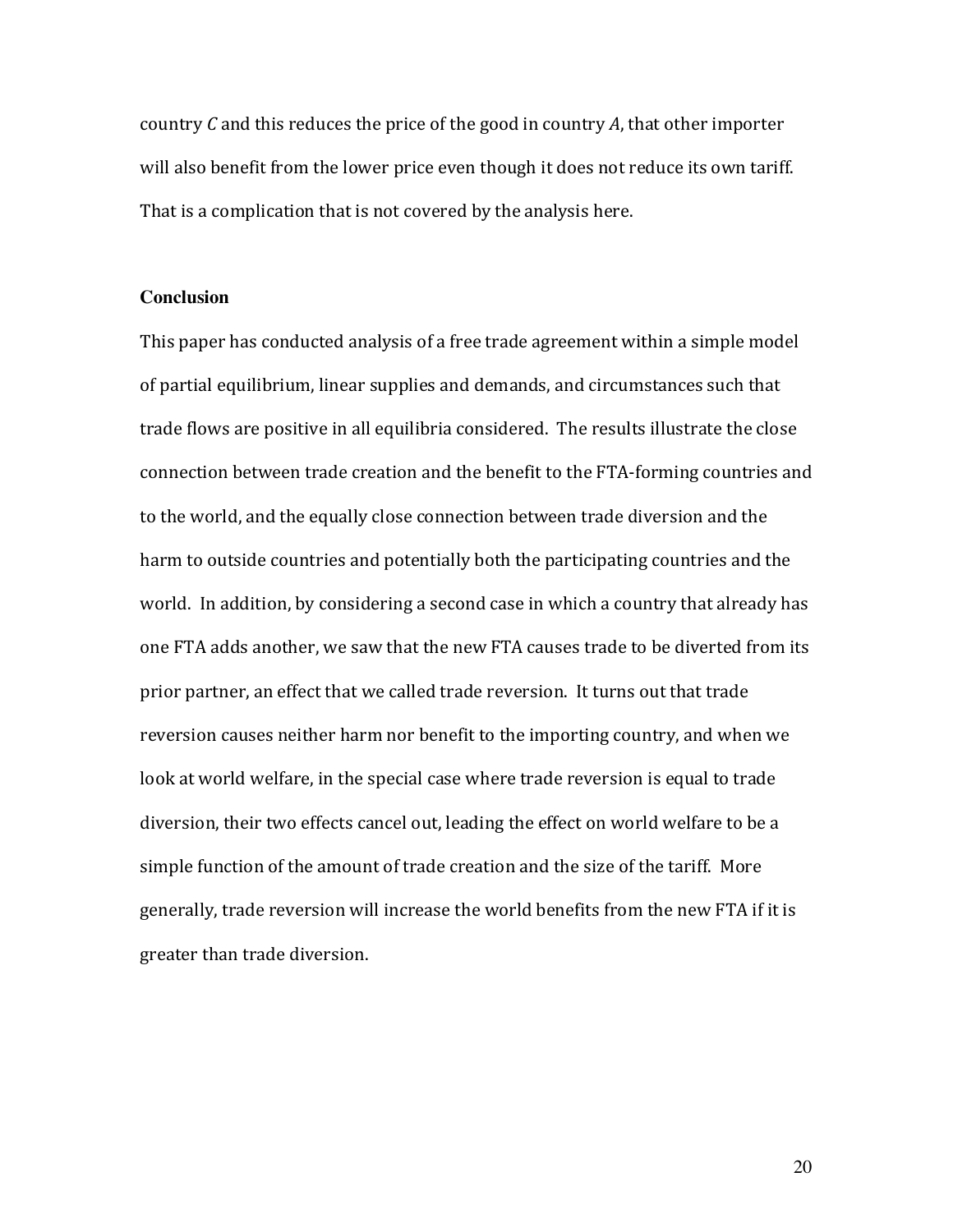#### **References**

- Deardorff, Alan V. 2014. "Trade Implications of the Trans-Pacific Partnership for ASEAN and Other Asian Countries, *Asian Development Review* 31(2), pp.1–20.
- Deardorff, Alan V. and Rishi R. Sharma 2018. "Exempted Sectors in Free Trade Agreements," Research Seminar and International Economics, Discussion Paper #665, October 19.
- Silva, Armindo Patrício da. 1986. "An analysis of the effects of preferential trade policies through the estimation of quantitative models: the case of Portugal," Tese de Doutoramento. University of Reading.
- Viner, Jacob. 1950. *The Customs Union Issue*, New York: Carnegie Endowment for International Peace.
- World Trade Organization, "Causes and Effects of PTAs: Is it all about preferences?", Ch. C: *World Trade Report 2011*, pp. 92-121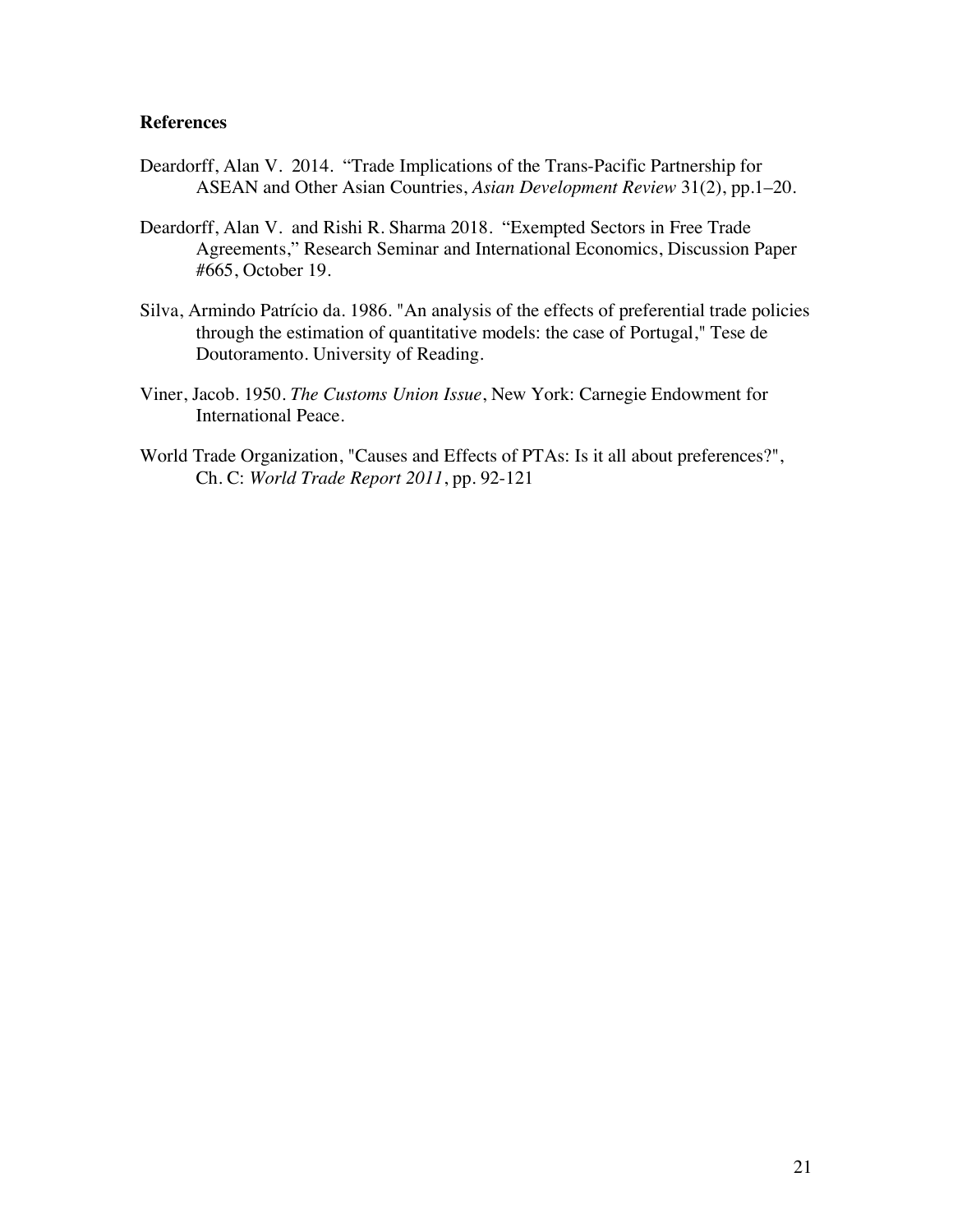

FTA with a Single Country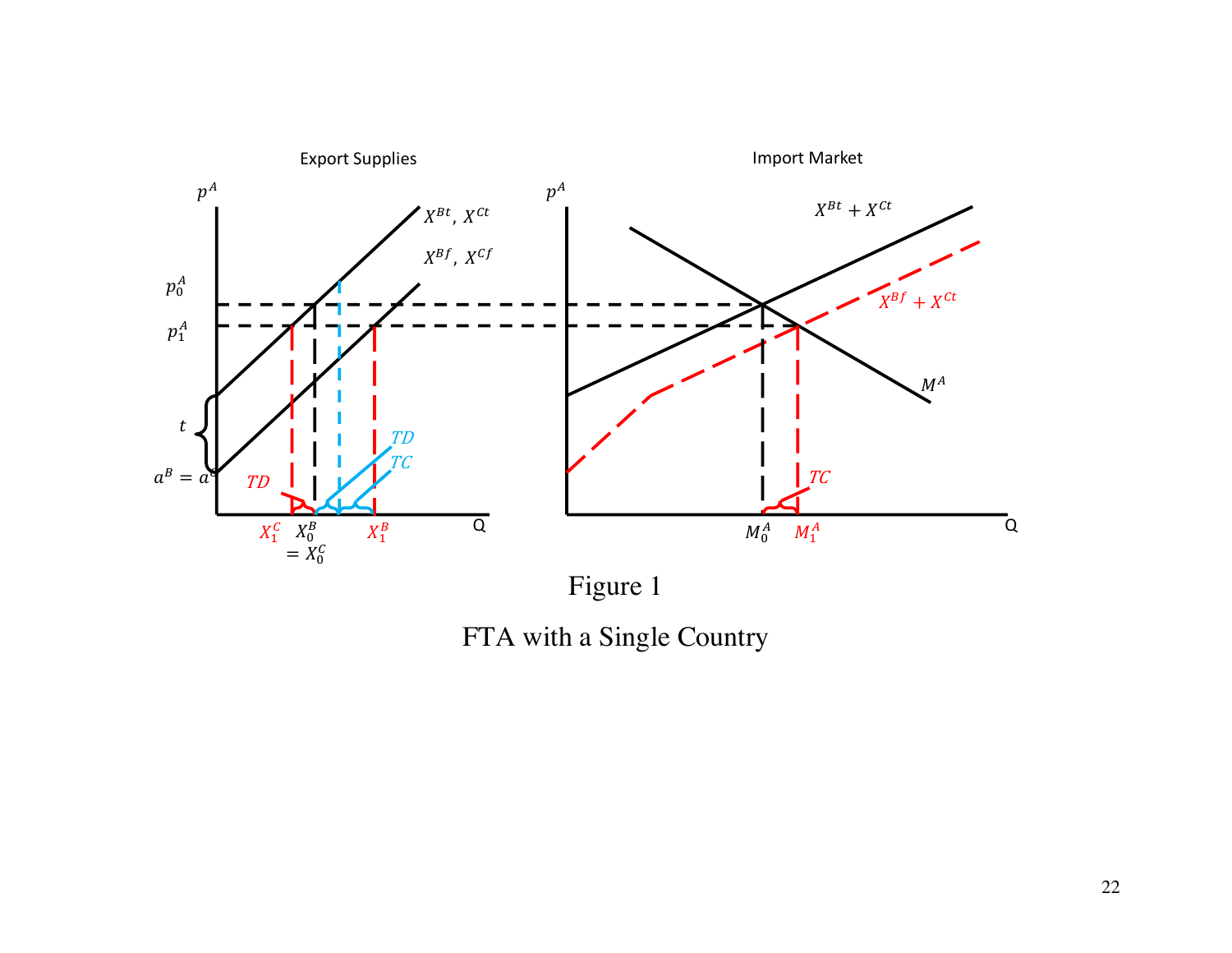

$$
\Delta W^A = \left( a^A + \frac{b^B t}{2\beta} \right) TC - tTD - tX_0^B
$$
  
Figure 2

Change in Welfare of Country *A* Due to FTA with a Single Country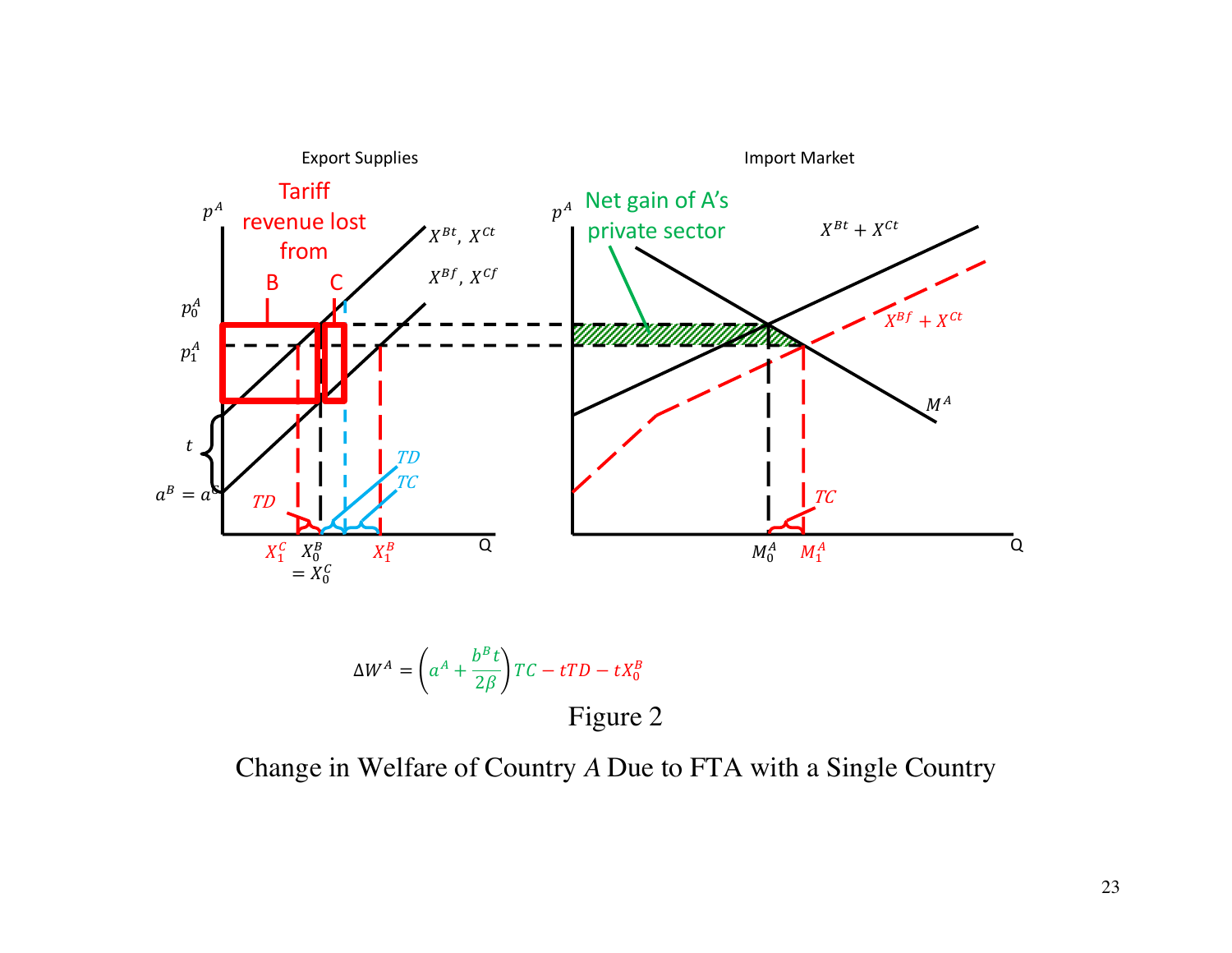

Change in Welfare of Countries *B* and *C* Due to *A*'s FTA with a Single Country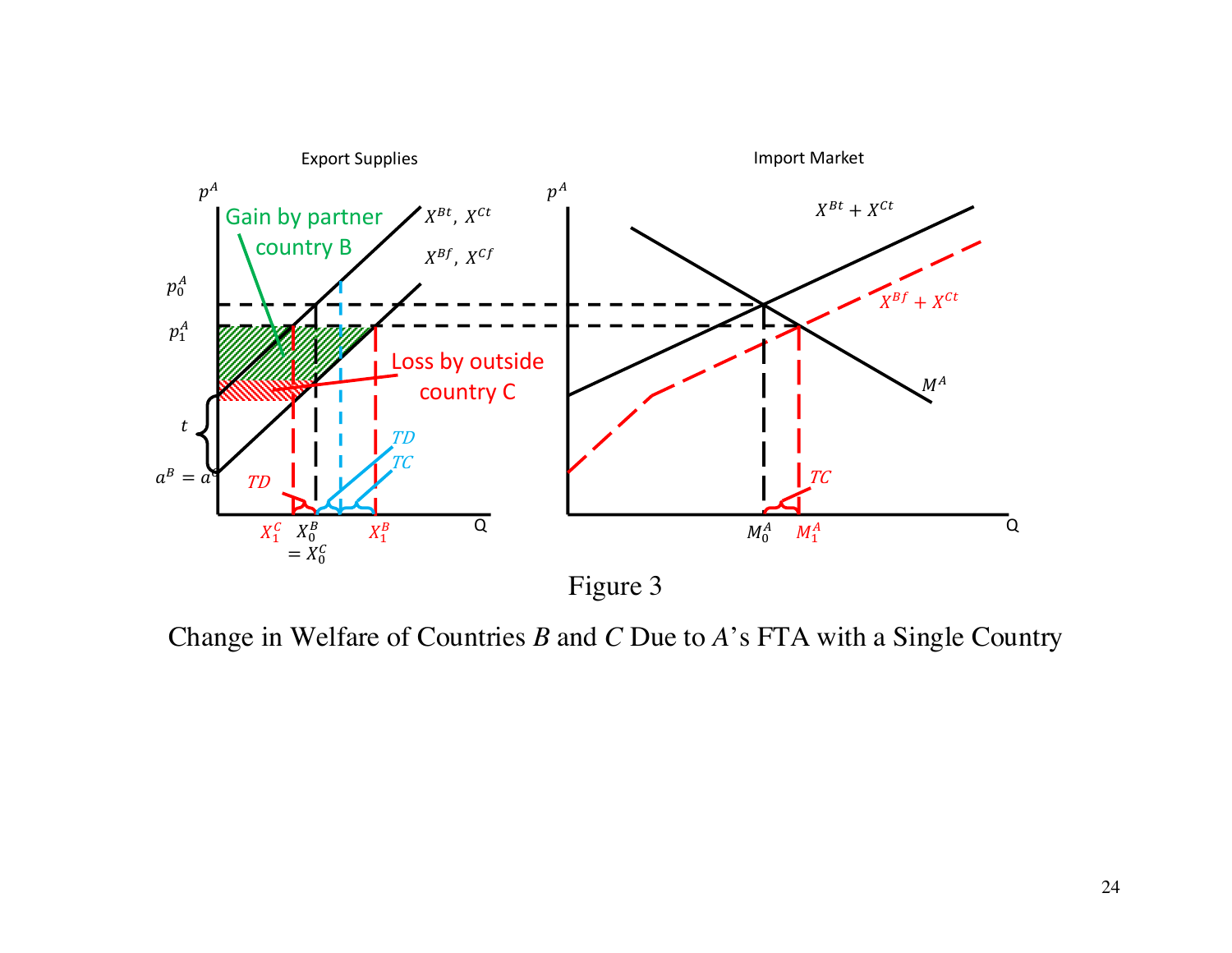

Change in Welfare of the World Due to *A*'s FTA with a Single Country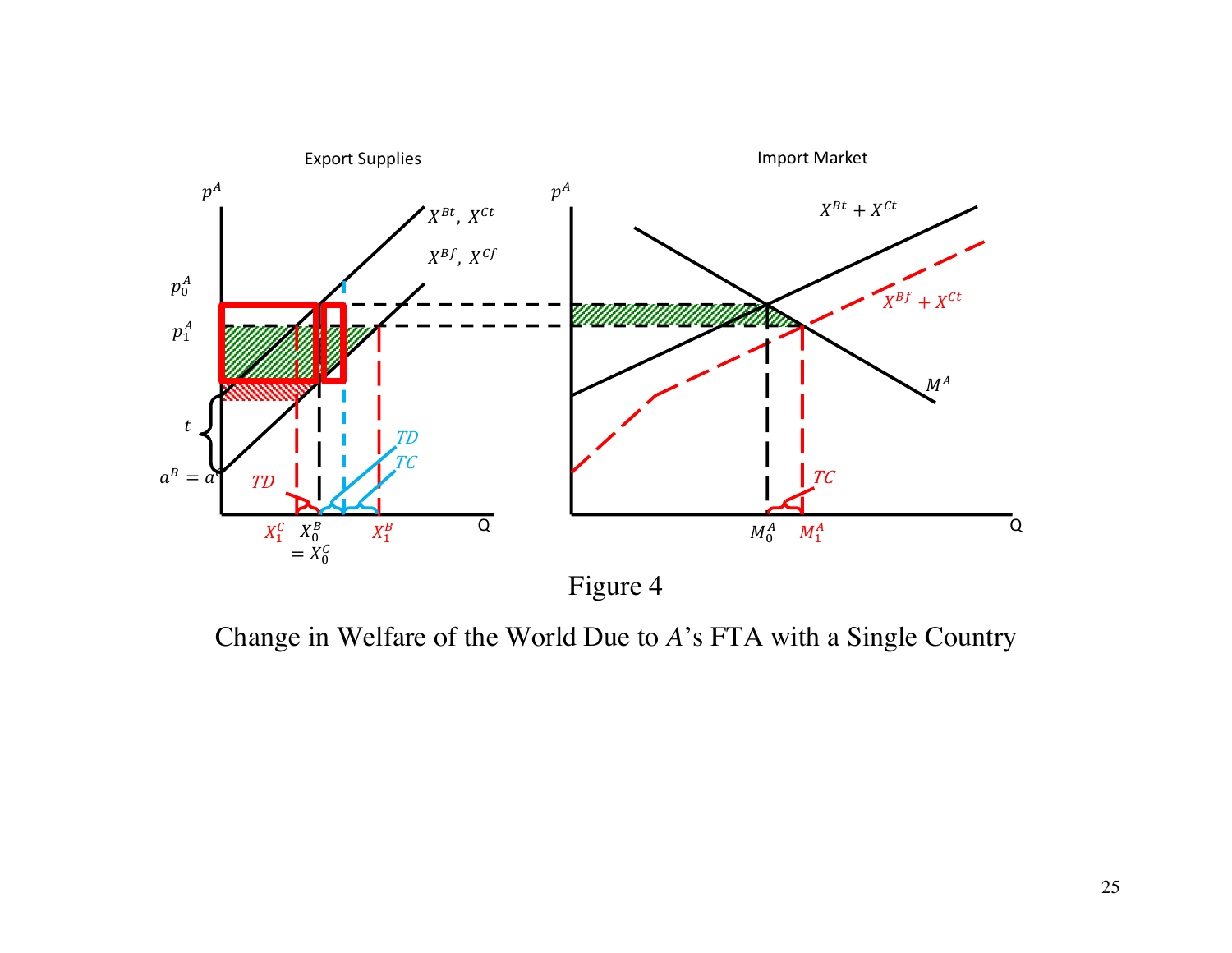

Change in Welfare of the World Due to *A*'s FTA with a Single Country

(after some cancellation of losses and gains)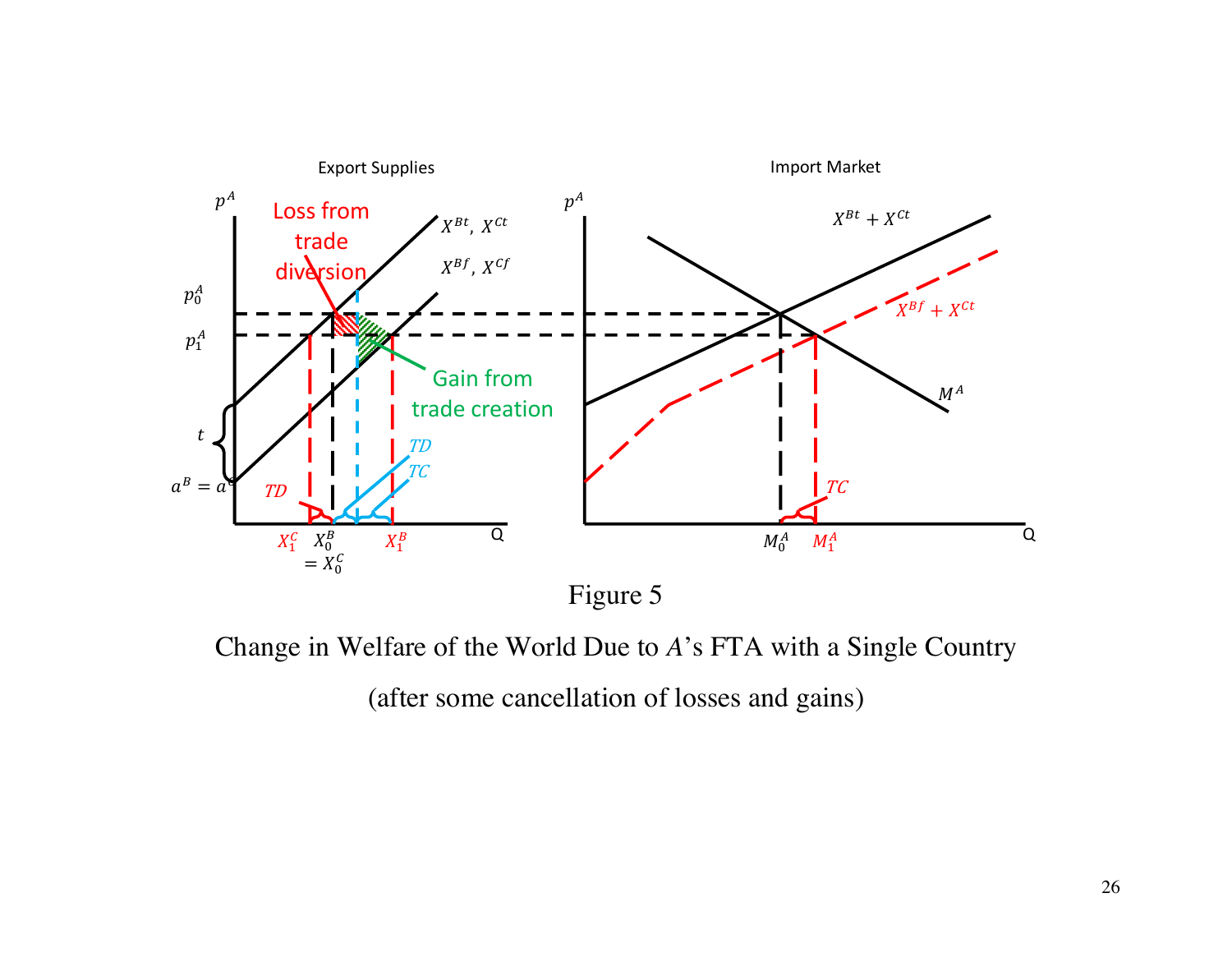

Figure 6

Why the Loss from Trade Diversion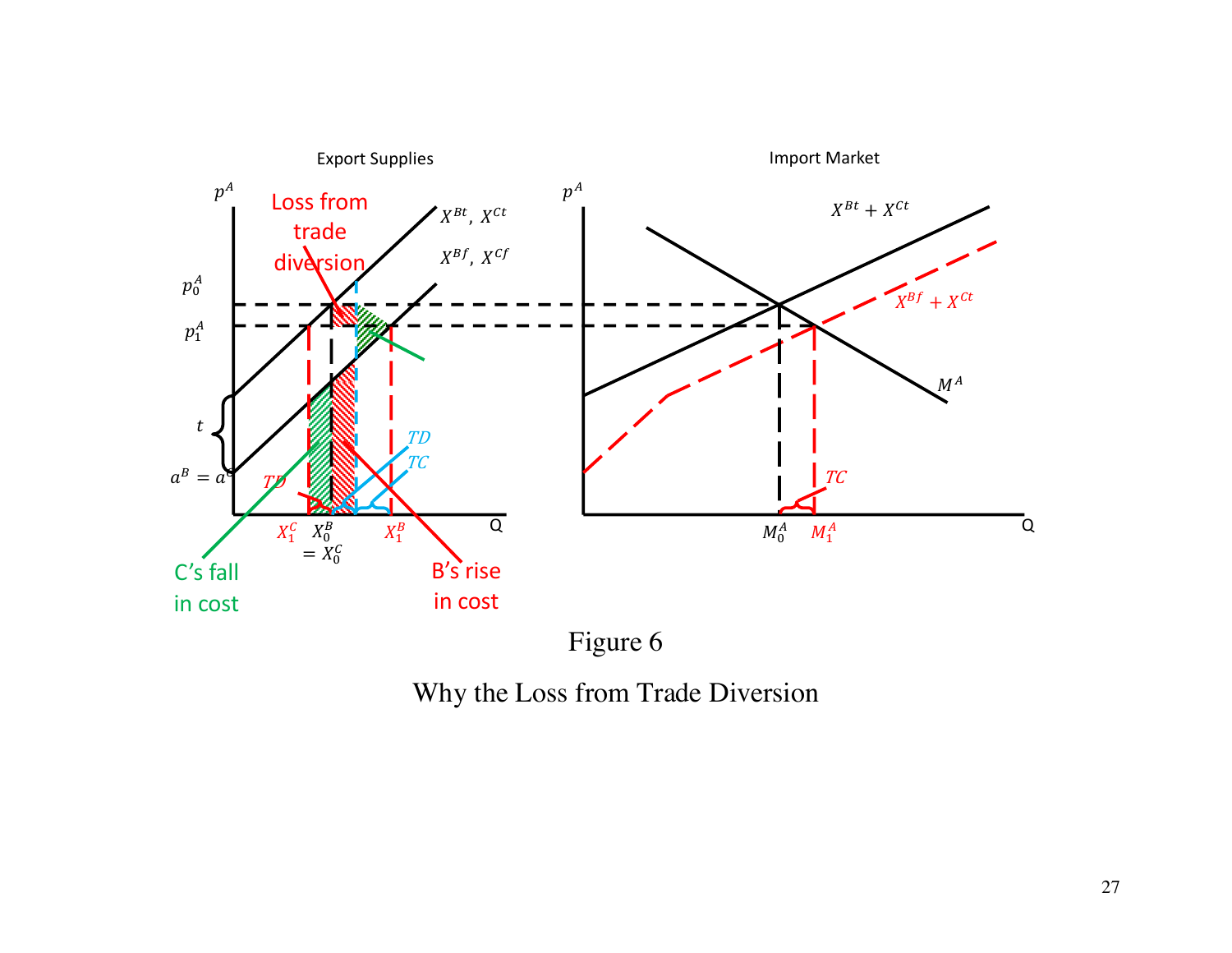

Adding a Second FTA (By *A* with *B* after First FTA with *D*)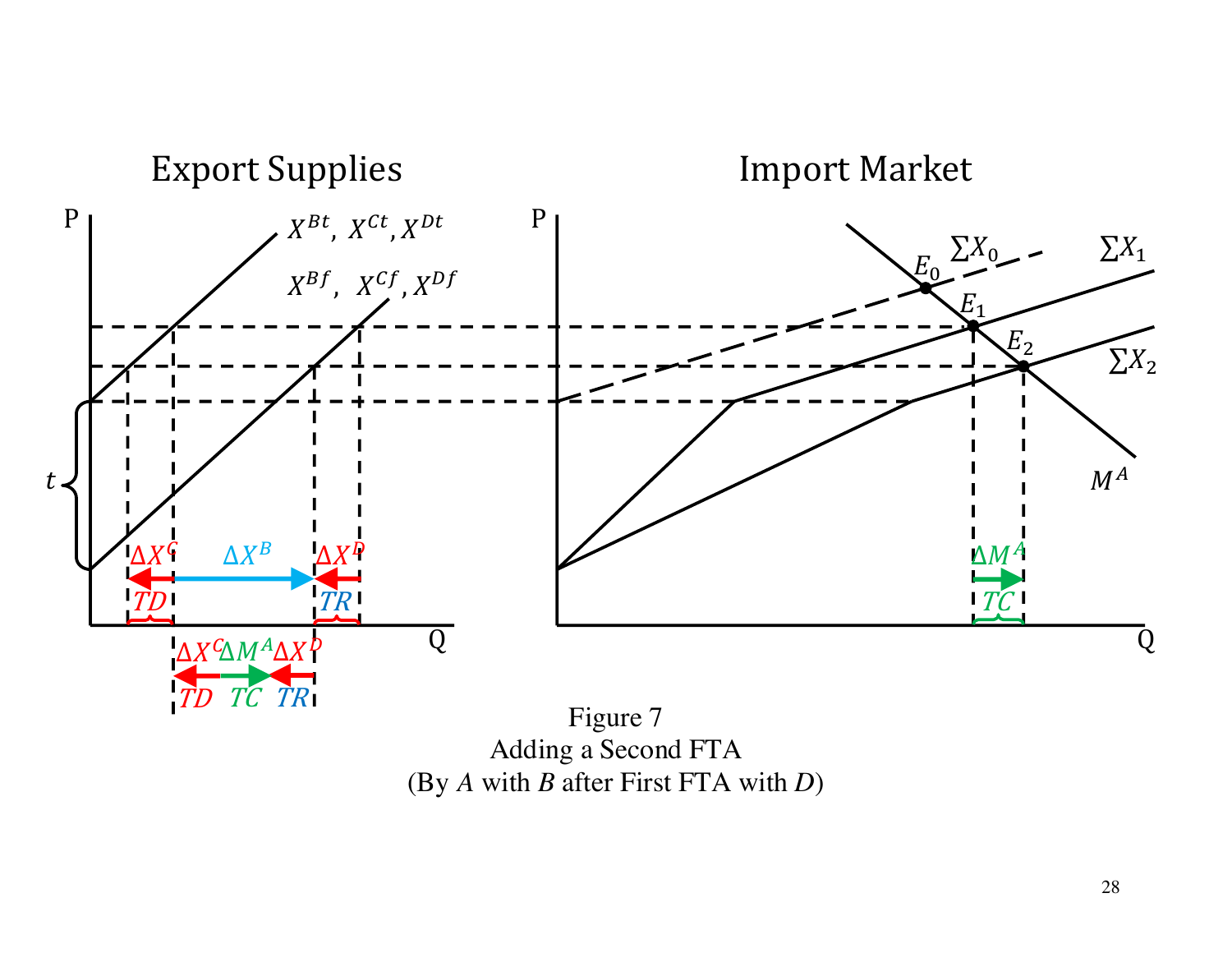

Figure 8 Welfare Effects on *A* of Adding a Second FTA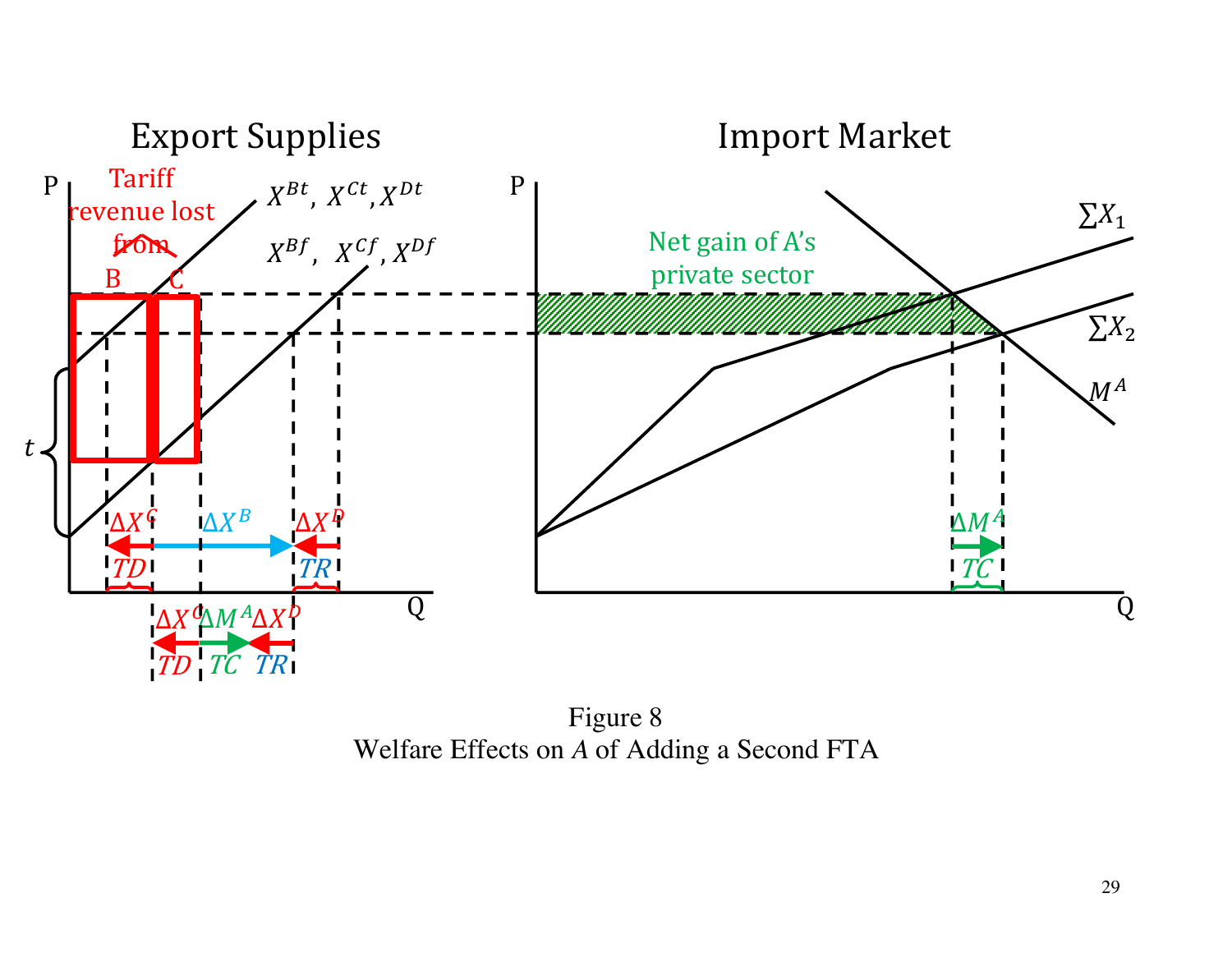

Figure 9 Welfare Effects on *B* of Adding a Second FTA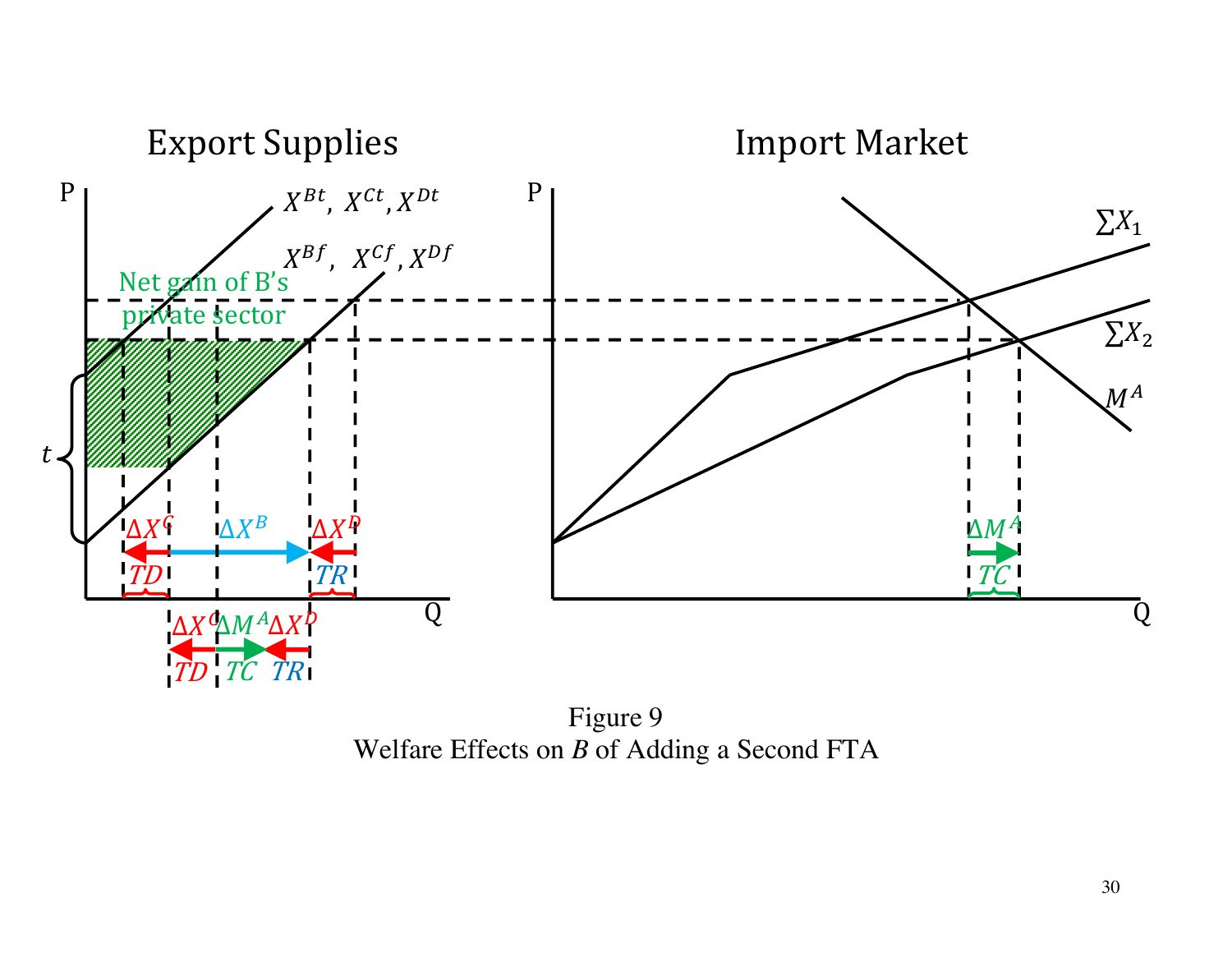

Figure 10 Welfare Effects on C of Adding a Second FTA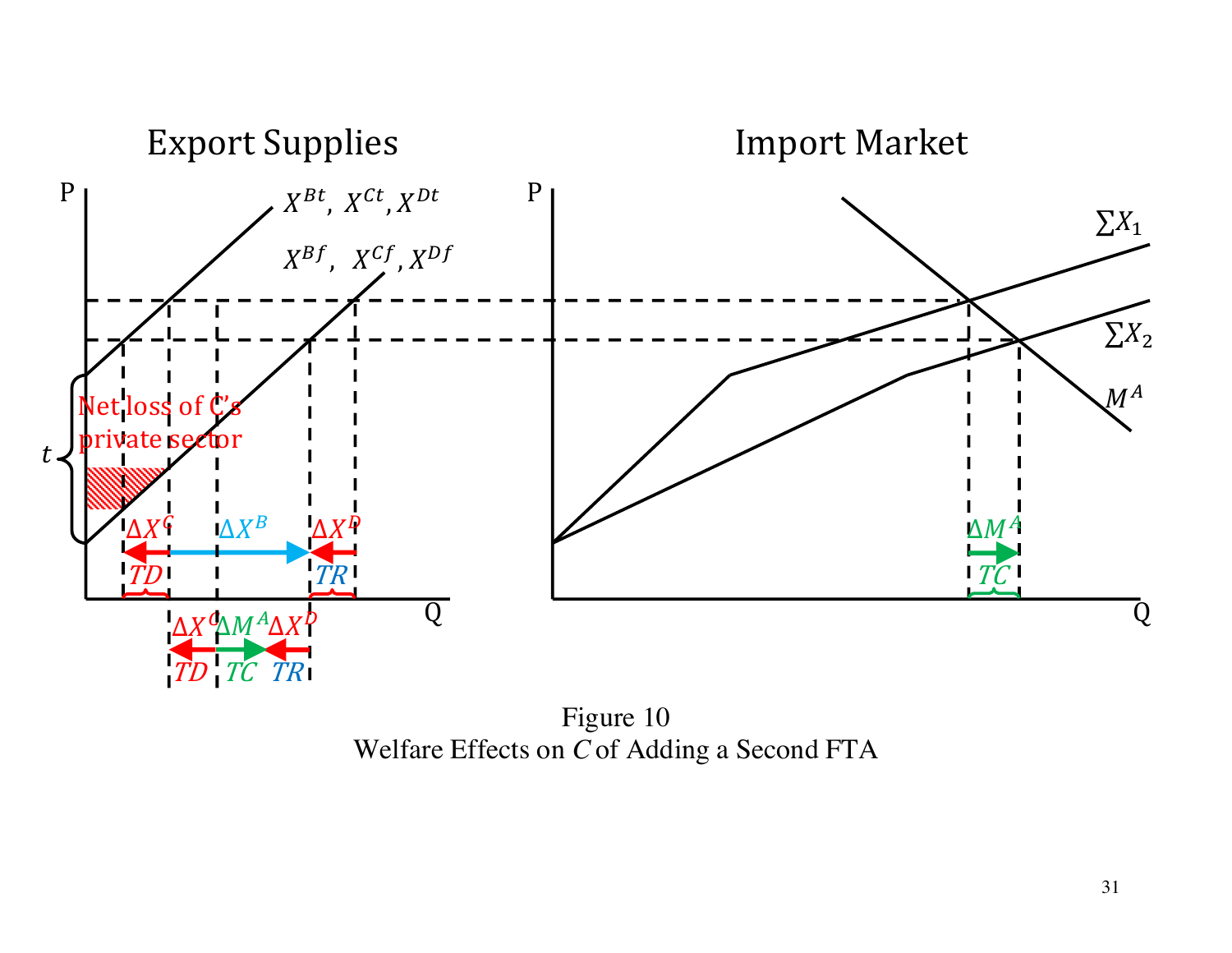

Figure 11 Welfare Effects on D of Adding a Second FTA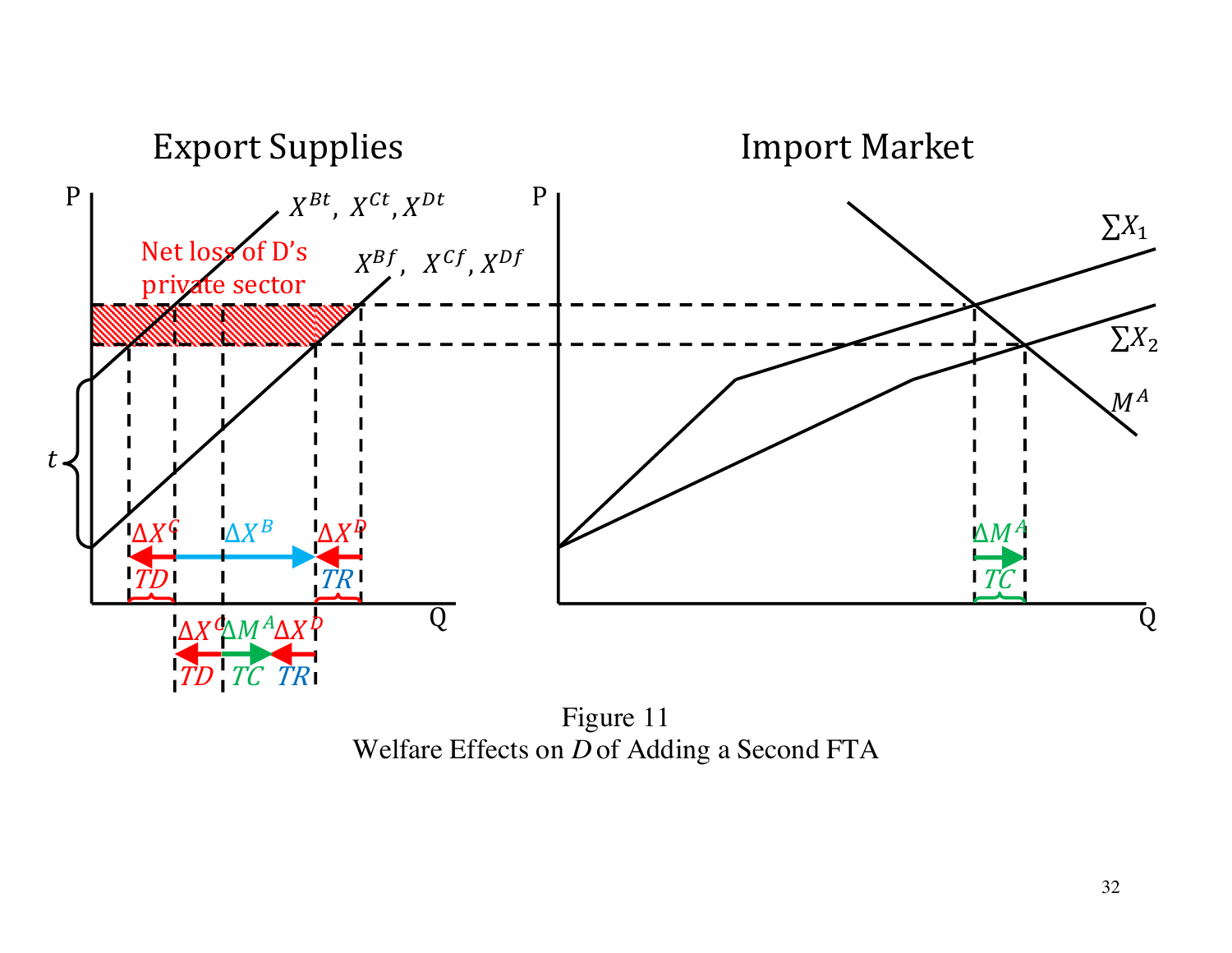

Figure 12 Welfare Effects on World of Adding a Second FTA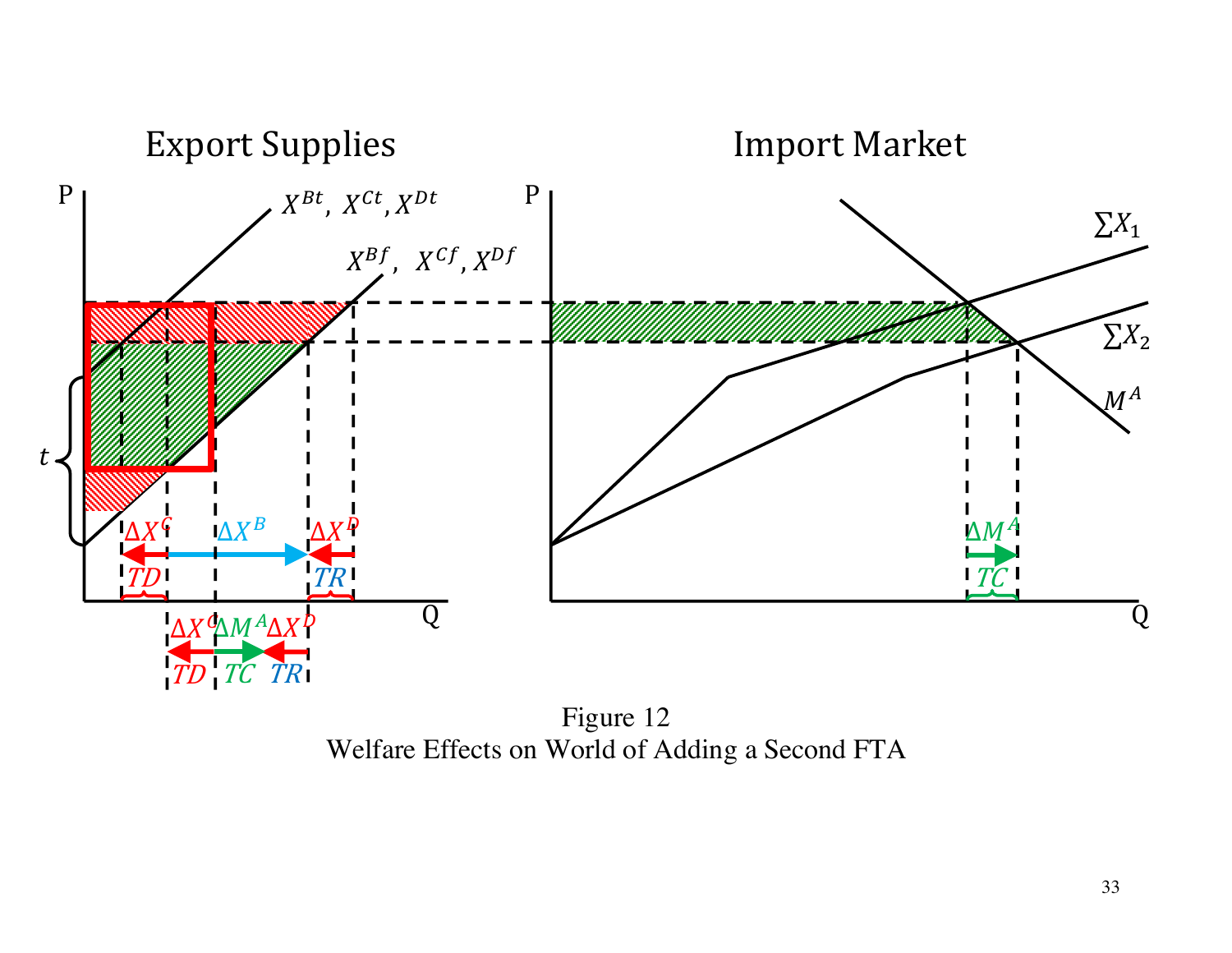

Figure 13 Welfare Effects on World of Adding a Second FTA (after cancellations)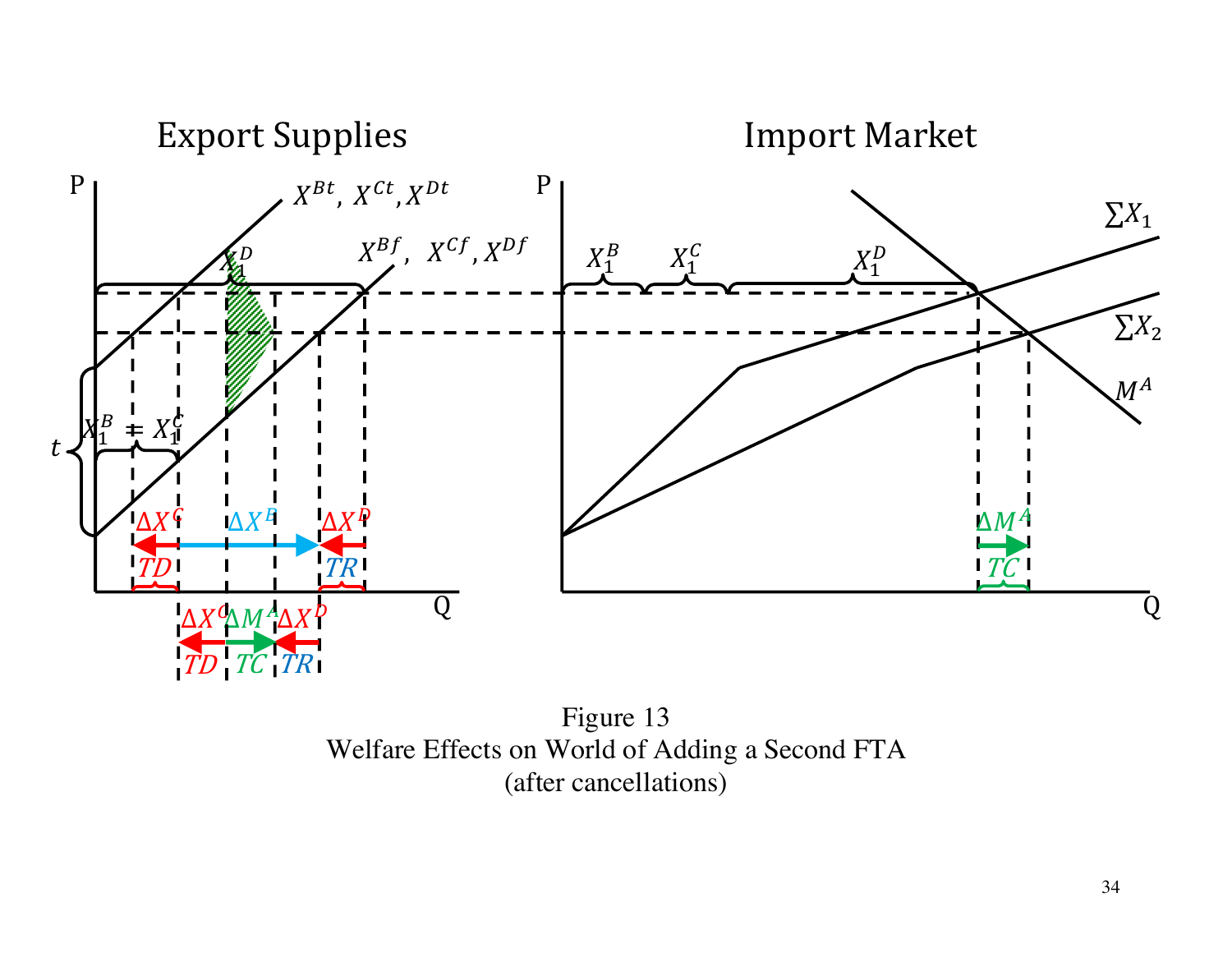## Appendix A

# Derivation of Figure 5 from Figure 4



Change in Welfare of the World Due to *A*'s FTA with a Single Country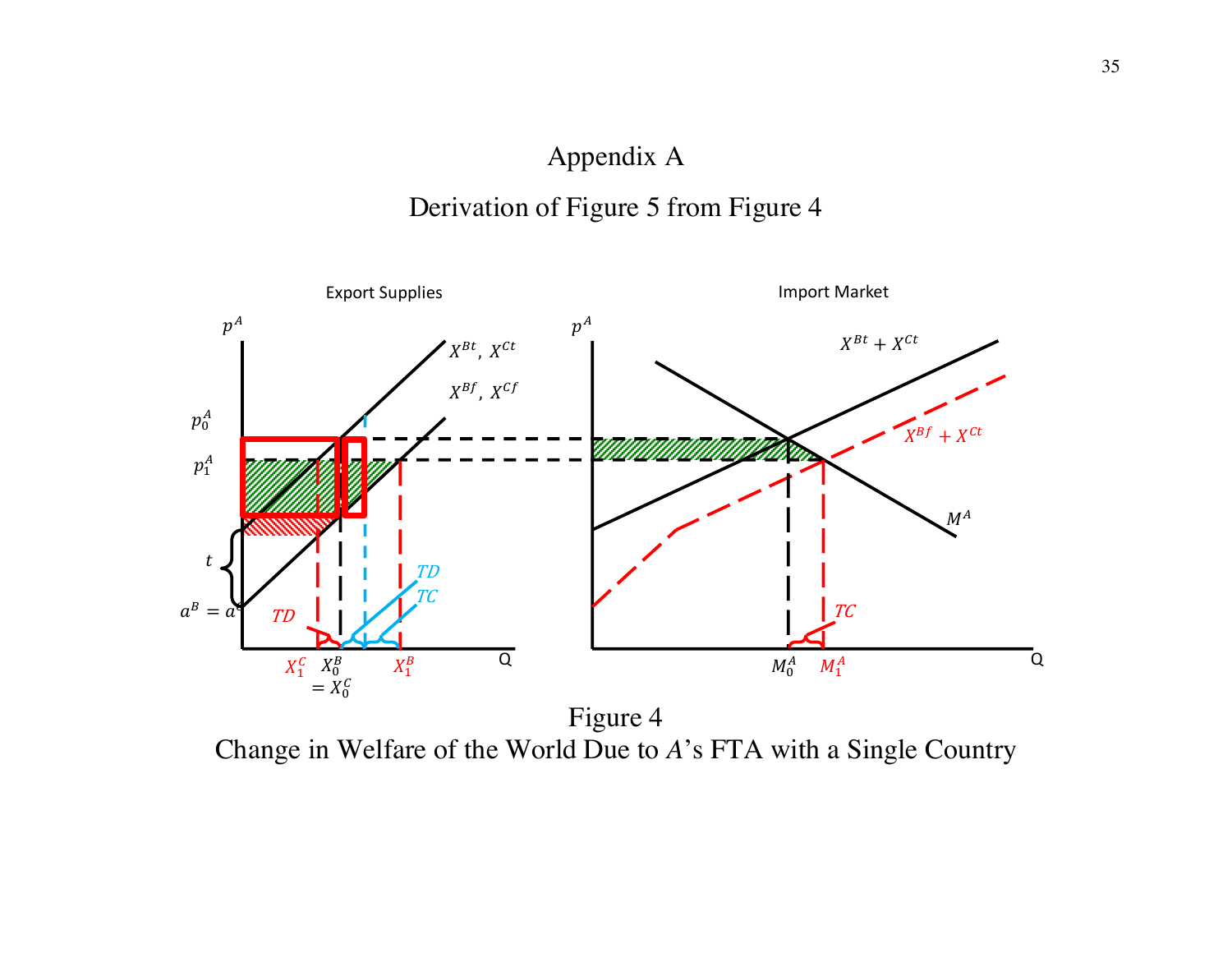

Figure 4.1 Cancel overlap of lost tariff revenue with supplier gain to County *B*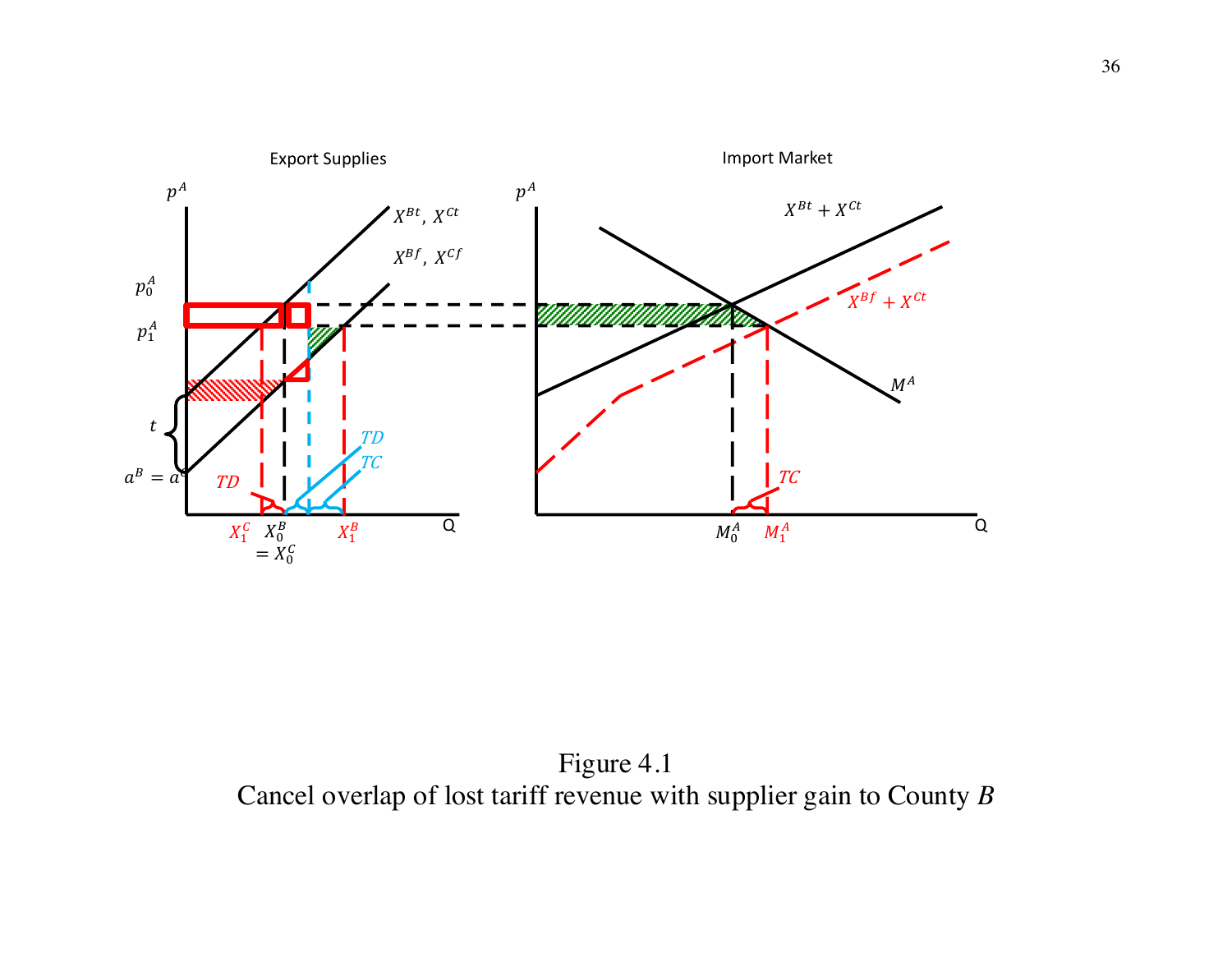

Figure 4.2 Re-shade remaining lost tariff revenue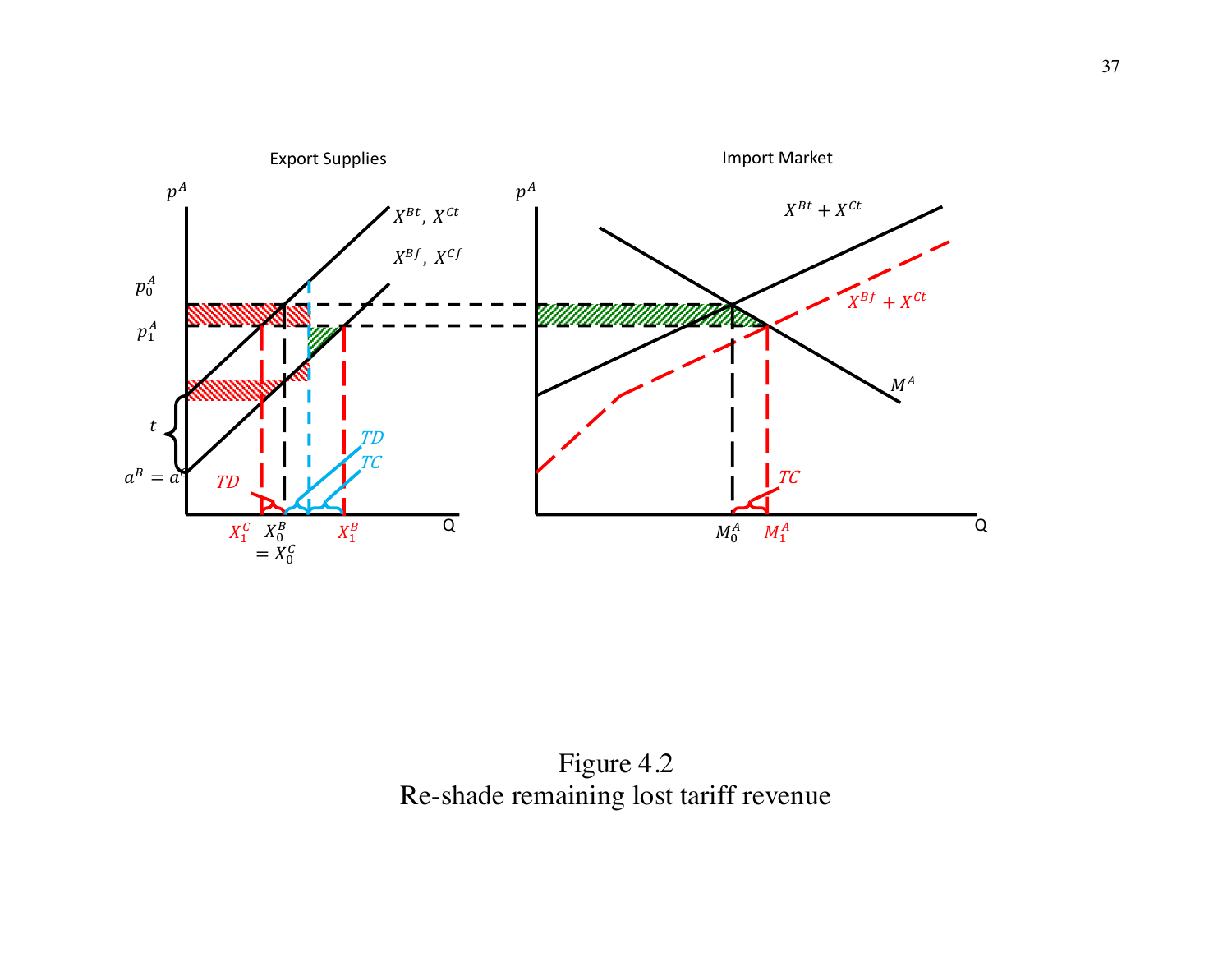

Figure 4.3 Move small red triangle to complete red rectangle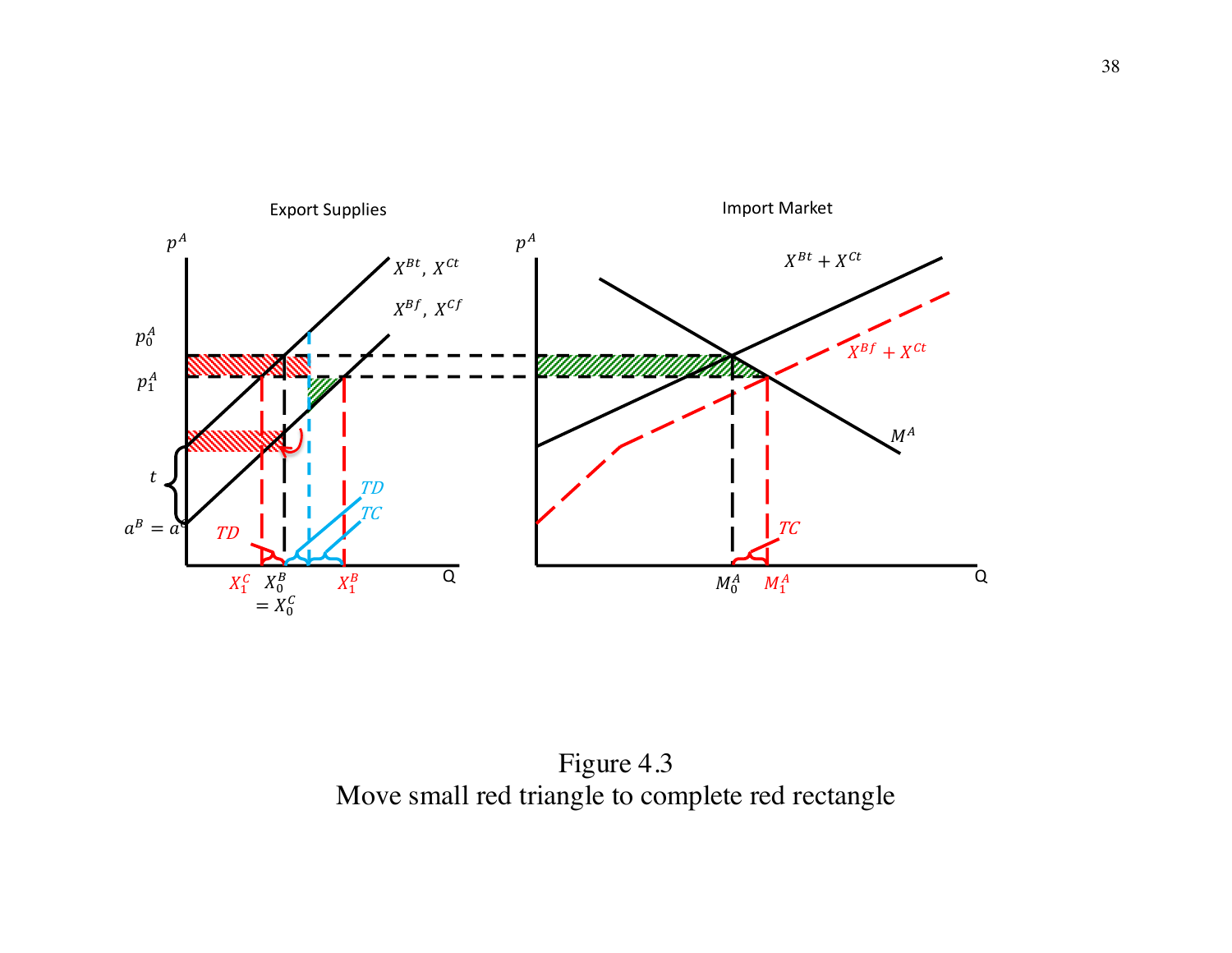

Figure 4.4 Note that green rectangle on right is the sum of two red rectangles on left,

since 
$$
M_0^A = X_0^B + X_0^C
$$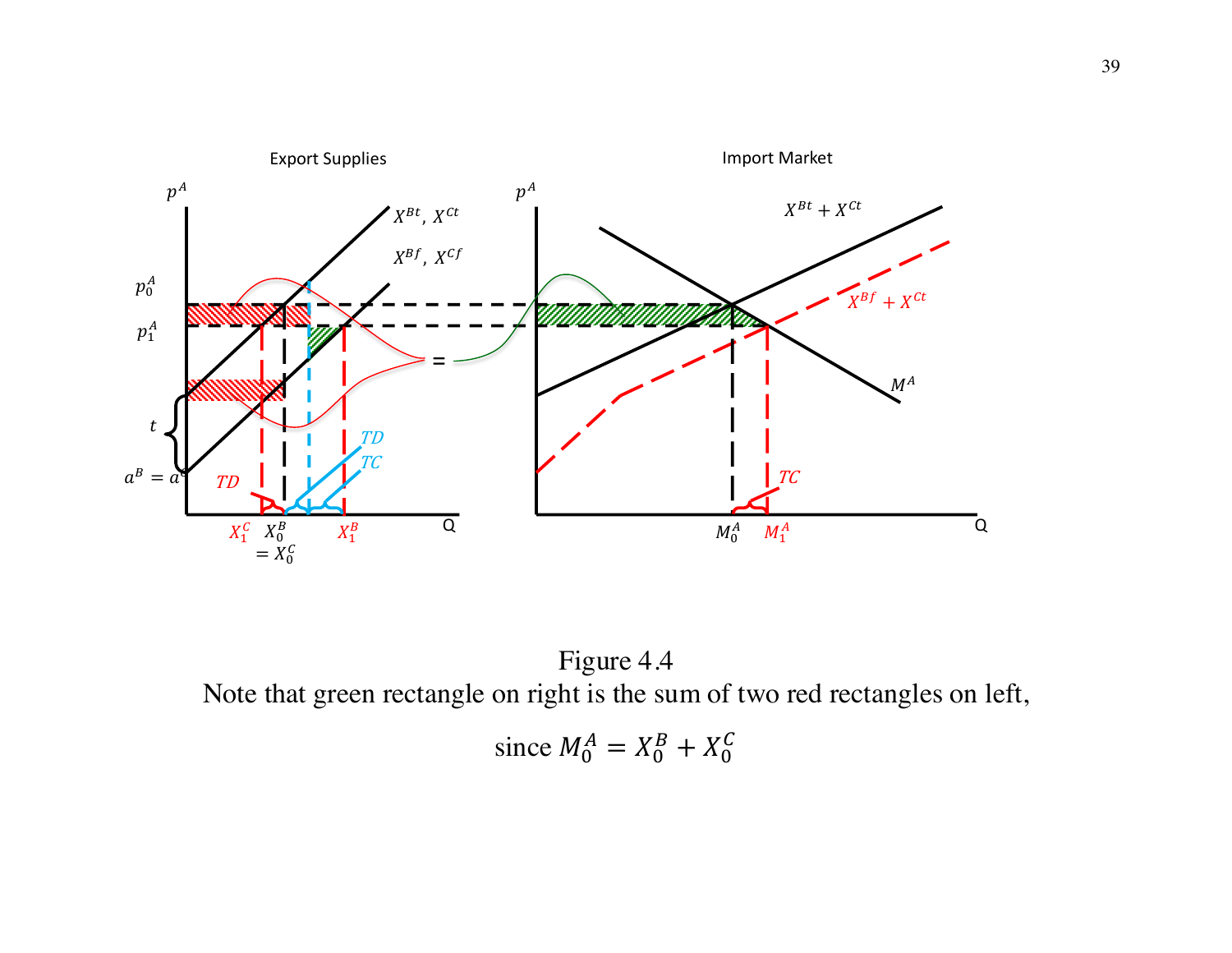

Figure 4.5 Cancel red and green rectangles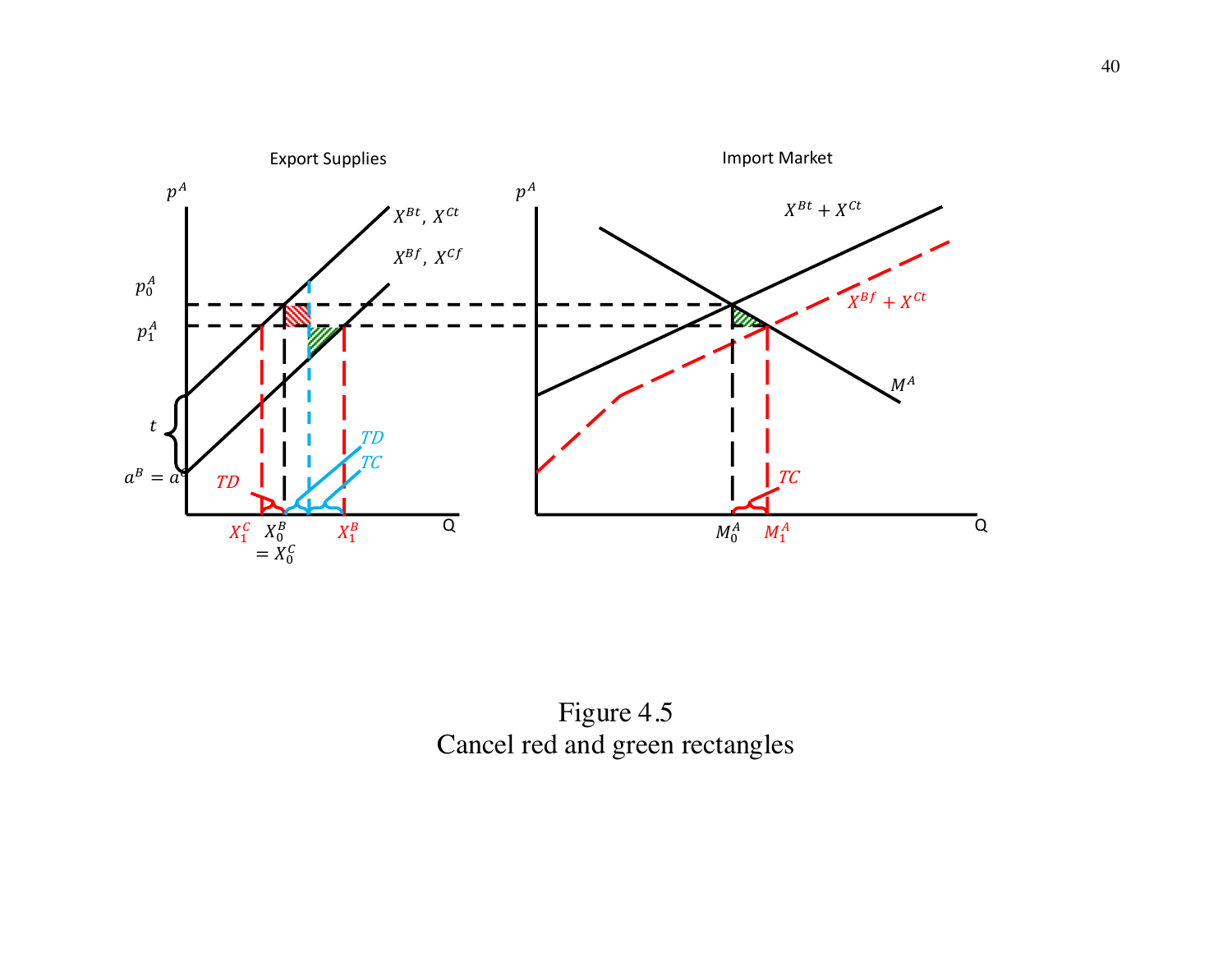

Figure 4.6 Move small green triangle to left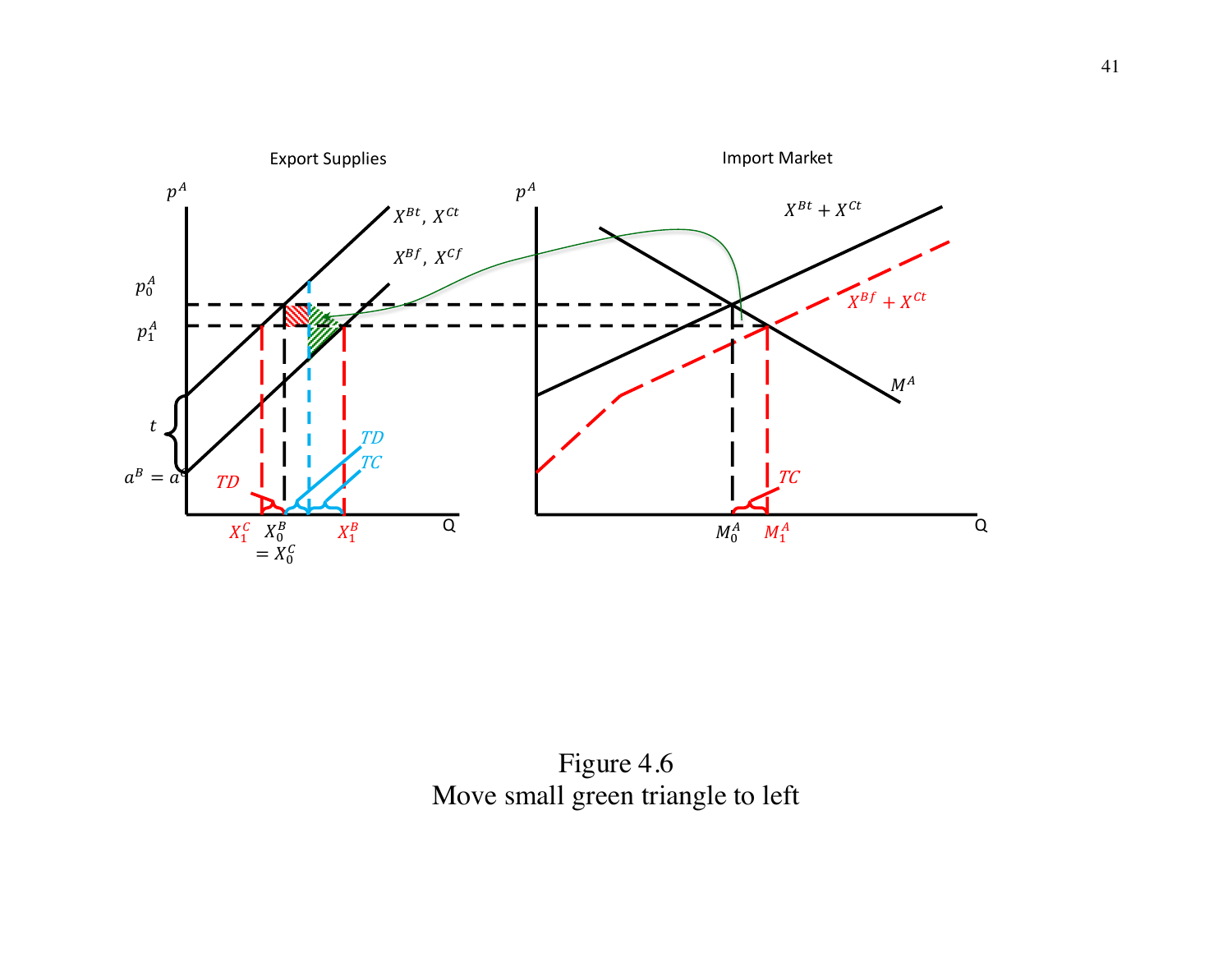

Figure 5 Change in Welfare of the World Due to *A*'s FTA with a Single Country (After cancelations)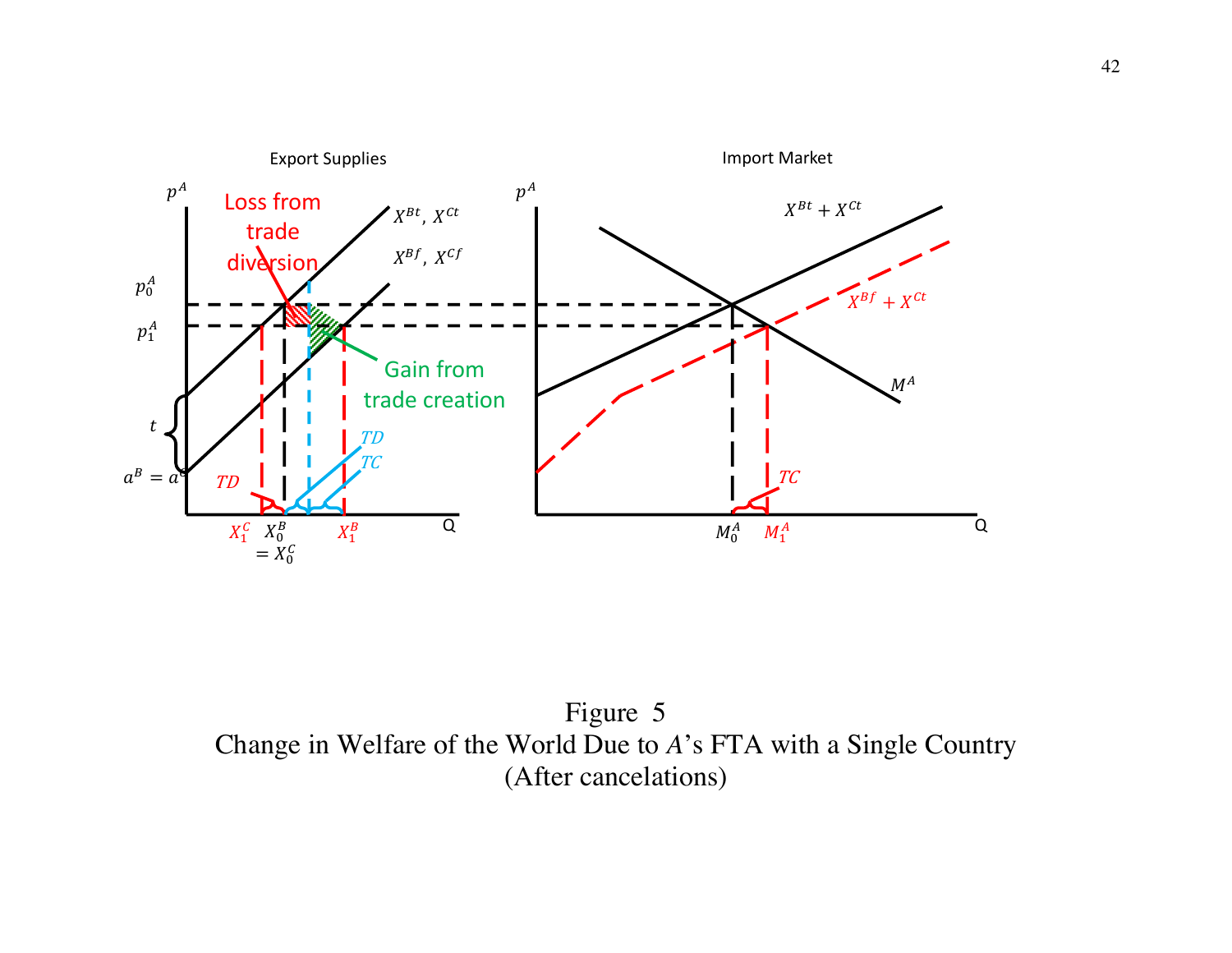## **Appendix B: Steps deriving welfare changes in Section IV**

*Derivation of (35) from (34):*

$$
\Delta NS^A = -\frac{M_1^A + M_0^A}{2} \Delta p^A
$$
\n
$$
= -\frac{b^A(a^A - p_1^A) + b^A(a^A - p_0^A)}{2} \Delta p^A
$$
\n(34)

\nfrom (2)

$$
= -\frac{b^{A}(a^{A} - p_{1}^{A} + p_{0}^{A} - p_{0}^{A}) + b^{A}(a^{A} - p_{0}^{A})}{2} \Delta p^{A}
$$
  
=  $-b^{A}(a^{A} - p_{0}^{A})\Delta p^{A} + \frac{b^{A}(\Delta p^{A})^{2}}{2}$   
=  $b^{A}(a^{A} - p_{0}^{A})\theta^{B}t + \frac{b^{A}}{2}(\theta^{B}t)^{2}$  from (24)

$$
= (aA - p0A)bAθBt + \frac{\thetaBt}{2}bAθBt
$$
  
= (M<sub>0</sub><sup>A</sup>/b<sup>A</sup>)TC +  $\frac{\thetaBt}{2}$ TC  
from (2) & (29)

$$
= (M_0^A / b^A + \theta^B t / 2) T C \tag{35}
$$

*Derivation of (40) from (39):*

$$
\Delta NS^B = X_0^B (1 - \theta^B) t + \frac{b^B}{2} (1 - \theta^B)^2 t^2
$$
\n
$$
= \left[ X_0^B + \frac{b^B}{2} (1 - \theta^B) t \right] (1 - \theta^B) t
$$
\n
$$
= \left[ X_0^B + \frac{b^B}{2} t - \frac{b^B}{2} \theta^B t \right] (1 - \theta^B) t
$$
\n
$$
= \left[ X_0^B + \frac{b^B}{2} t - \frac{\beta - b^A - b^C - b^D}{2} \theta^B t \right] (1 - \theta^B) t
$$
\nfrom (10)\n
$$
= \left[ X_0^B + \frac{b^B}{2} t - \frac{\beta}{2} \theta^B t + \frac{b^A \theta^B t + b^C \theta^B t + b^D \theta^B t}{2} \right] (1 - \theta^B) t
$$
\n
$$
= \left[ X_0^B + \frac{b^B}{2} t - \frac{b^B}{2} t + \frac{TC + TD + TR}{2} \right] (1 - \theta^B) t
$$
\nfrom (29-31)\n
$$
= \left[ X_0^B + \frac{b^B}{2} t - \frac{b^B}{2} t + \frac{TC + TD + TR}{2} \right] (1 - \theta^B) t
$$
\nfrom (12)

$$
\Delta W^{B} = \Delta NS^{B} = \left[ X_{0}^{B} + \frac{1}{2} (TC + TD + TR) \right] (1 - \theta^{B}) t
$$
 (40)

*Derivation of (41-42) from (37):*

For 
$$
i = C, D
$$
:  
\n
$$
\Delta NS^i = X_0^i \Delta p^i + \frac{b^i}{2} (\Delta p^i)^2
$$
\n(37)

$$
= -X_0^i \theta^B t^B + \frac{b^i}{2} (\theta^B t^B)^2
$$
from (24)  

$$
= \left[ -X_0^i + \frac{b^i}{2} \theta^B t^B \right] \theta^B t^B
$$
  

$$
\Delta NS^C = \left[ -X_0^C + \frac{b^C \theta^B t^B}{2} \right] \theta^B t^B
$$
  

$$
= \left[ -X_0^C + \frac{\tau D}{2} \right] \theta^B t^B
$$
from (30)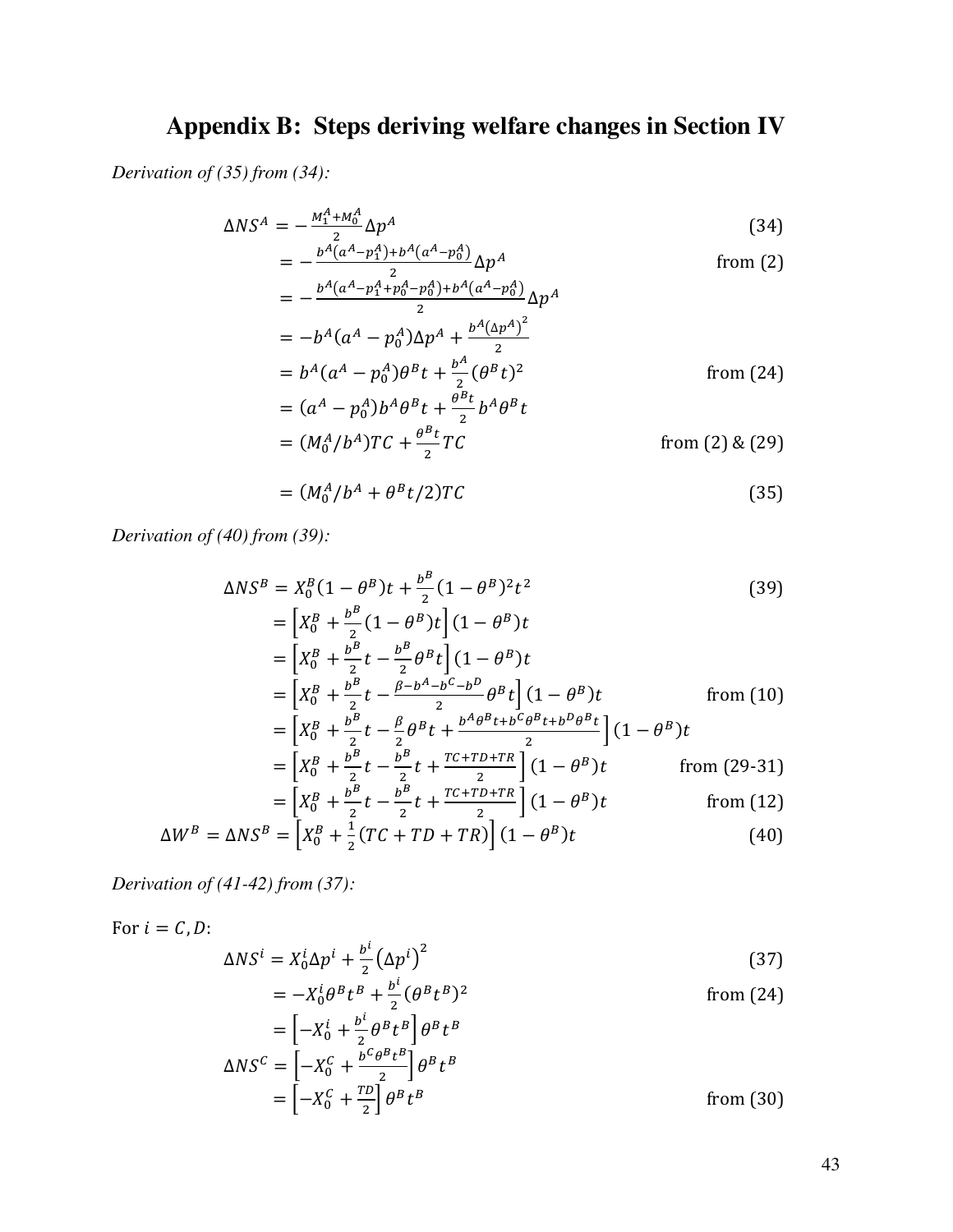$$
\Delta W^C = \Delta NS^C = \left[ -X_0^C + \frac{TD}{2} \right] \theta^B t^B
$$
  
\n
$$
\Delta NS^D = \left[ -X_0^D + \frac{b^D \theta^B t^B}{2} \right] \theta^B t^B
$$
\n(41)

$$
\Delta NS^D = \left[ -X_0^D + \frac{b^2 \theta^2 t^2}{2} \right] \theta^B t^B
$$
  
= 
$$
\left[ -X_0^D + \frac{TR}{2} \right] \theta^B t^B
$$
from (31)  

$$
\Delta W^D = \Delta NS^D = \left[ -X_0^D + \frac{TD}{2} \right] \theta^B t^B
$$
 (42)

*Derivation of (44) from (43):*

$$
\Delta W^{W} = \left(\frac{M_{0}^{A}}{b^{A}} + \frac{\theta^{B}t}{2}\right)TC - tTD - tX_{0}^{B}
$$
  
+  $\left[X_{0}^{B} + \frac{1}{2}(TC + TD + TR)\right](1 - \theta^{B})t$   
+  $\left[-X_{0}^{C} + \frac{TD}{2}\right]\theta^{B}t + \left[-X_{0}^{D} + \frac{TR}{2}\right]\theta^{B}t$   
=  $\frac{M_{0}^{A}}{b^{A}}TC + \frac{\theta^{B}t}{2}TC - tTD - tX_{0}^{B}$   
+  $X_{0}^{B} + \frac{1}{2}(TC + TD + TR)t$   
-  $X_{0}^{B}\theta^{B}t - \frac{\theta^{B}t}{2}TC - \frac{\theta^{B}t}{2}TD - \frac{\theta^{B}t}{2}TR$   
=  $\frac{X_{0}^{C}}{b^{A}}\theta^{B}t + \frac{TD}{2}\theta^{B}t - X_{0}^{D}\theta^{B}t + \frac{TR}{2}\theta^{B}t$   
=  $\frac{M_{0}^{A}}{b^{A}}TC - tTD + \frac{1}{2}(TC + TD + TR)t$   
-  $X_{0}^{B}\theta^{B}t - X_{0}^{C}\theta^{B}t$   
=  $\frac{M_{0}^{A}}{b^{A}}TC - tTD + \frac{1}{2}(TC + TD + TR)t$   
-  $(X_{0}^{B} + X_{0}^{C} + X_{0}^{D})\theta^{B}t$   
=  $\frac{M_{0}^{A}}{b^{A}}TC - tTD + \frac{1}{2}(TC + TD + TR)t - M_{0}^{A}\theta^{B}t$  from (5)  
=  $\frac{M_{0}^{A}}{b^{A}}(TC - b^{A}\theta^{B}t) + \frac{1}{2}TCt + \frac{1}{2}TRt - \frac{1}{2}TDt$   
=  $\frac{1}{2}TCt + \frac{1}{2}TRt - \frac{1}{2}TDt$  from (29)  
 $\Delta W^{W} = \frac{1}{2}TCt + \frac{1}{2}(TR - TD)t$  (44)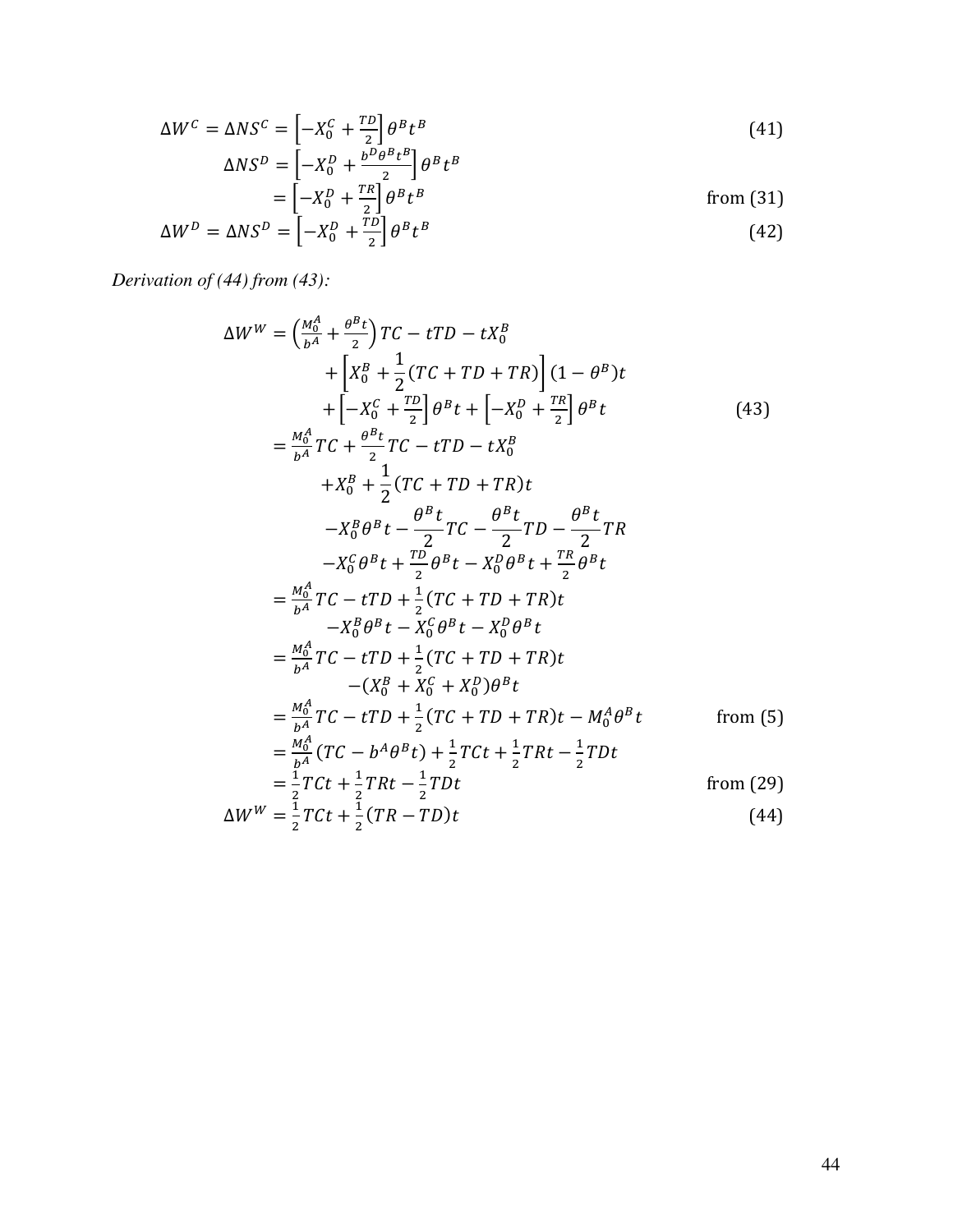

Figure 12 Welfare Effects on World of Adding a Second FTA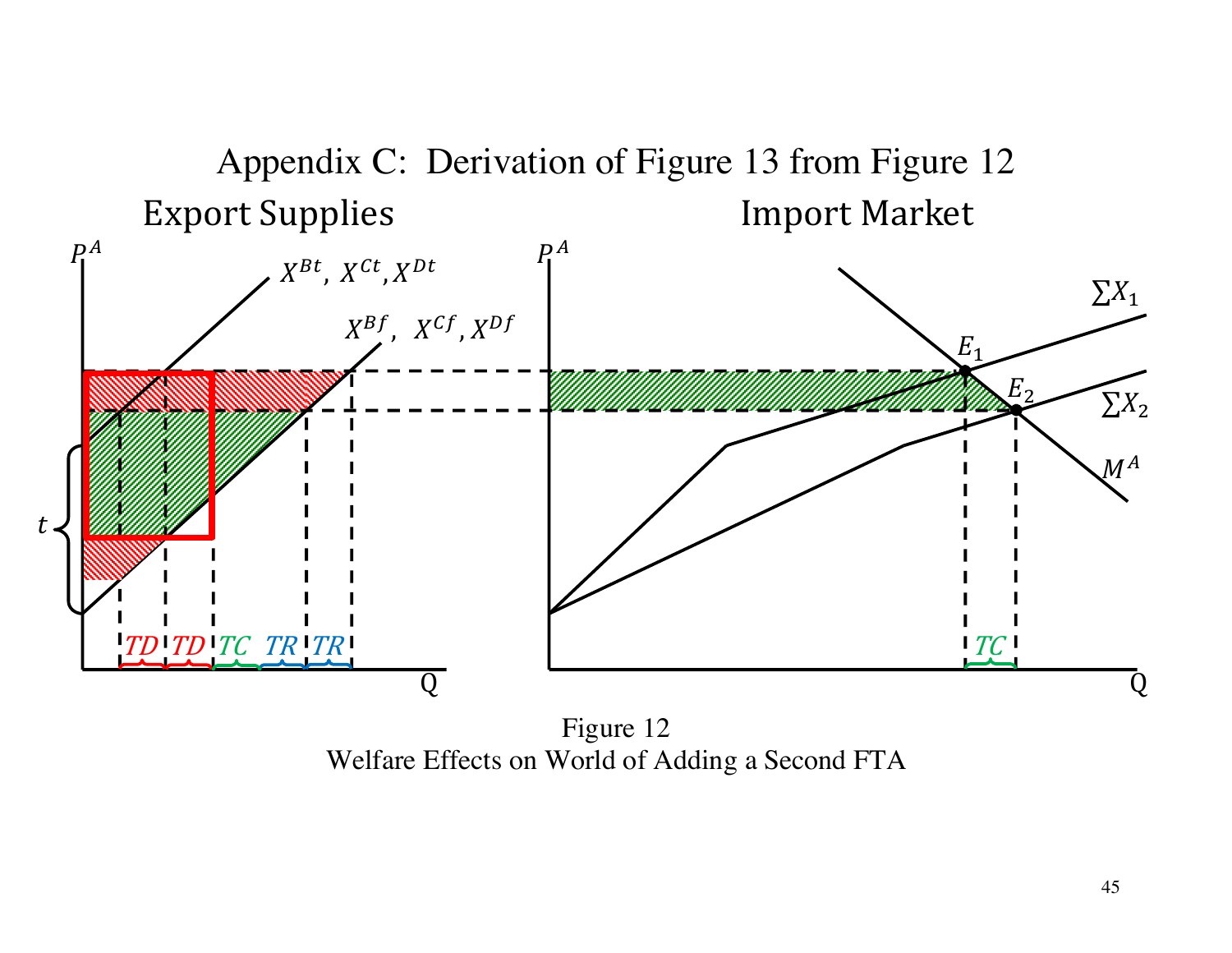

Figure 12.1 Cancel overlap of lost tariff revenue with supplier gain to County  $B$ .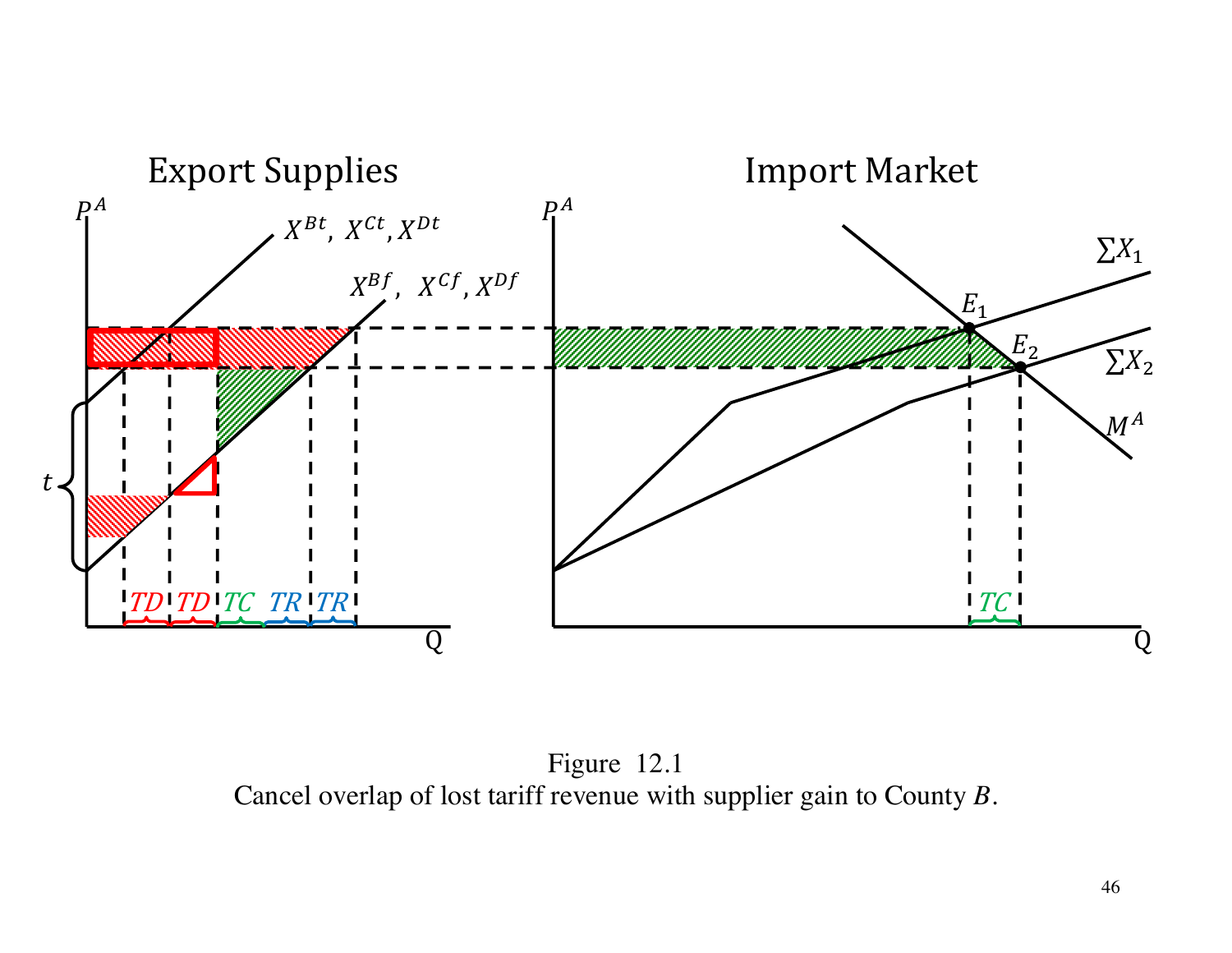

Figure 12,2 Re-shade triangle of remaining lost tariff revenue.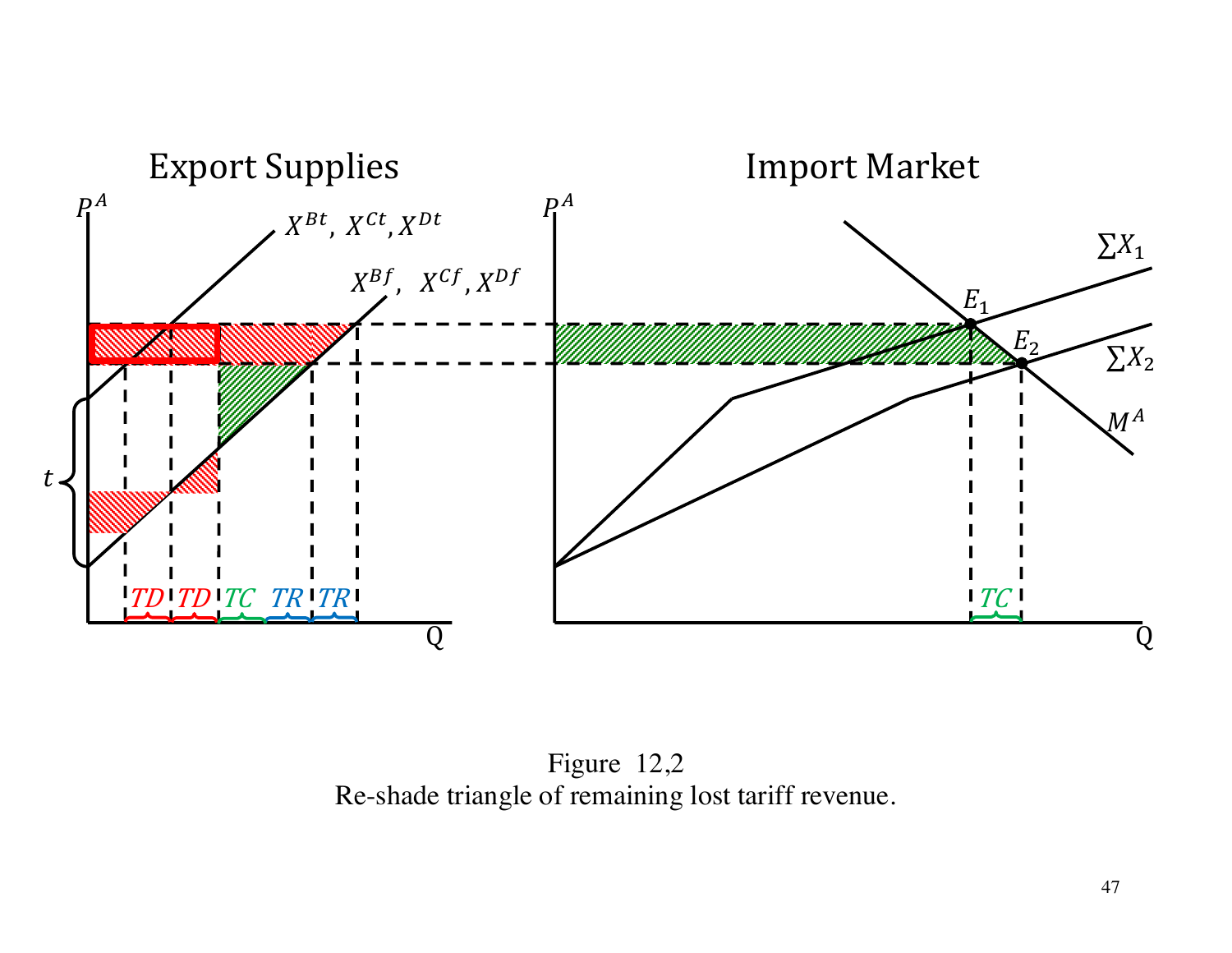

Figure 12.3 Move small red triangle to complete red rectangle.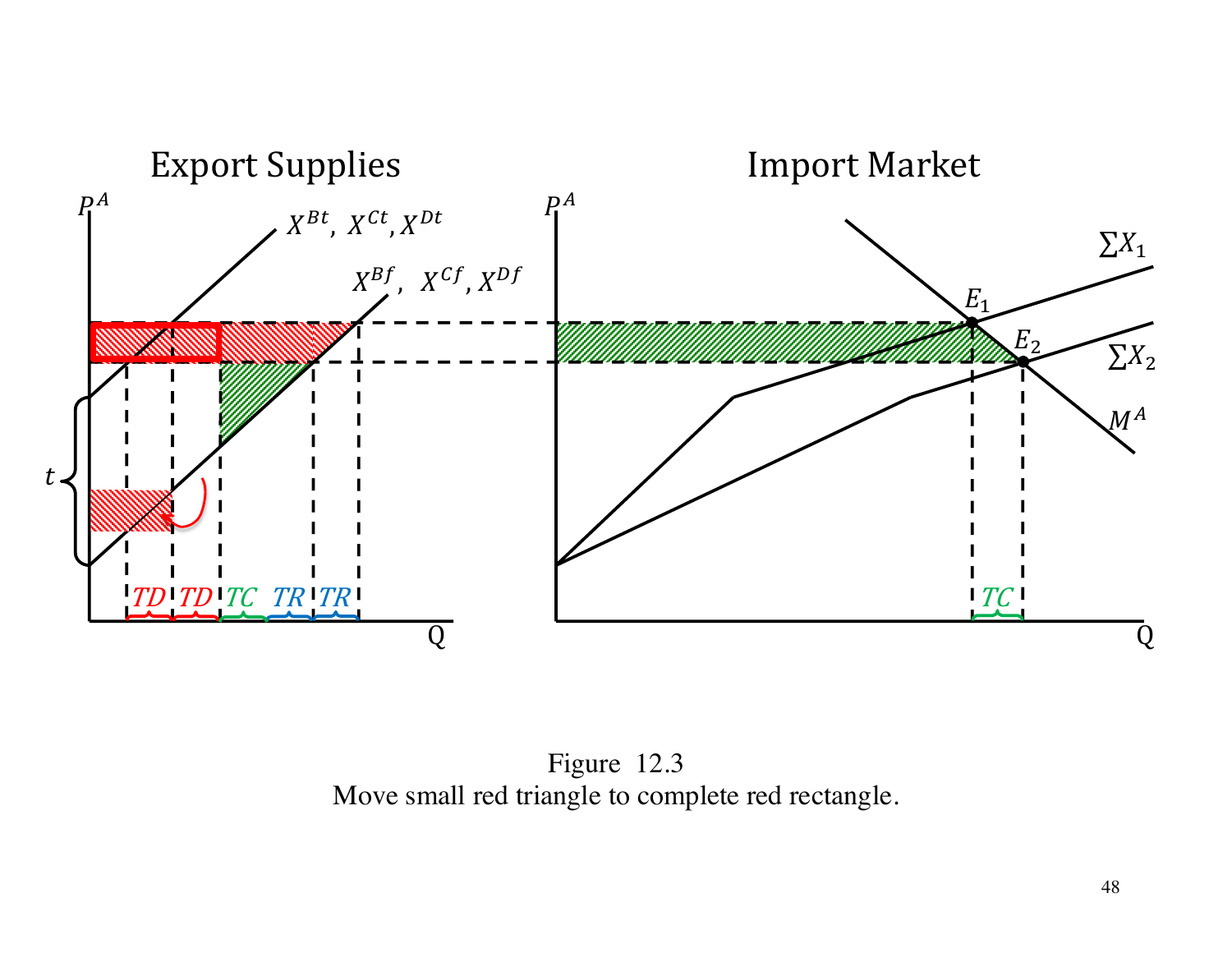

Figure 12.4 Split and move red-bordered rectangle.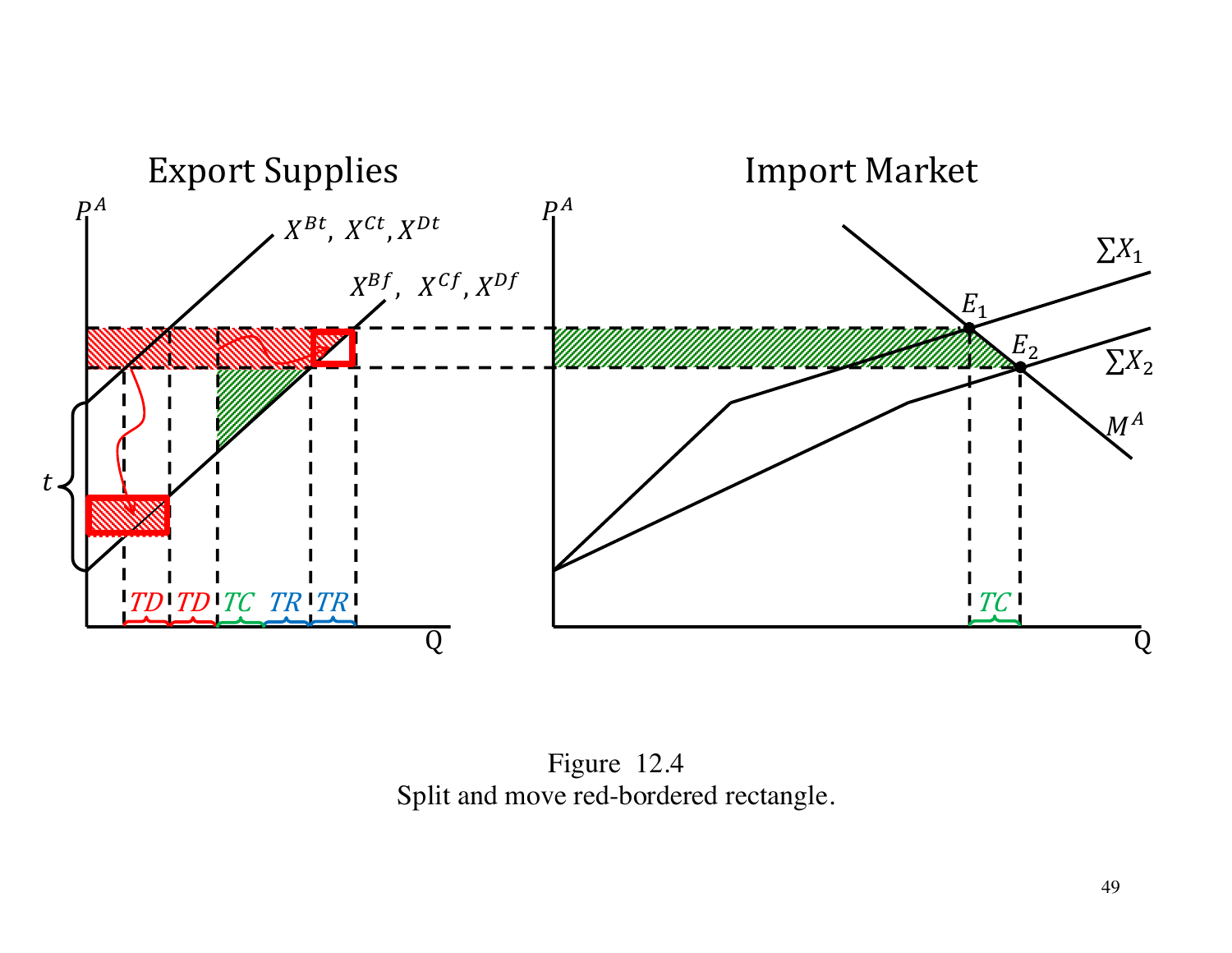

Figure 12.5 Replace small red-bordered rectangle with shaded triangle of equal size. Note sizes of rectangles.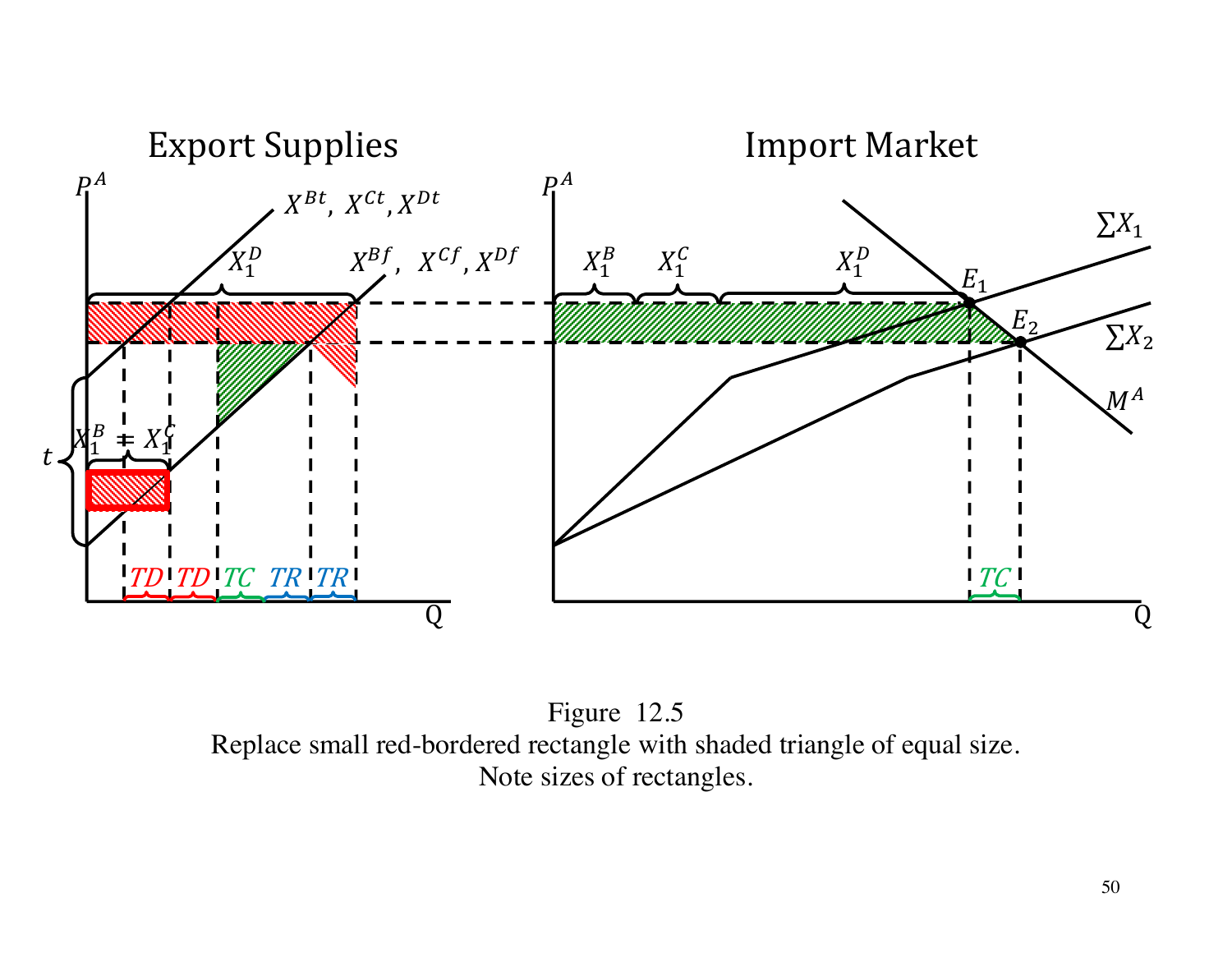

Figure 12.6 Cancel equal rectangles.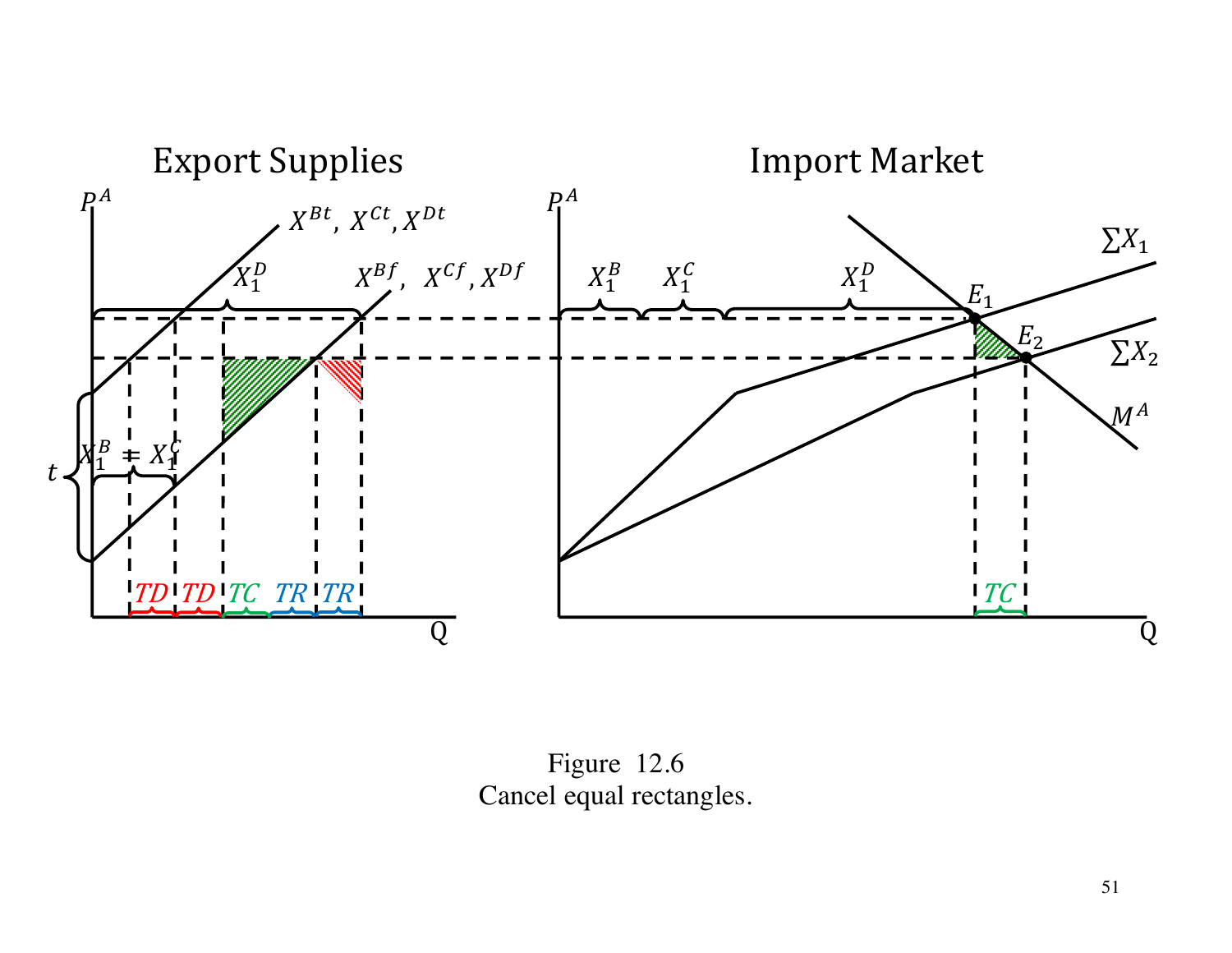

Figure 12.7 Remove size of red triangle from green triangle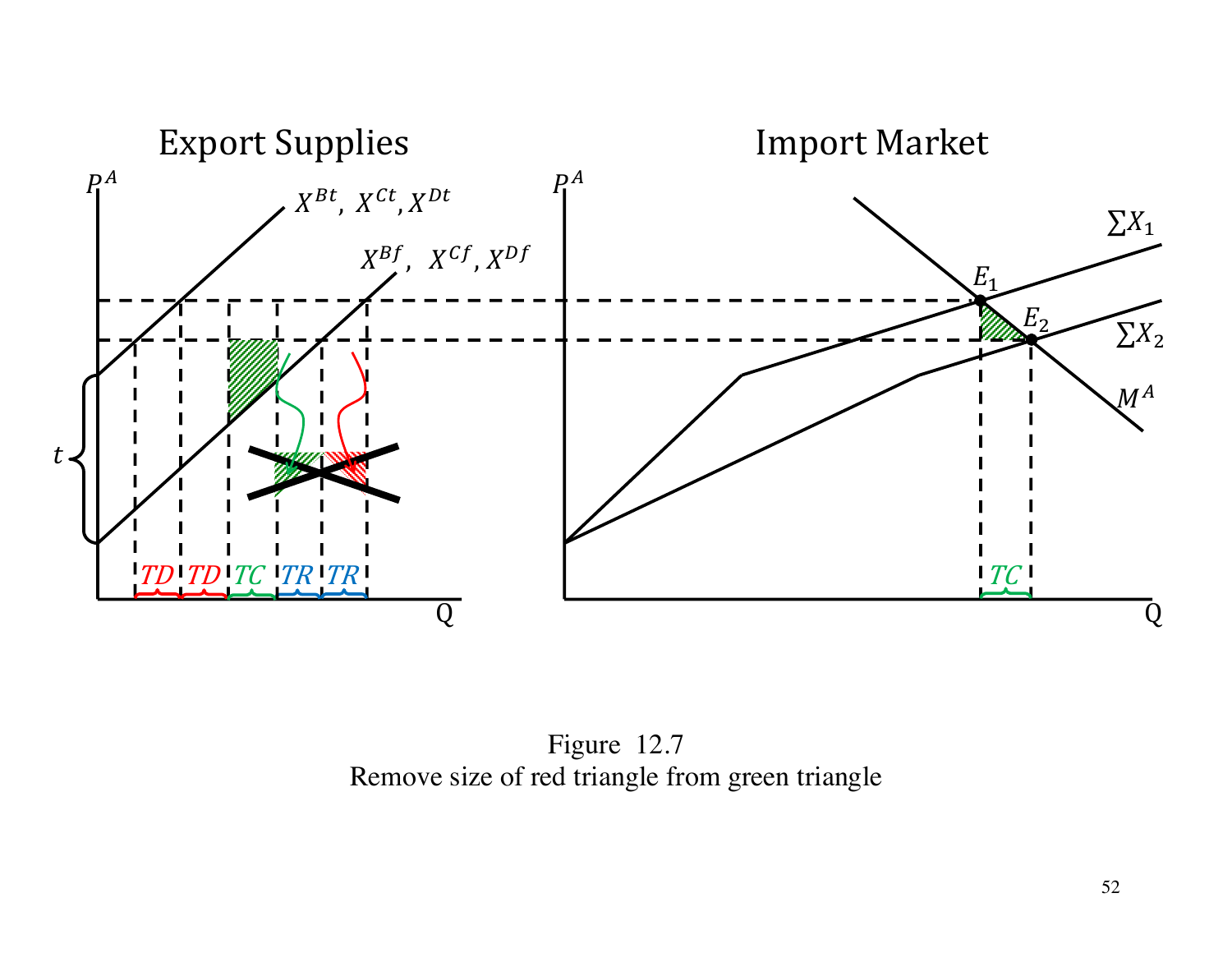

Figure 12.8 Move small green triangle right to left.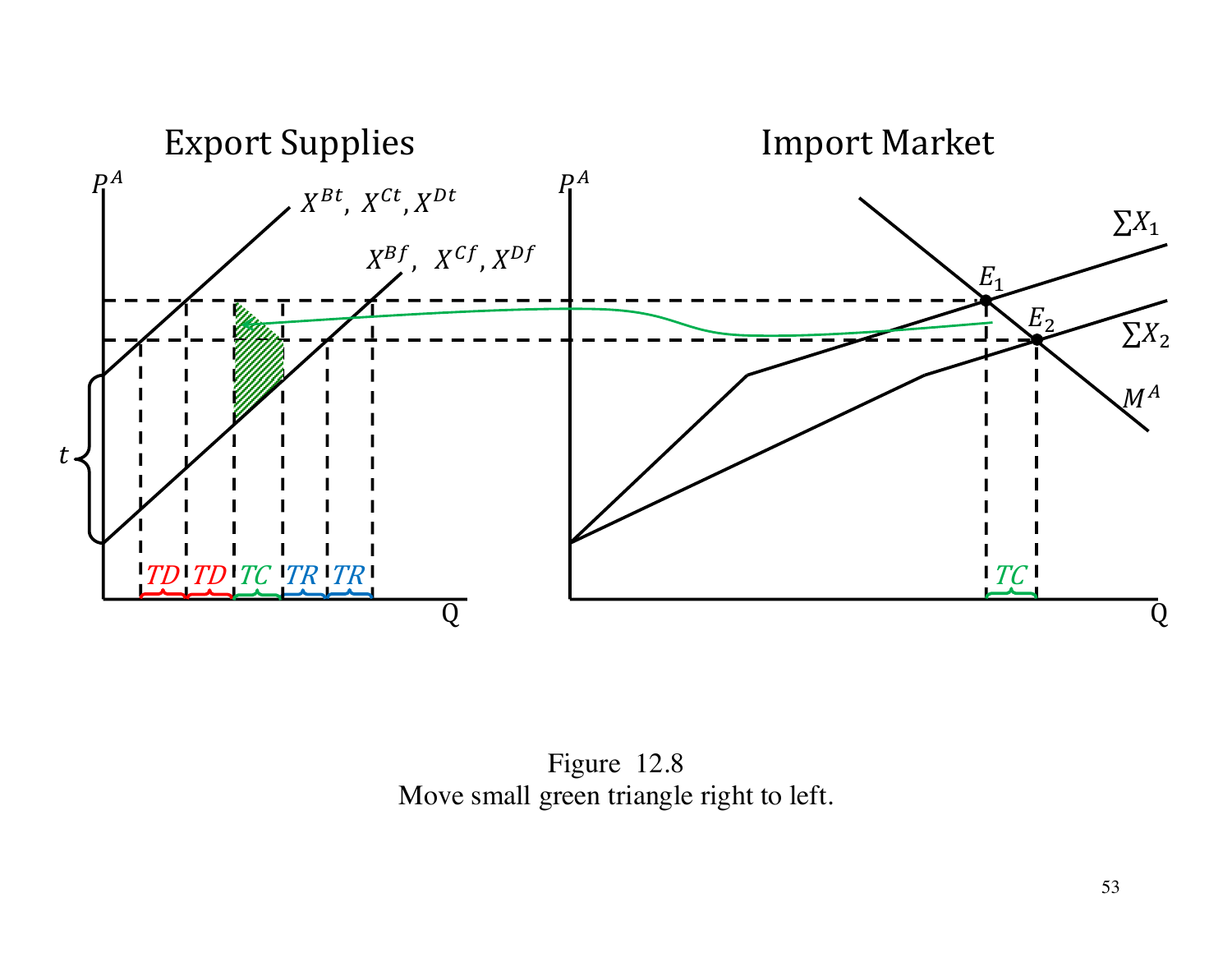

Figure 12.9 Convert trapezoid to triangle by moving a triangle up.